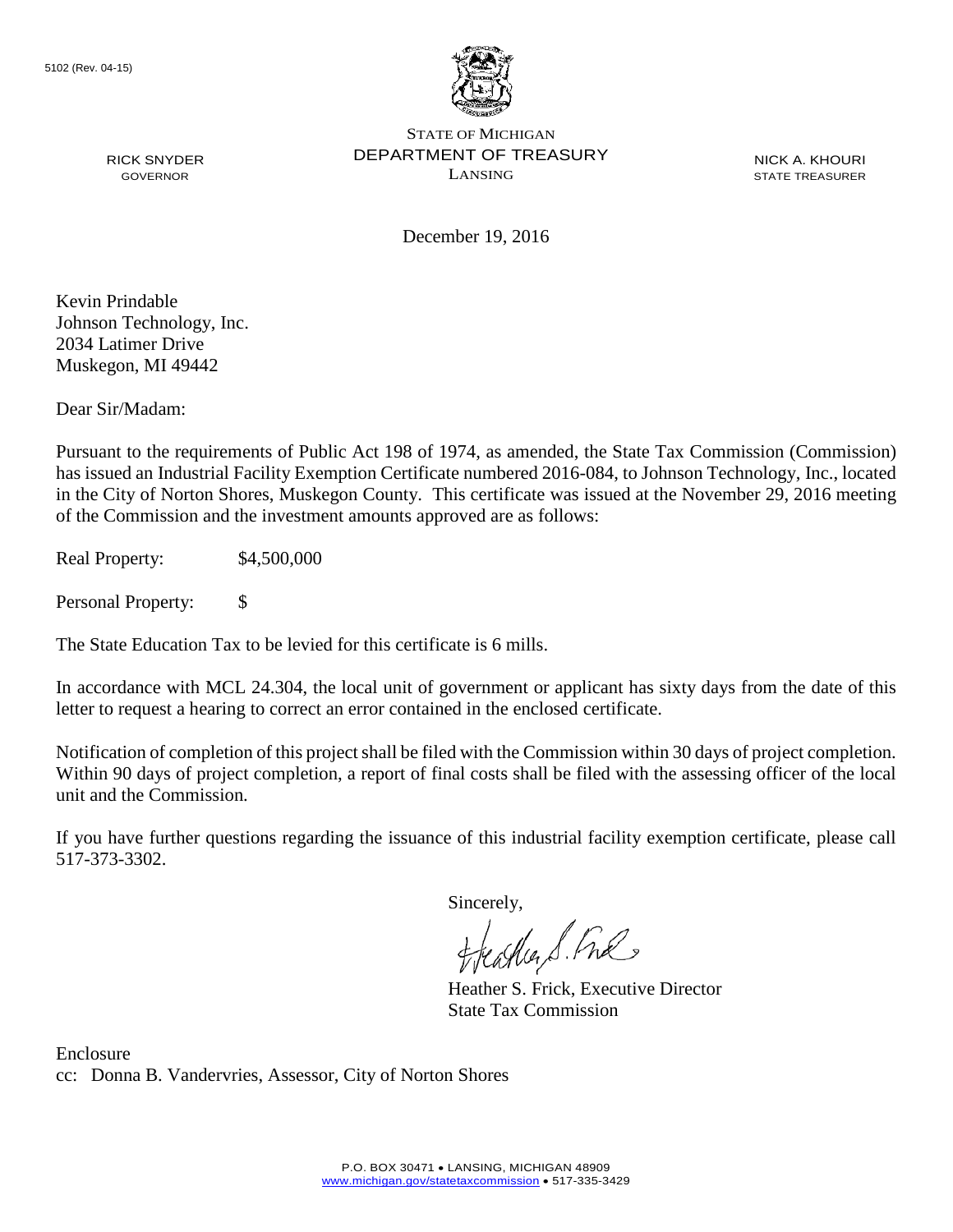Certificate No. **2016-084**

Pursuant to the provisions of Public Act 198 of 1974, as amended, the State Tax Commission hereby finds that the industrial property, as described in the approved application, hereafter referred to as the industrial facility, owned or leased by **Johnson Technology, Inc.**, and located at **6120 Norton Center Drive**, City of Norton Shores, County of Muskegon, Michigan, within a Plant Rehabilitation or Industrial Development District, is intended for the construction/installation of new industrial property or for the purpose of restoration or replacement of obsolete industrial property, and complies with Section 9 and other provisions of the act.

Therefore, as provided by MCL 207.551 to 207.572, inclusive, the State Tax Commission hereby certifies this industrial facility as a **new facility.** 

This certificate provides the authority for the assessor to exempt the industrial facility for which this Industrial Facilities Exemption Certificate is in effect, but not the land on which the facility is located, from ad valorem taxation. This certificate further provides the authority to levy a specific tax known as the Industrial Facilities Tax.

This certificate, unless revoked by order of the State Tax Commission as provided by Public Act 198 of 1974, as amended, shall remain in force for a period of **12** year(s) for real property and **0** year(s) for personal property**;**

**Real property component: Beginning December 31, 2016, and ending December 30, 2028.**

**The State Education Tax to be levied for the real property component of this certificate is 6 mills.**



 $\mathcal{A}_{1} \cap \mathcal{C}$ 

Douglas B. Roberts, Chairperson State Tax Commission

A TRUE COPY enkias ATTEST Janay Jenkins<br>Michigan Department of Treasury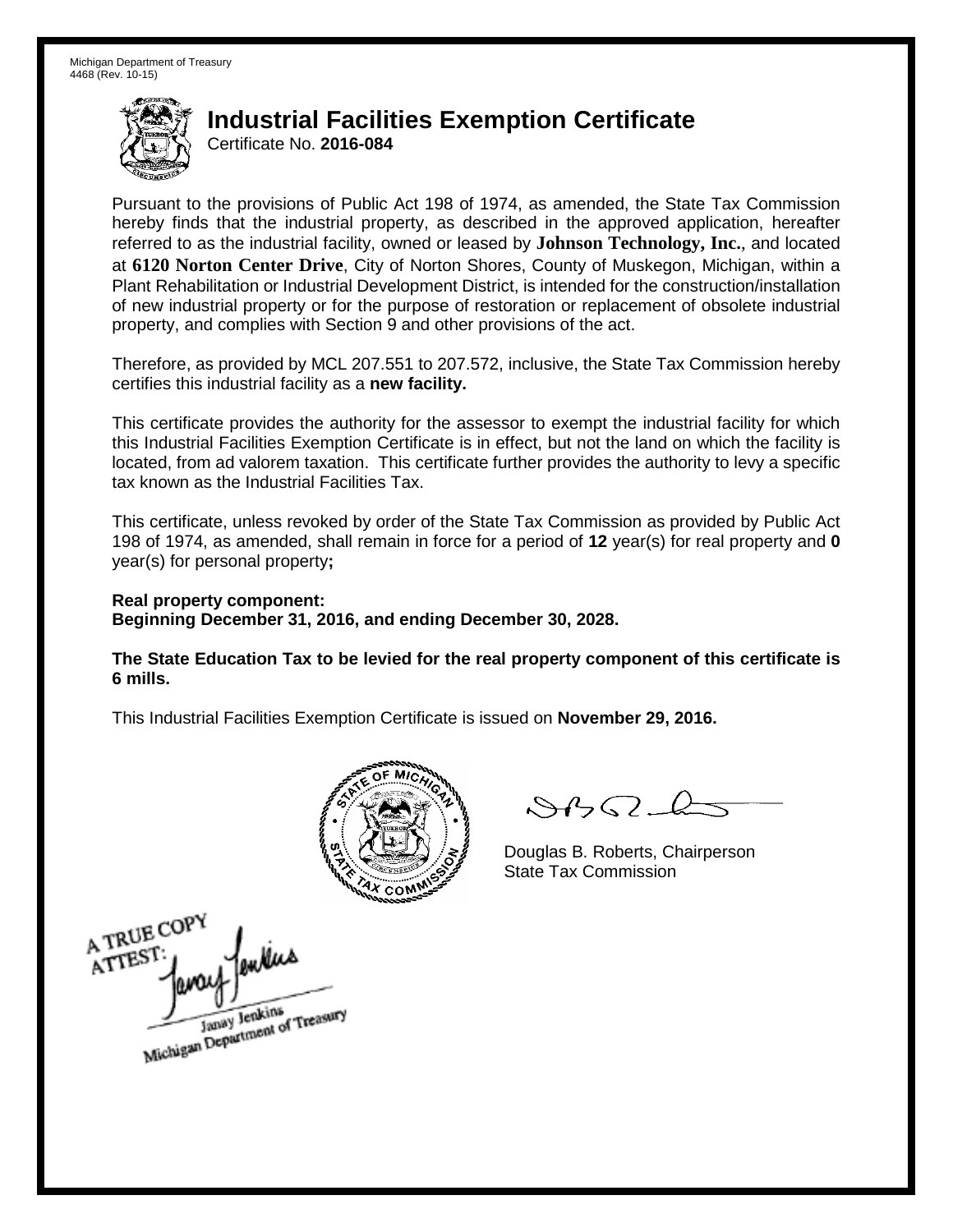

NICK A. KHOURI STATE TREASURER

GOVERNOR

RICK SNYDER

December 19, 2016

Rick Kielbasa Northern Sign Co. Inc. 2181 E. Walton Auburn Hills, MI 48340

Dear Sir/Madam:

Pursuant to the requirements of Public Act 198 of 1974, as amended, the State Tax Commission (Commission) has issued an Industrial Facility Exemption Certificate numbered 2016-106, to Northern Sign Co. Inc., located in the City of Auburn Hills, Oakland County. This certificate was issued at the November 29, 2016 meeting of the Commission and the investment amounts approved are as follows:

Real Property: \$1,600,000

Personal Property: \$

The State Education Tax to be levied for this certificate is 6 mills.

In accordance with MCL 24.304, the local unit of government or applicant has sixty days from the date of this letter to request a hearing to correct an error contained in the enclosed certificate.

Notification of completion of this project shall be filed with the Commission within 30 days of project completion. Within 90 days of project completion, a report of final costs shall be filed with the assessing officer of the local unit and the Commission.

If you have further questions regarding the issuance of this industrial facility exemption certificate, please call 517-373-3302.

Sincerely,

feastles S. Ful

Heather S. Frick, Executive Director State Tax Commission

Enclosure cc: William D. Griffin, Assessor, City of Auburn Hills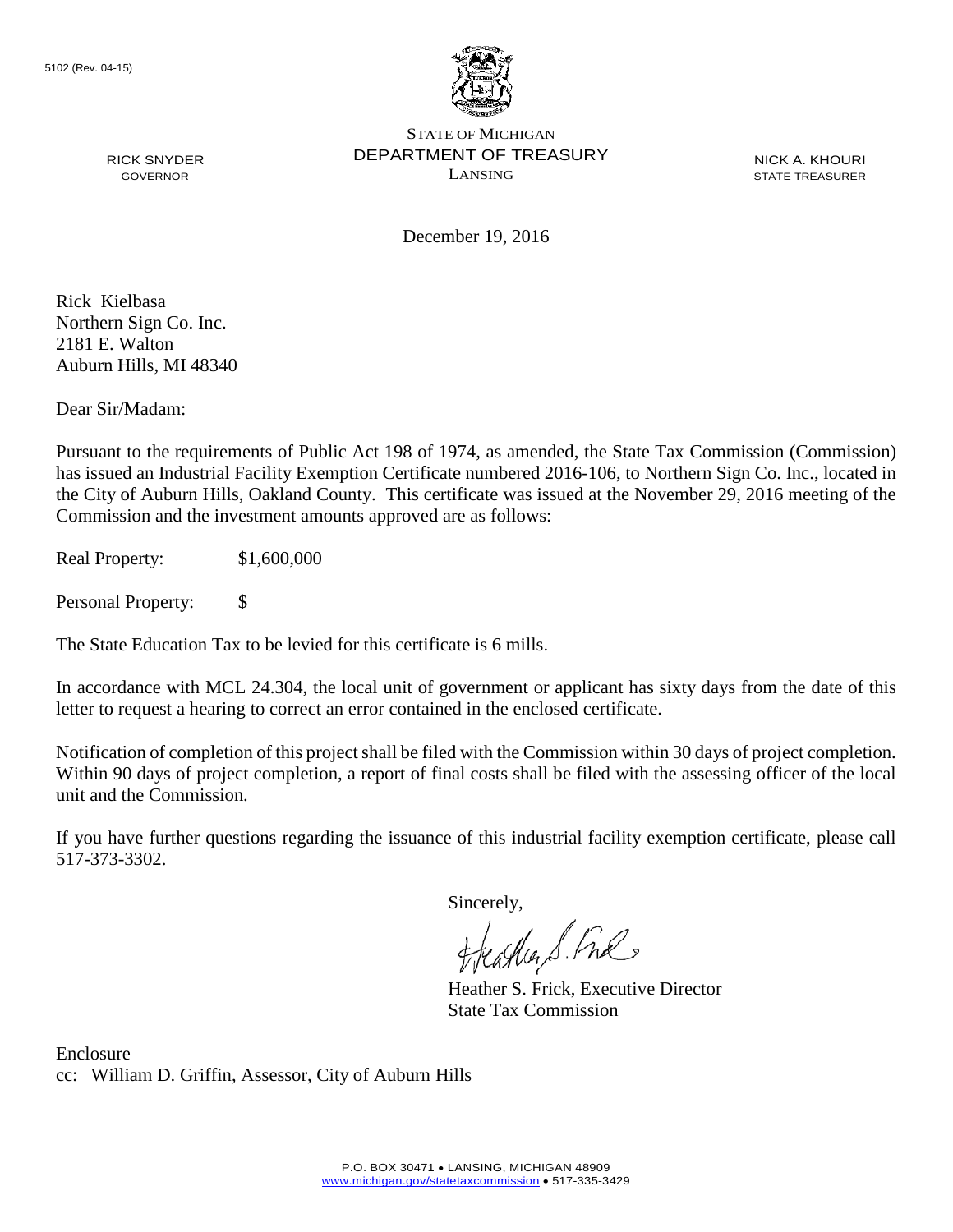Certificate No. **2016-106**

Pursuant to the provisions of Public Act 198 of 1974, as amended, the State Tax Commission hereby finds that the industrial property, as described in the approved application, hereafter referred to as the industrial facility, owned or leased by **Northern Sign Co. Inc.**, and located at **2181 E. Walton**, City of Auburn Hills, County of Oakland, Michigan, within a Plant Rehabilitation or Industrial Development District, is intended for the construction/installation of new industrial property or for the purpose of restoration or replacement of obsolete industrial property, and complies with Section 9 and other provisions of the act.

Therefore, as provided by MCL 207.551 to 207.572, inclusive, the State Tax Commission hereby certifies this industrial facility as a **new facility.** 

This certificate provides the authority for the assessor to exempt the industrial facility for which this Industrial Facilities Exemption Certificate is in effect, but not the land on which the facility is located, from ad valorem taxation. This certificate further provides the authority to levy a specific tax known as the Industrial Facilities Tax.

This certificate, unless revoked by order of the State Tax Commission as provided by Public Act 198 of 1974, as amended, shall remain in force for a period of **8** year(s) for real property and **0** year(s) for personal property**;**

**Real property component: Beginning December 31, 2016, and ending December 30, 2024.**

**The State Education Tax to be levied for the real property component of this certificate is 6 mills.**



 $8450 - 6$ 

Douglas B. Roberts, Chairperson State Tax Commission

A TRUE COPY ATTEST Janay Jenkins<br>Michigan Department of Treasury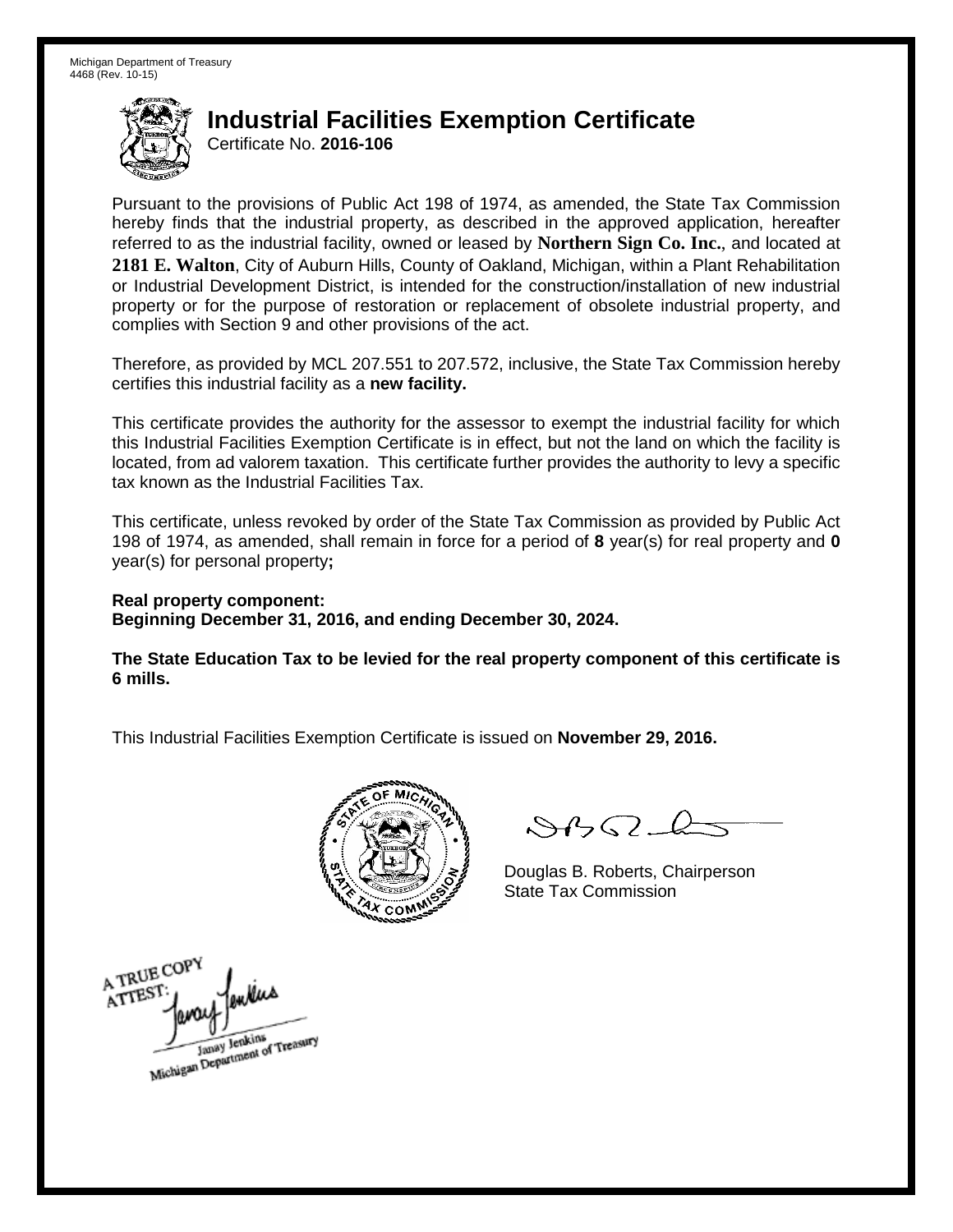

RICK SNYDER GOVERNOR

STATE OF MICHIGAN DEPARTMENT OF TREASURY LANSING

NICK A. KHOURI STATE TREASURER

December 19, 2016

Tom Perkins Oakwood Energy Management, Inc. 9755 Inkster Road Taylor, MI 48180

Dear Sir/Madam:

Pursuant to the requirements of Public Act 198 of 1974, as amended, the State Tax Commission (Commission) has issued an Industrial Facility Exemption Certificate numbered 2016-114, to Oakwood Energy Management, Inc., located in the City of Taylor, Wayne County. This certificate was issued at the November 29, 2016 meeting of the Commission and the investment amounts approved are as follows:

Real Property: \$2,786,500

Personal Property: \$2,425,000

The State Education Tax to be levied for this certificate is 6 mills.

In accordance with MCL 24.304, the local unit of government or applicant has sixty days from the date of this letter to request a hearing to correct an error contained in the enclosed certificate.

Notification of completion of this project shall be filed with the Commission within 30 days of project completion. Within 90 days of project completion, a report of final costs shall be filed with the assessing officer of the local unit and the Commission.

If you have further questions regarding the issuance of this industrial facility exemption certificate, please call 517-373-3302.

Sincerely,

teacher S. Ful

Heather S. Frick, Executive Director State Tax Commission

Enclosure cc: Gerard T. Markey, Assessor, City of Taylor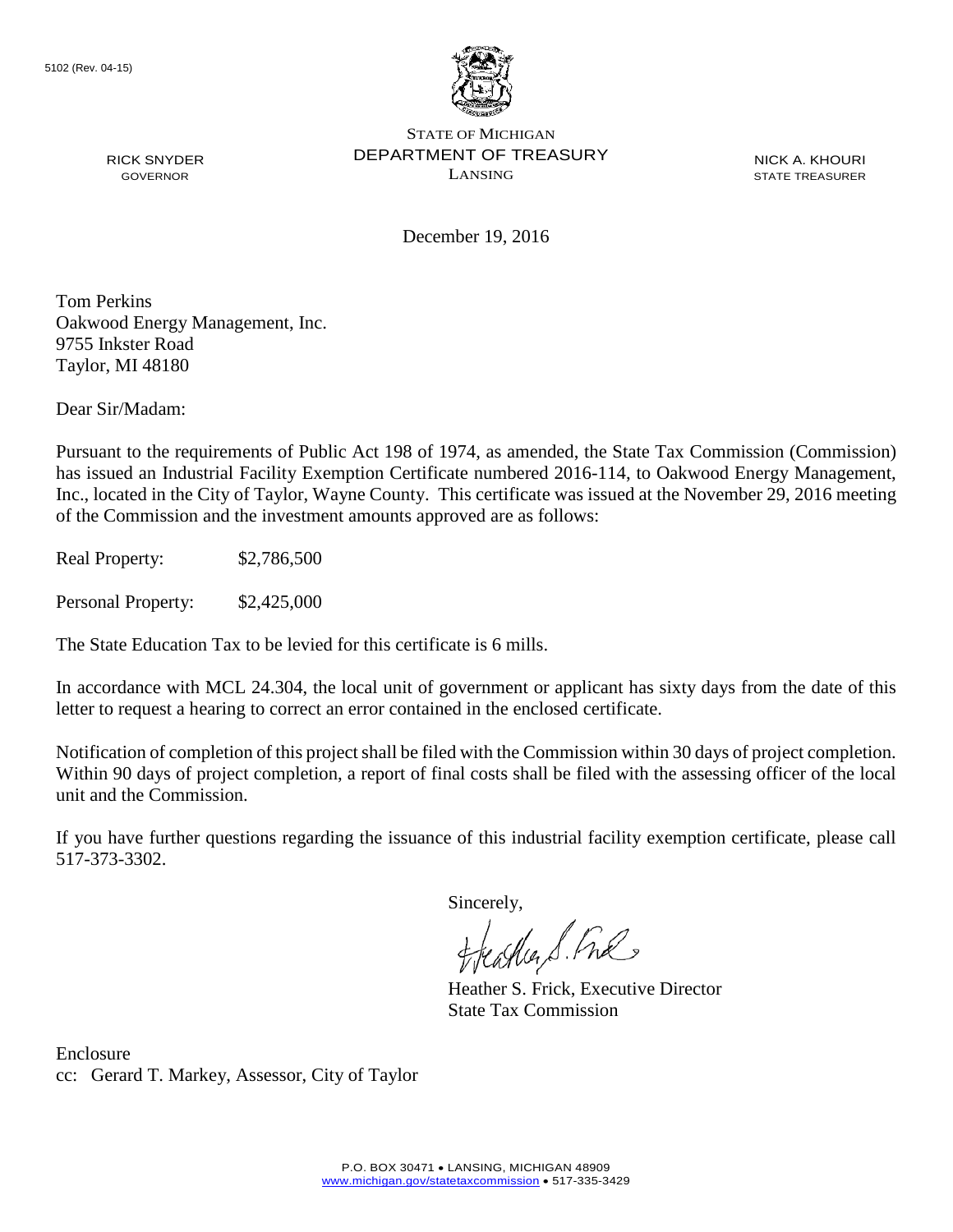Certificate No. **2016-114**

Pursuant to the provisions of Public Act 198 of 1974, as amended, the State Tax Commission hereby finds that the industrial property, as described in the approved application, hereafter referred to as the industrial facility, owned or leased by **Oakwood Energy Management, Inc.**, and located at **9755 Inkster Road**, City of Taylor, County of Wayne, Michigan, within a Plant Rehabilitation or Industrial Development District, is intended for the construction/installation of new industrial property or for the purpose of restoration or replacement of obsolete industrial property, and complies with Section 9 and other provisions of the act.

Therefore, as provided by MCL 207.551 to 207.572, inclusive, the State Tax Commission hereby certifies this industrial facility as a **new facility.** 

This certificate provides the authority for the assessor to exempt the industrial facility for which this Industrial Facilities Exemption Certificate is in effect, but not the land on which the facility is located, from ad valorem taxation. This certificate further provides the authority to levy a specific tax known as the Industrial Facilities Tax.

This certificate, unless revoked by order of the State Tax Commission as provided by Public Act 198 of 1974, as amended, shall remain in force for a period of **12** year(s) for real property and **12** year(s) for personal property**;**

**Real property component: Beginning December 31, 2016, and ending December 30, 2028.**

**The State Education Tax to be levied for the real property component of this certificate is 6 mills.**

**Personal property component:**

**Beginning December 31, 2016, and ending December 30, 2028.**

**The State Education Tax to be levied for the personal property component of this certificate is 6 mills, unless exempted by MCL 207.564(4) which was enacted with the creation of the Michigan Business Tax.\***

This Industrial Facilities Exemption Certificate is issued on **November 29, 2016.**

A TRUE COP ATTEST Janay Jenkins<br>Michigan Department of Treasury



 $\mathcal{S}$ 

Douglas B. Roberts, Chairperson State Tax Commission

\*Contact the local assessor for further clarification regarding the classification and tax applied to the personal property component of this certificate.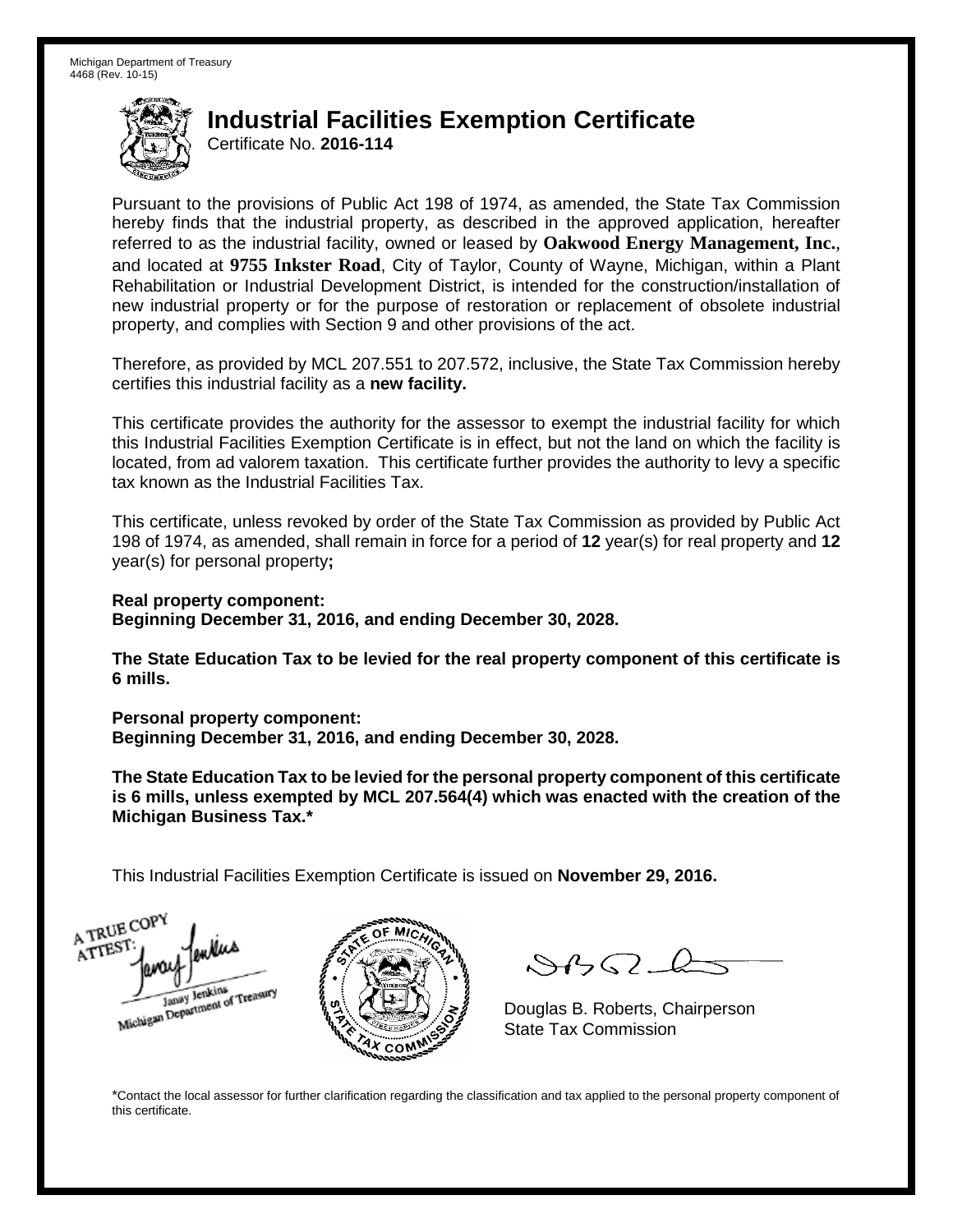

NICK A. KHOURI STATE TREASURER

December 19, 2016

Susan Telang Carhartt, Inc. 5750 Mercury Drive Dearborn, MI 48126

RICK SNYDER GOVERNOR

Dear Sir/Madam:

Pursuant to the requirements of Public Act 198 of 1974, as amended, the State Tax Commission (Commission) has issued an Industrial Facility Exemption Certificate numbered 2016-115, to Carhartt, Inc., located in the City of Dearborn, Wayne County. This certificate was issued at the November 29, 2016 meeting of the Commission and the investment amounts approved are as follows:

Real Property: \$

Personal Property: \$18,623,460

The State Education Tax to be levied for this certificate is 6 mills.

In accordance with MCL 24.304, the local unit of government or applicant has sixty days from the date of this letter to request a hearing to correct an error contained in the enclosed certificate.

Notification of completion of this project shall be filed with the Commission within 30 days of project completion. Within 90 days of project completion, a report of final costs shall be filed with the assessing officer of the local unit and the Commission.

If you have further questions regarding the issuance of this industrial facility exemption certificate, please call 517-373-3302.

Sincerely,

teather S. Ful

Heather S. Frick, Executive Director State Tax Commission

Enclosure cc: Gary L. Evanko, Assessor, City of Dearborn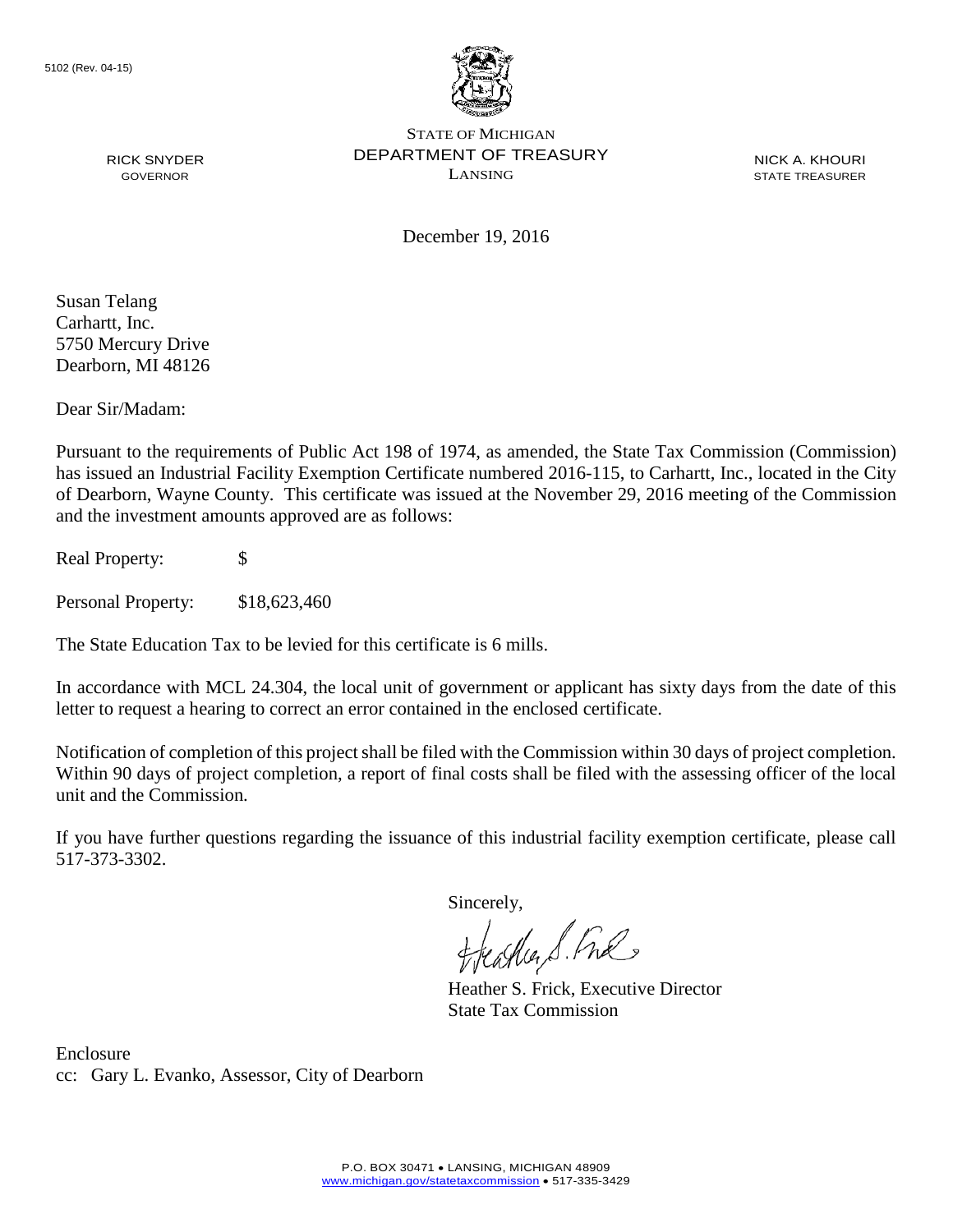Certificate No. **2016-115**

Pursuant to the provisions of Public Act 198 of 1974, as amended, the State Tax Commission hereby finds that the industrial property, as described in the approved application, hereafter referred to as the industrial facility, owned or leased by **Carhartt, Inc.**, and located at **5750 Mercury Drive**, City of Dearborn, County of Wayne, Michigan, within a Plant Rehabilitation or Industrial Development District, is intended for the construction/installation of new industrial property or for the purpose of restoration or replacement of obsolete industrial property, and complies with Section 9 and other provisions of the act.

Therefore, as provided by MCL 207.551 to 207.572, inclusive, the State Tax Commission hereby certifies this industrial facility as a **new facility.** 

This certificate provides the authority for the assessor to exempt the industrial facility for which this Industrial Facilities Exemption Certificate is in effect, but not the land on which the facility is located, from ad valorem taxation. This certificate further provides the authority to levy a specific tax known as the Industrial Facilities Tax.

This certificate, unless revoked by order of the State Tax Commission as provided by Public Act 198 of 1974, as amended, shall remain in force for a period of **0** year(s) for real property and **8** year(s) for personal property**;**

**Personal property component: Beginning December 31, 2018, and ending December 30, 2027.**

**The State Education Tax to be levied for the personal property component of this certificate is 6 mills, unless exempted by MCL 207.564(4) which was enacted with the creation of the Michigan Business Tax.\***

This Industrial Facilities Exemption Certificate is issued on **November 29, 2016.**





 $\mathcal{S}4\mathcal{G}$ 

Douglas B. Roberts, Chairperson State Tax Commission

\*Contact the local assessor for further clarification regarding the classification and tax applied to the personal property component of this certificate.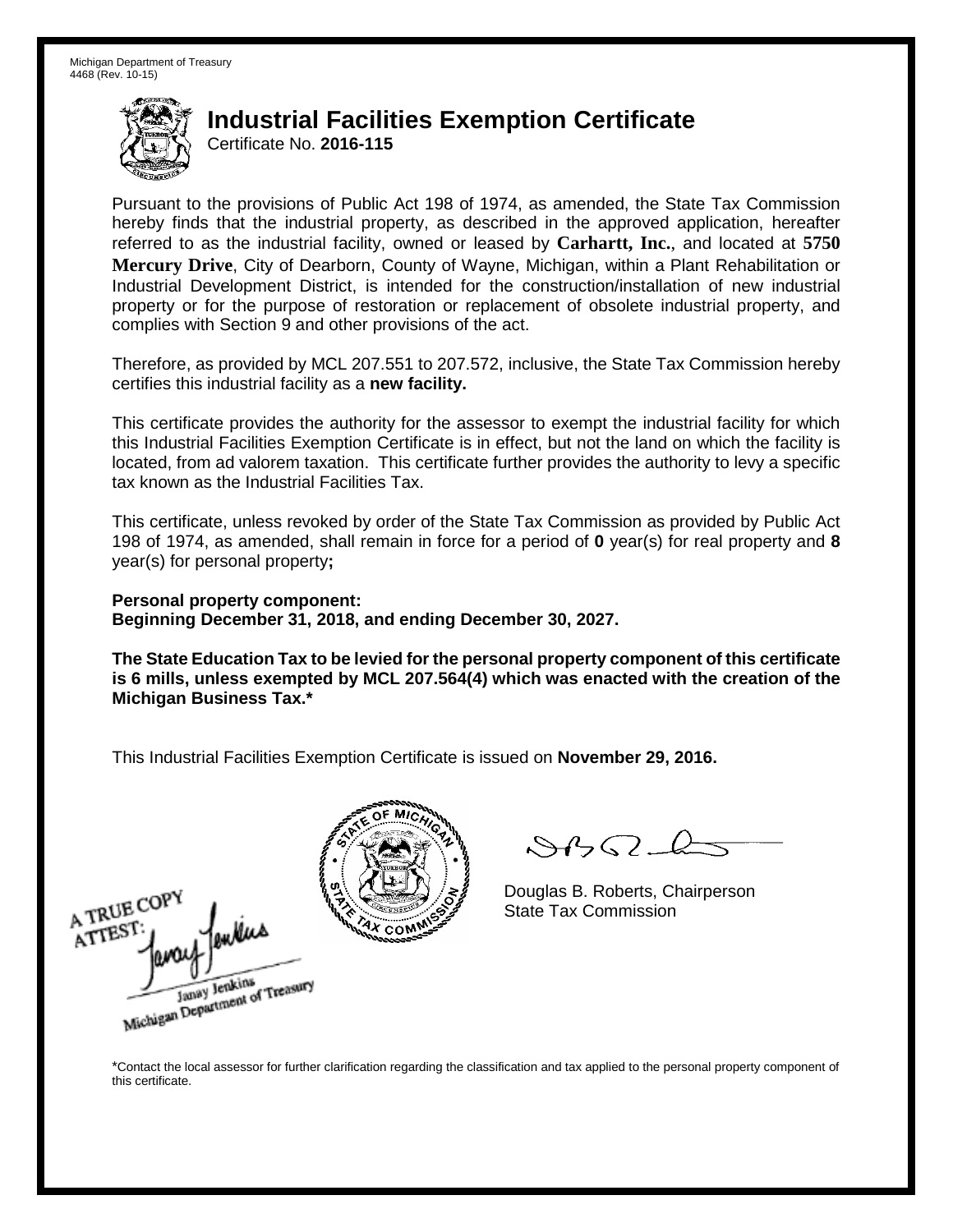

NICK A. KHOURI STATE TREASURER

GOVERNOR

RICK SNYDER

December 19, 2016

Michael R. Clover Lacks Industries, LLC 5460 Cascade Road, SE Grand Rapids, MI 49546

Dear Sir/Madam:

Pursuant to the requirements of Public Act 198 of 1974, as amended, the State Tax Commission (Commission) has issued an Industrial Facility Exemption Certificate numbered 2016-116, to Lacks Industries, LLC, located in Cascade Charter Township, Kent County. This certificate was issued at the November 29, 2016 meeting of the Commission and the investment amounts approved are as follows:

Real Property: \$2,057,000

Personal Property: \$

The State Education Tax to be levied for this certificate is 6 mills.

In accordance with MCL 24.304, the local unit of government or applicant has sixty days from the date of this letter to request a hearing to correct an error contained in the enclosed certificate.

Notification of completion of this project shall be filed with the Commission within 30 days of project completion. Within 90 days of project completion, a report of final costs shall be filed with the assessing officer of the local unit and the Commission.

If you have further questions regarding the issuance of this industrial facility exemption certificate, please call 517-373-3302.

Sincerely,

teagher S. Fral

Heather S. Frick, Executive Director State Tax Commission

Enclosure cc: Roger Alan McCarty, Assessor, Cascade Charter Township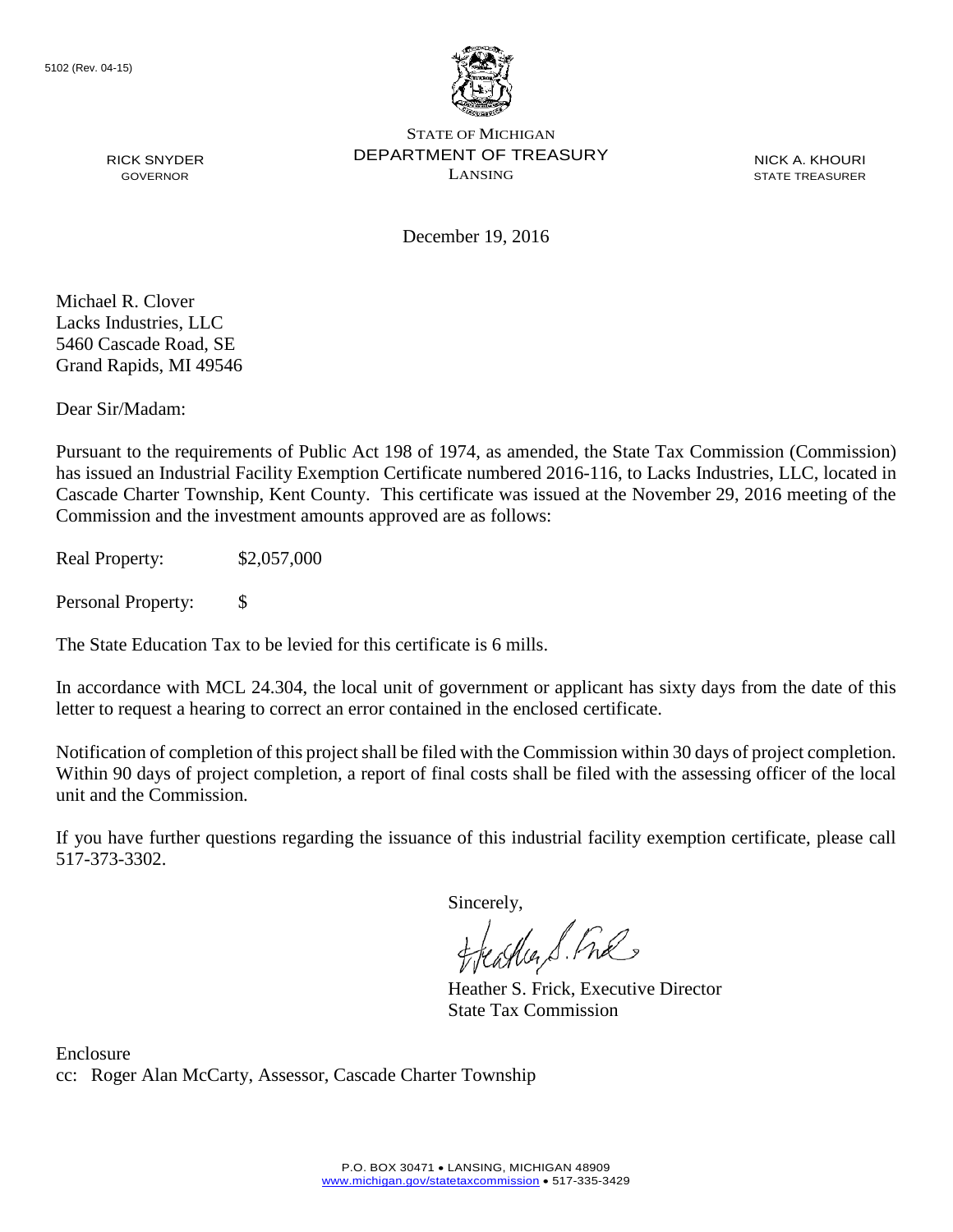Certificate No. **2016-116**

Pursuant to the provisions of Public Act 198 of 1974, as amended, the State Tax Commission hereby finds that the industrial property, as described in the approved application, hereafter referred to as the industrial facility, owned or leased by **Lacks Industries, LLC**, and located at **5460 Cascade Road, SE**, Cascade Charter Township, County of Kent, Michigan, within a Plant Rehabilitation or Industrial Development District, is intended for the construction/installation of new industrial property or for the purpose of restoration or replacement of obsolete industrial property, and complies with Section 9 and other provisions of the act.

Therefore, as provided by MCL 207.551 to 207.572, inclusive, the State Tax Commission hereby certifies this industrial facility as a **rehabilitated facility.** 

The taxable value of the obsolete industrial property related to this certificate is \$495,126 for real property.

This certificate provides the authority for the assessor to exempt the industrial facility for which this Industrial Facilities Exemption Certificate is in effect, but not the land on which the facility is located, from ad valorem taxation. This certificate further provides the authority to levy a specific tax known as the Industrial Facilities Tax.

This certificate, unless revoked by order of the State Tax Commission as provided by Public Act 198 of 1974, as amended, shall remain in force for a period of **12** year(s) for real property and **0** year(s) for personal property**;**

**Real property component: Beginning December 31, 2016, and ending December 30, 2028.**

**The State Education Tax to be levied for the real property component of this certificate is 6 mills.**



 $84562 - 6$ 

Douglas B. Roberts, Chairperson State Tax Commission

A TRUE COP ATTEST Janay Jenkins<br>Michigan Department of Treasury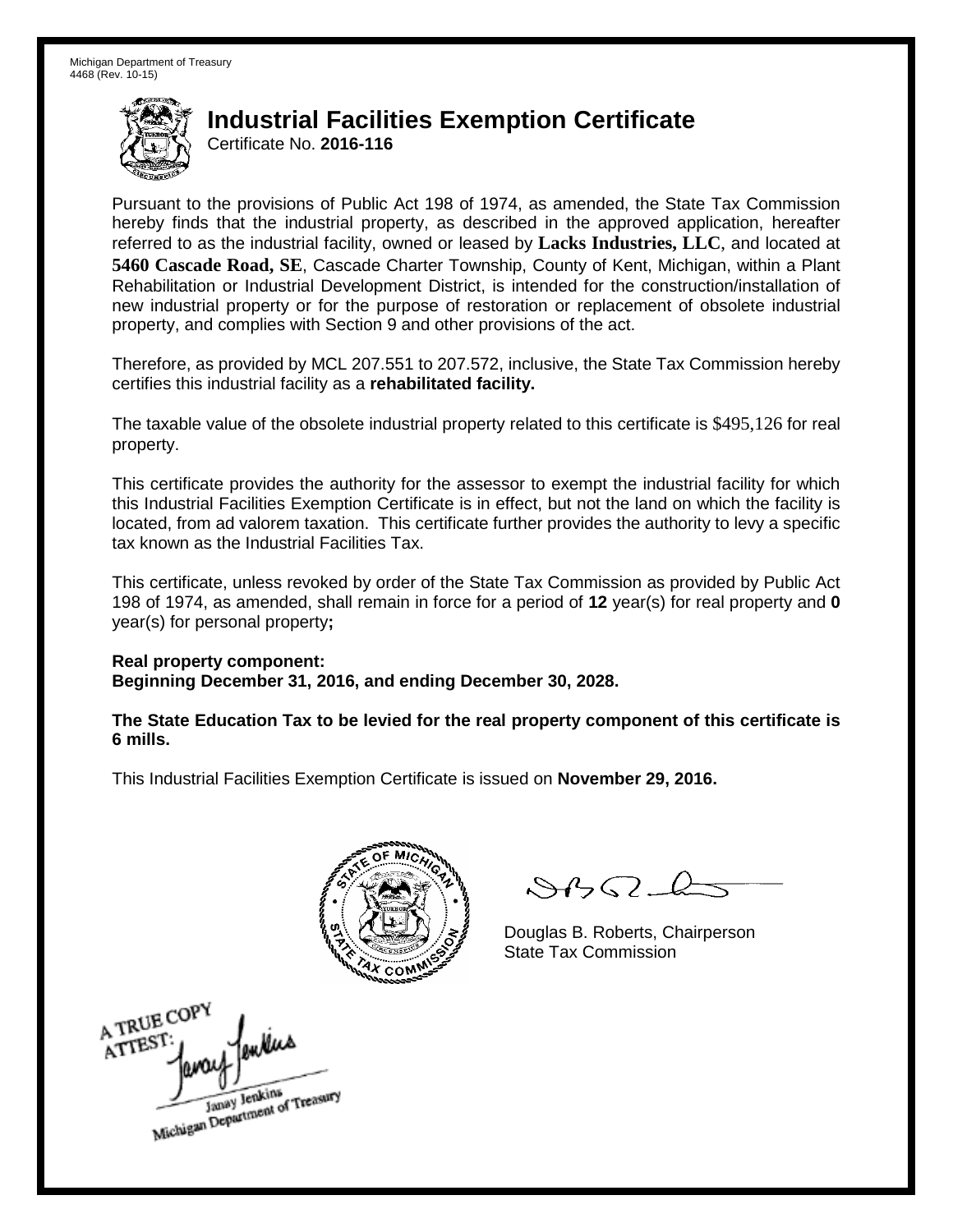

NICK A. KHOURI STATE TREASURER

December 19, 2016

Michael E. Miller Trick Titanium 2046 Depot Street Holt, MI 48842

RICK SNYDER GOVERNOR

Dear Sir/Madam:

Pursuant to the requirements of Public Act 198 of 1974, as amended, the State Tax Commission (Commission) has issued an Industrial Facility Exemption Certificate numbered 2016-117, to Trick Titanium, located in Delhi Charter Township, Ingham County. This certificate was issued at the November 29, 2016 meeting of the Commission and the investment amounts approved are as follows:

Real Property: \$500,000

Personal Property: \$

The State Education Tax to be levied for this certificate is 6 mills.

In accordance with MCL 24.304, the local unit of government or applicant has sixty days from the date of this letter to request a hearing to correct an error contained in the enclosed certificate.

Notification of completion of this project shall be filed with the Commission within 30 days of project completion. Within 90 days of project completion, a report of final costs shall be filed with the assessing officer of the local unit and the Commission.

If you have further questions regarding the issuance of this industrial facility exemption certificate, please call 517-373-3302.

Sincerely,

teaglier S. Ful

Heather S. Frick, Executive Director State Tax Commission

Enclosure cc: Elizabeth A. Tobias, Assessor, Delhi Charter Township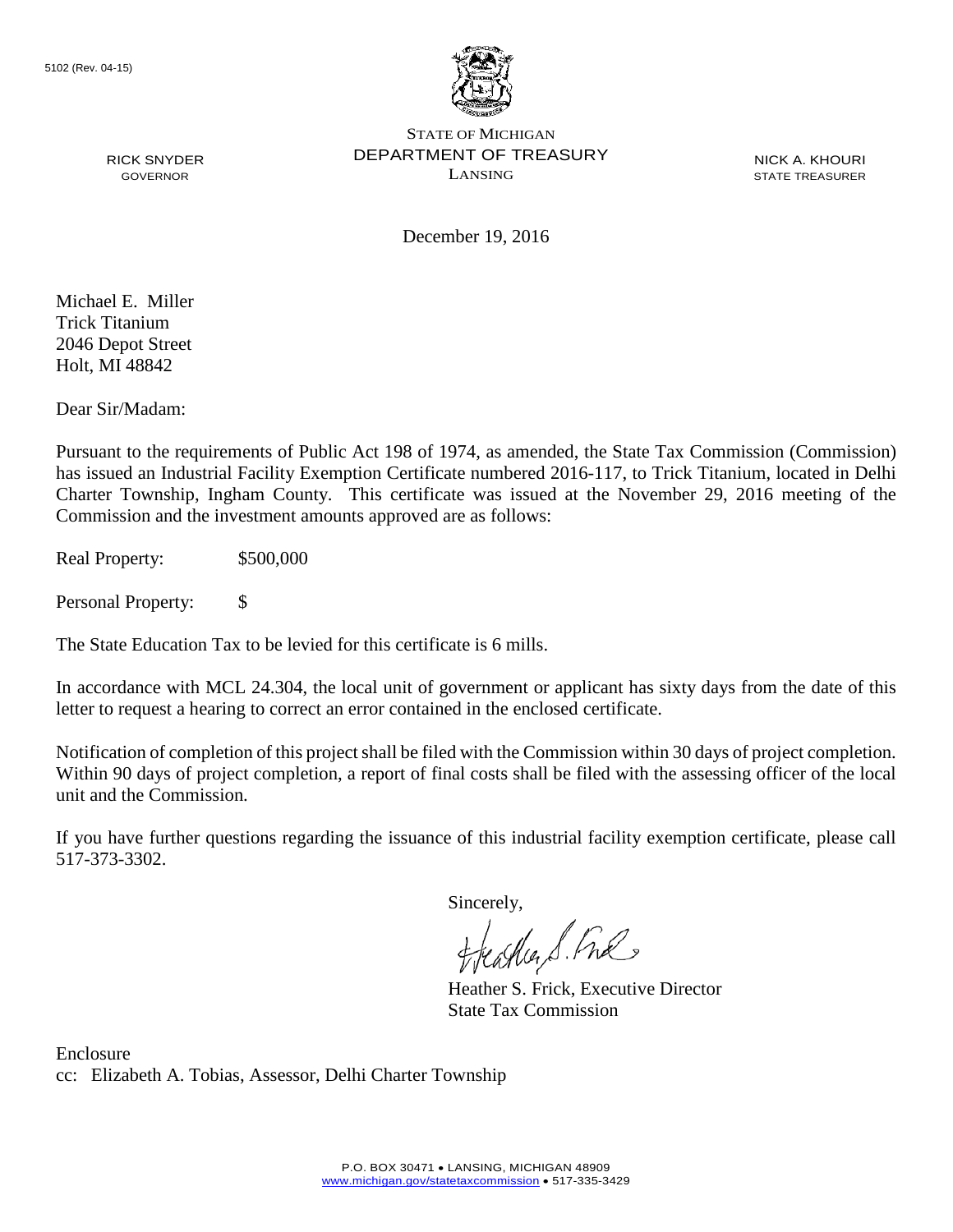Certificate No. **2016-117**

Pursuant to the provisions of Public Act 198 of 1974, as amended, the State Tax Commission hereby finds that the industrial property, as described in the approved application, hereafter referred to as the industrial facility, owned or leased by **Trick Titanium**, and located at **2046 Depot Street**, Delhi Charter Township, County of Ingham, Michigan, within a Plant Rehabilitation or Industrial Development District, is intended for the construction/installation of new industrial property or for the purpose of restoration or replacement of obsolete industrial property, and complies with Section 9 and other provisions of the act.

Therefore, as provided by MCL 207.551 to 207.572, inclusive, the State Tax Commission hereby certifies this industrial facility as a **new facility.** 

This certificate provides the authority for the assessor to exempt the industrial facility for which this Industrial Facilities Exemption Certificate is in effect, but not the land on which the facility is located, from ad valorem taxation. This certificate further provides the authority to levy a specific tax known as the Industrial Facilities Tax.

This certificate, unless revoked by order of the State Tax Commission as provided by Public Act 198 of 1974, as amended, shall remain in force for a period of **12** year(s) for real property and **0** year(s) for personal property**;**

**Real property component: Beginning December 31, 2016, and ending December 30, 2029.**

**The State Education Tax to be levied for the real property component of this certificate is 6 mills.**



 $\mathcal{S}$ 

Douglas B. Roberts, Chairperson State Tax Commission

A TRUE COPY ATTEST Janay Jenkins<br>Michigan Department of Treasury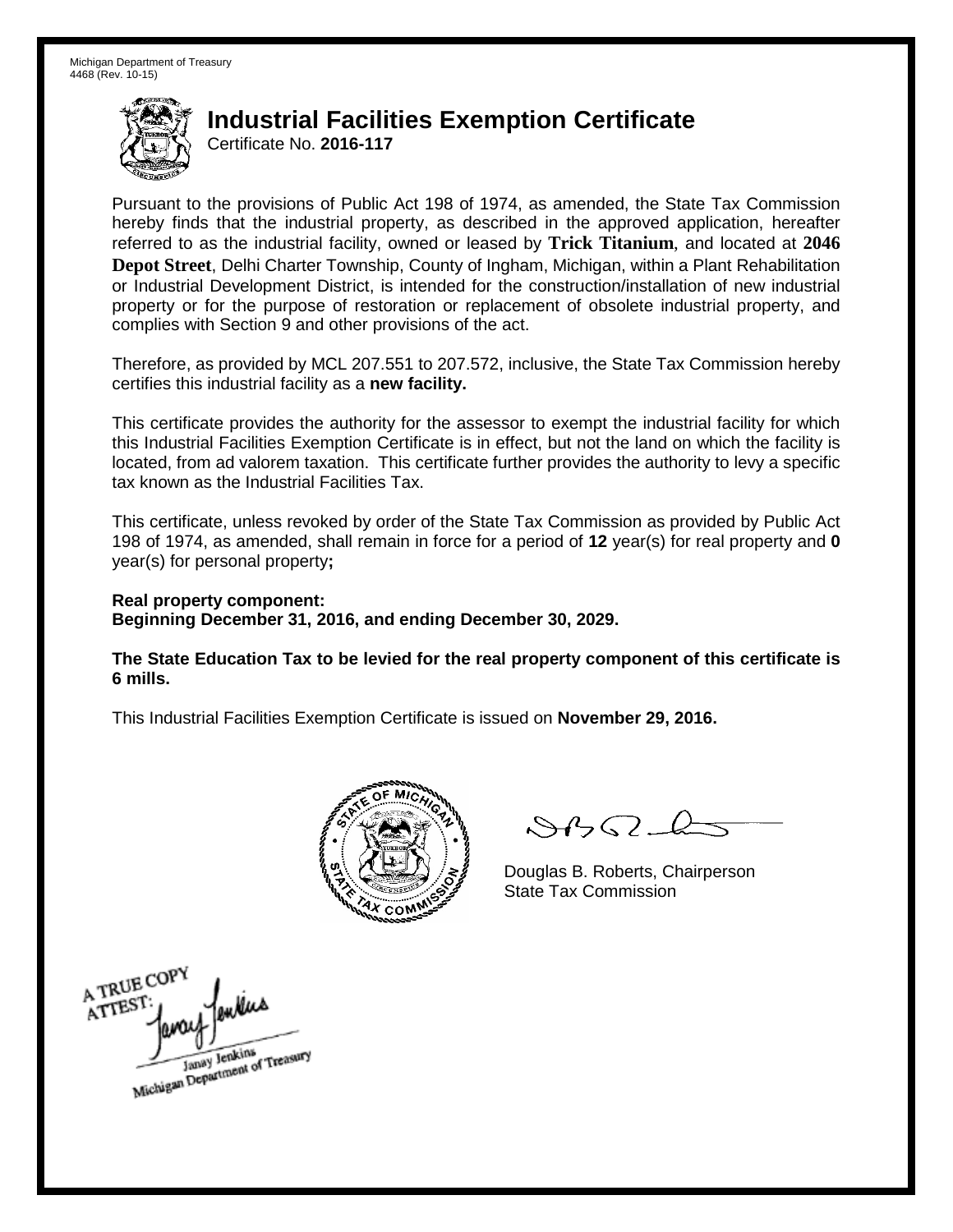

NICK A. KHOURI STATE TREASURER

December 19, 2016

MVP Disc Sports, LLC 6599 Euclid Street Marlette, MI 48453

RICK SNYDER GOVERNOR

Dear Sir/Madam:

Pursuant to the requirements of Public Act 198 of 1974, as amended, the State Tax Commission (Commission) has issued an Industrial Facility Exemption Certificate numbered 2016-119, to MVP Disc Sports, LLC, located in the City of Marlette, Sanilac County. This certificate was issued at the November 29, 2016 meeting of the Commission and the investment amounts approved are as follows:

Real Property: \$650,000

Personal Property: \$100,000

The State Education Tax to be levied for this certificate is 6 mills.

In accordance with MCL 24.304, the local unit of government or applicant has sixty days from the date of this letter to request a hearing to correct an error contained in the enclosed certificate.

Notification of completion of this project shall be filed with the Commission within 30 days of project completion. Within 90 days of project completion, a report of final costs shall be filed with the assessing officer of the local unit and the Commission.

If you have further questions regarding the issuance of this industrial facility exemption certificate, please call 517-373-3302.

Sincerely,<br>Freashier S. Free

Heather S. Frick, Executive Director State Tax Commission

Enclosure cc: Sarah J. Kady, Assessor, City of Marlette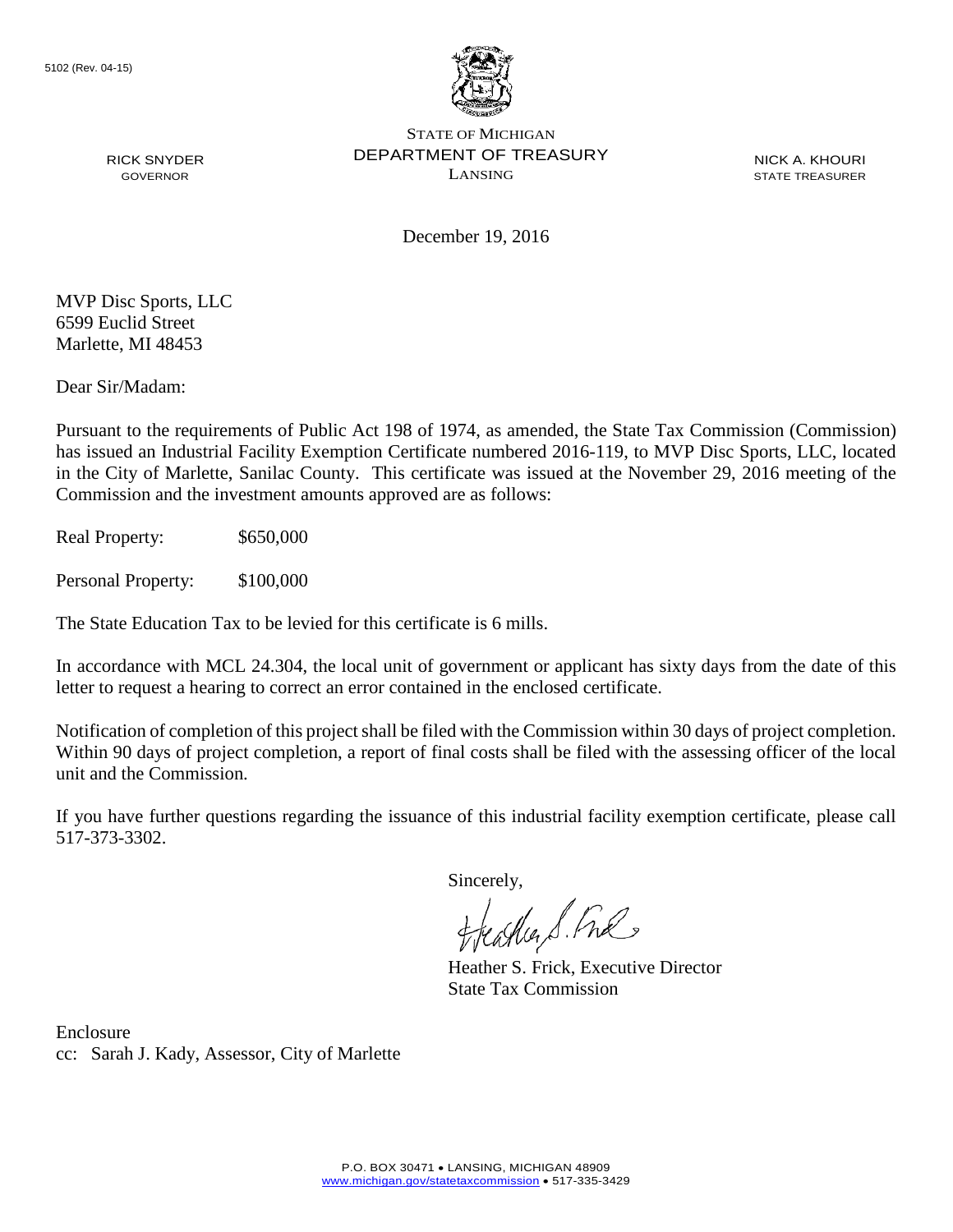Certificate No. **2016-119**

Pursuant to the provisions of Public Act 198 of 1974, as amended, the State Tax Commission hereby finds that the industrial property, as described in the approved application, hereafter referred to as the industrial facility, owned or leased by **MVP Disc Sports, LLC**, and located at **6599 Euclid Street**, City of Marlette, County of Sanilac, Michigan, within a Plant Rehabilitation or Industrial Development District, is intended for the construction/installation of new industrial property or for the purpose of restoration or replacement of obsolete industrial property, and complies with Section 9 and other provisions of the act.

Therefore, as provided by MCL 207.551 to 207.572, inclusive, the State Tax Commission hereby certifies this industrial facility as a **new facility.** 

This certificate provides the authority for the assessor to exempt the industrial facility for which this Industrial Facilities Exemption Certificate is in effect, but not the land on which the facility is located, from ad valorem taxation. This certificate further provides the authority to levy a specific tax known as the Industrial Facilities Tax.

This certificate, unless revoked by order of the State Tax Commission as provided by Public Act 198 of 1974, as amended, shall remain in force for a period of **12** year(s) for real property and **7** year(s) for personal property**;**

**Real property component: Beginning December 31, 2016, and ending December 30, 2028.**

**The State Education Tax to be levied for the real property component of this certificate is 6 mills.**

**Personal property component:**

**Beginning December 31, 2016, and ending December 30, 2023.**

**The State Education Tax to be levied for the personal property component of this certificate is 6 mills, unless exempted by MCL 207.564(4) which was enacted with the creation of the Michigan Business Tax.\***

This Industrial Facilities Exemption Certificate is issued on **November 29, 2016.**

A TRUE COPY ATTEST Michigan Department of Treasury



 $\mathcal{A}$ 

Douglas B. Roberts, Chairperson State Tax Commission

\*Contact the local assessor for further clarification regarding the classification and tax applied to the personal property component of this certificate.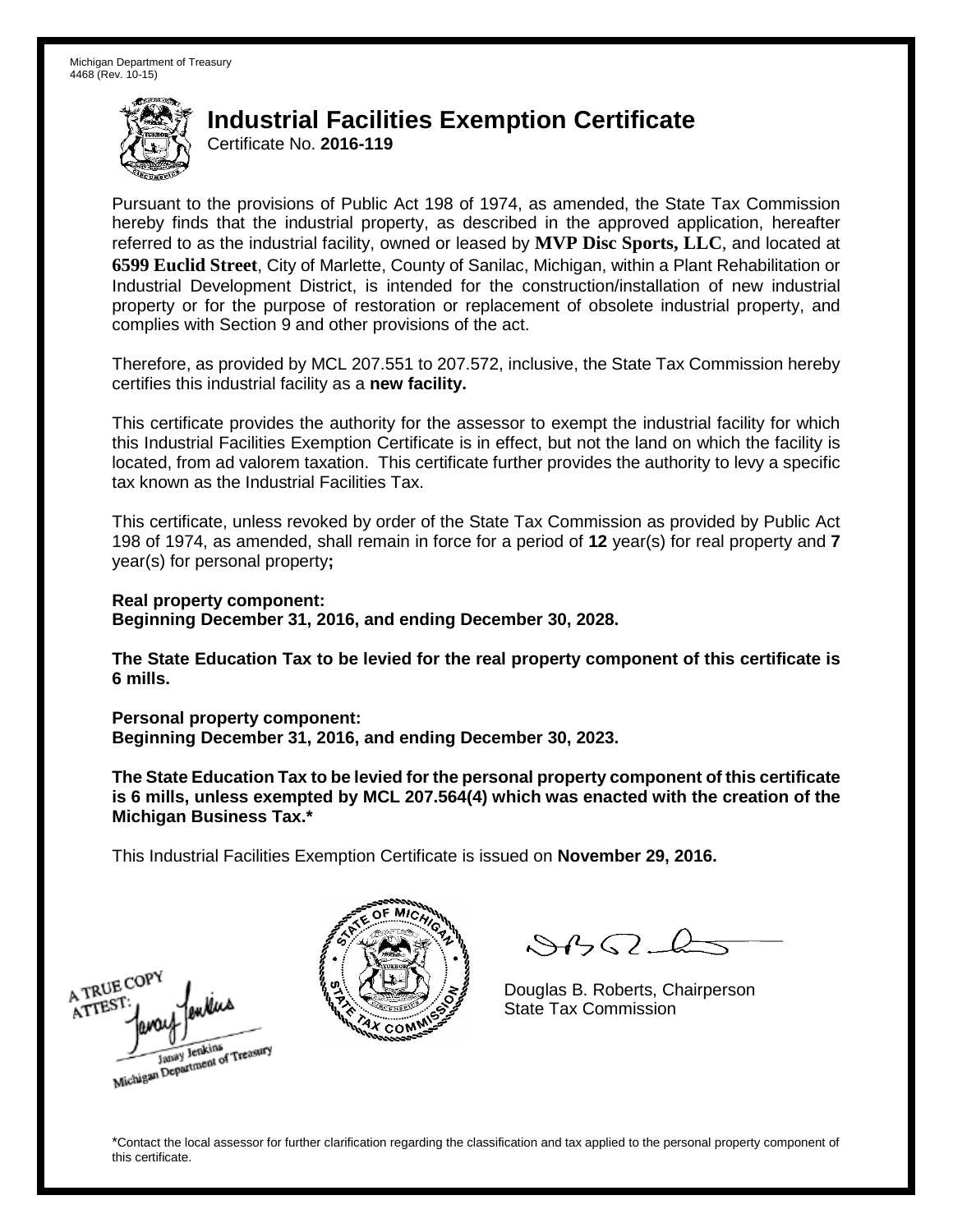

NICK A. KHOURI STATE TREASURER

December 19, 2016

Armada Rubber Manufacturing Co. 24586 Armada Ridge Road Armada, MI 48005

RICK SNYDER GOVERNOR

Dear Sir/Madam:

Pursuant to the requirements of Public Act 198 of 1974, as amended, the State Tax Commission (Commission) has issued an Industrial Facility Exemption Certificate numbered 2016-120, to Armada Rubber Manufacturing Co., located in Armada Township, Macomb County. This certificate was issued at the November 29, 2016 meeting of the Commission and the investment amounts approved are as follows:

Real Property: \$1,500,000

Personal Property: \$

The State Education Tax to be levied for this certificate is 6 mills.

In accordance with MCL 24.304, the local unit of government or applicant has sixty days from the date of this letter to request a hearing to correct an error contained in the enclosed certificate.

Notification of completion of this project shall be filed with the Commission within 30 days of project completion. Within 90 days of project completion, a report of final costs shall be filed with the assessing officer of the local unit and the Commission.

If you have further questions regarding the issuance of this industrial facility exemption certificate, please call 517-373-3302.

Sincerely,<br>Freashier S. Free

Heather S. Frick, Executive Director State Tax Commission

Enclosure cc: Thomas E. Schlichting, Assessor, Armada Township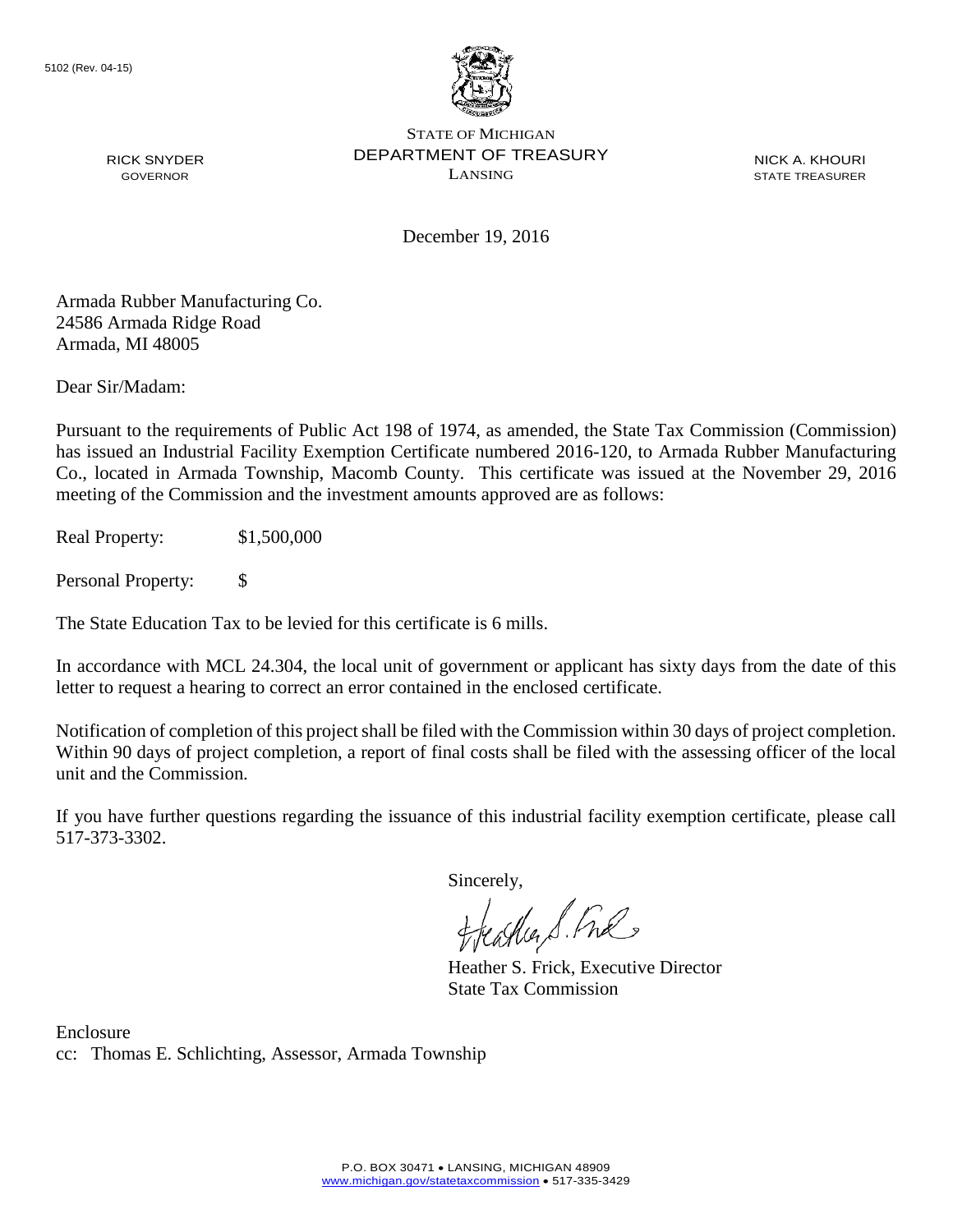Certificate No. **2016-120**

Pursuant to the provisions of Public Act 198 of 1974, as amended, the State Tax Commission hereby finds that the industrial property, as described in the approved application, hereafter referred to as the industrial facility, owned or leased by **Armada Rubber Manufacturing Co.**, and located at **24586 Armada Ridge Road**, Armada Township, County of Macomb, Michigan, within a Plant Rehabilitation or Industrial Development District, is intended for the construction/installation of new industrial property or for the purpose of restoration or replacement of obsolete industrial property, and complies with Section 9 and other provisions of the act.

Therefore, as provided by MCL 207.551 to 207.572, inclusive, the State Tax Commission hereby certifies this industrial facility as a **new facility.** 

This certificate provides the authority for the assessor to exempt the industrial facility for which this Industrial Facilities Exemption Certificate is in effect, but not the land on which the facility is located, from ad valorem taxation. This certificate further provides the authority to levy a specific tax known as the Industrial Facilities Tax.

This certificate, unless revoked by order of the State Tax Commission as provided by Public Act 198 of 1974, as amended, shall remain in force for a period of **12** year(s) for real property and **0** year(s) for personal property**;**

**Real property component: Beginning December 31, 2016, and ending December 30, 2028.**

**The State Education Tax to be levied for the real property component of this certificate is 6 mills.**



 $\mathcal{S}$ 

Douglas B. Roberts, Chairperson State Tax Commission

A TRUE COPY ATTES Janay Jenkins<br>Michigan Department of Treasury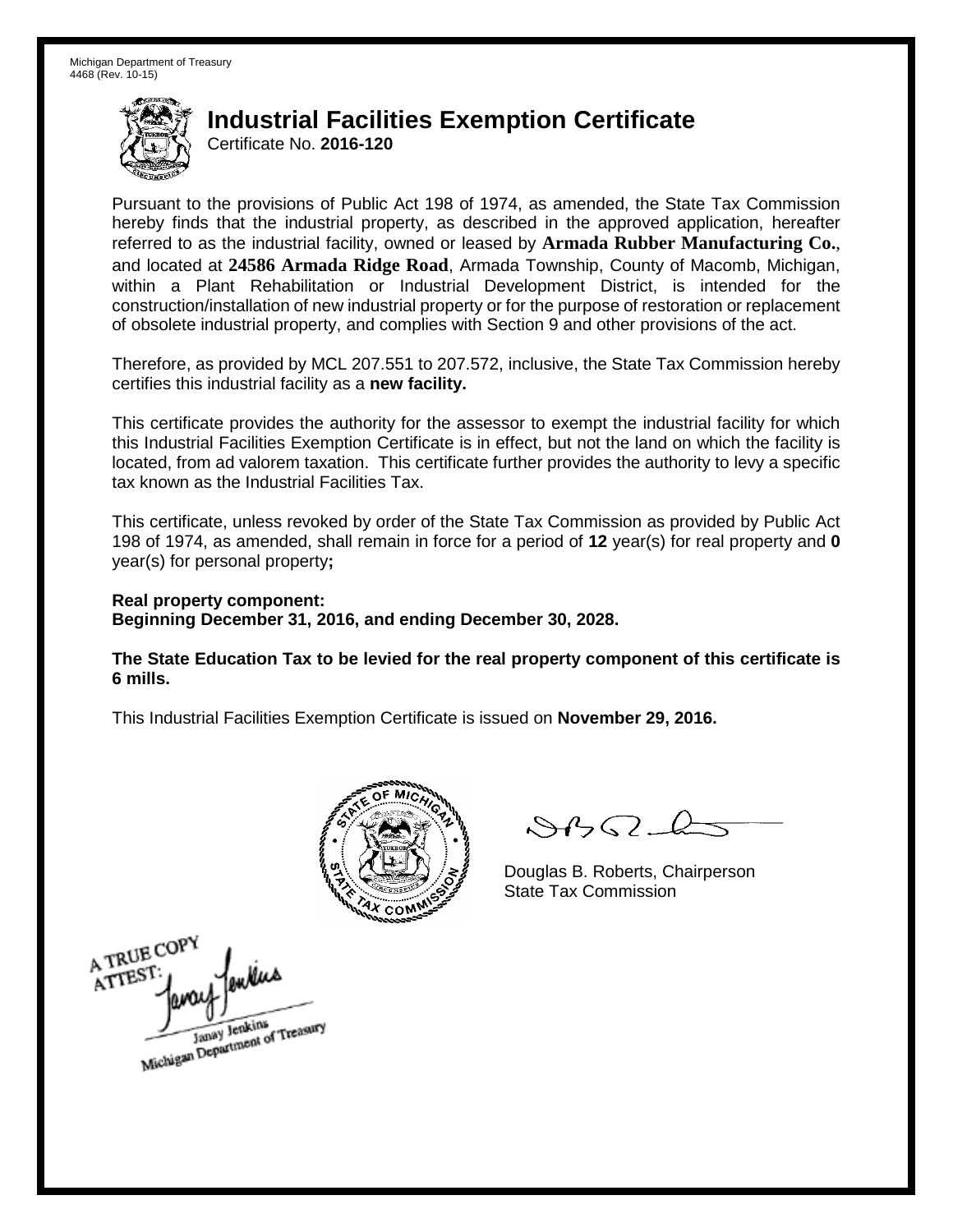

December 19, 2016

NICK A. KHOURI STATE TREASURER

Mark Lietke Campbell & Shaw Steel 1705 Michigan Avenue Marysville, MI 48040

RICK SNYDER GOVERNOR

Dear Sir/Madam:

Pursuant to the requirements of Public Act 198 of 1974, as amended, the State Tax Commission (Commission) has issued an Industrial Facility Exemption Certificate numbered 2016-124, to Campbell & Shaw Steel, located in the City of Marysville, Saint Clair County. This certificate was issued at the November 29, 2016 meeting of the Commission and the investment amounts approved are as follows:

Real Property: \$1,371,600

Personal Property: \$

The State Education Tax to be levied for this certificate is 6 mills.

In accordance with MCL 24.304, the local unit of government or applicant has sixty days from the date of this letter to request a hearing to correct an error contained in the enclosed certificate.

Notification of completion of this project shall be filed with the Commission within 30 days of project completion. Within 90 days of project completion, a report of final costs shall be filed with the assessing officer of the local unit and the Commission.

If you have further questions regarding the issuance of this industrial facility exemption certificate, please call 517-373-3302.

Sincerely,

teagher & Fral

Heather S. Frick, Executive Director State Tax Commission

Enclosure cc: Ann M. Ratliff, Assessor, City of Marysville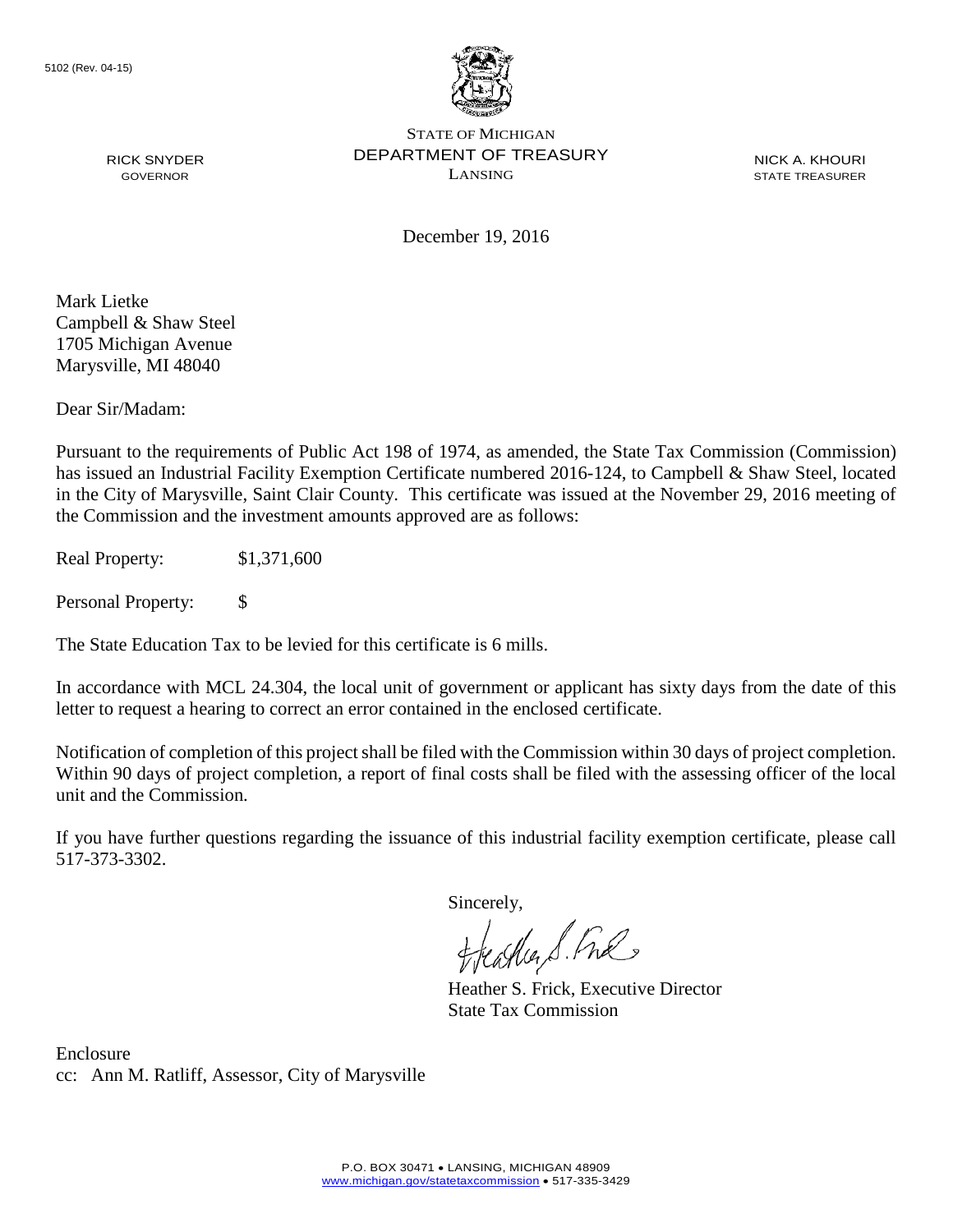Certificate No. **2016-124**

Pursuant to the provisions of Public Act 198 of 1974, as amended, the State Tax Commission hereby finds that the industrial property, as described in the approved application, hereafter referred to as the industrial facility, owned or leased by **Campbell & Shaw Steel**, and located at **1705 Michigan Avenue**, City of Marysville, County of Saint Clair, Michigan, within a Plant Rehabilitation or Industrial Development District, is intended for the construction/installation of new industrial property or for the purpose of restoration or replacement of obsolete industrial property, and complies with Section 9 and other provisions of the act.

Therefore, as provided by MCL 207.551 to 207.572, inclusive, the State Tax Commission hereby certifies this industrial facility as a **new facility.** 

This certificate provides the authority for the assessor to exempt the industrial facility for which this Industrial Facilities Exemption Certificate is in effect, but not the land on which the facility is located, from ad valorem taxation. This certificate further provides the authority to levy a specific tax known as the Industrial Facilities Tax.

This certificate, unless revoked by order of the State Tax Commission as provided by Public Act 198 of 1974, as amended, shall remain in force for a period of **12** year(s) for real property and **0** year(s) for personal property**;**

**Real property component: Beginning December 31, 2016, and ending December 30, 2028.**

**The State Education Tax to be levied for the real property component of this certificate is 6 mills.**



A TRUE COPY ATTEST Janay Jenkins<br>Michigan Department of Treasury

 $\mathcal{S}$ 

Douglas B. Roberts, Chairperson State Tax Commission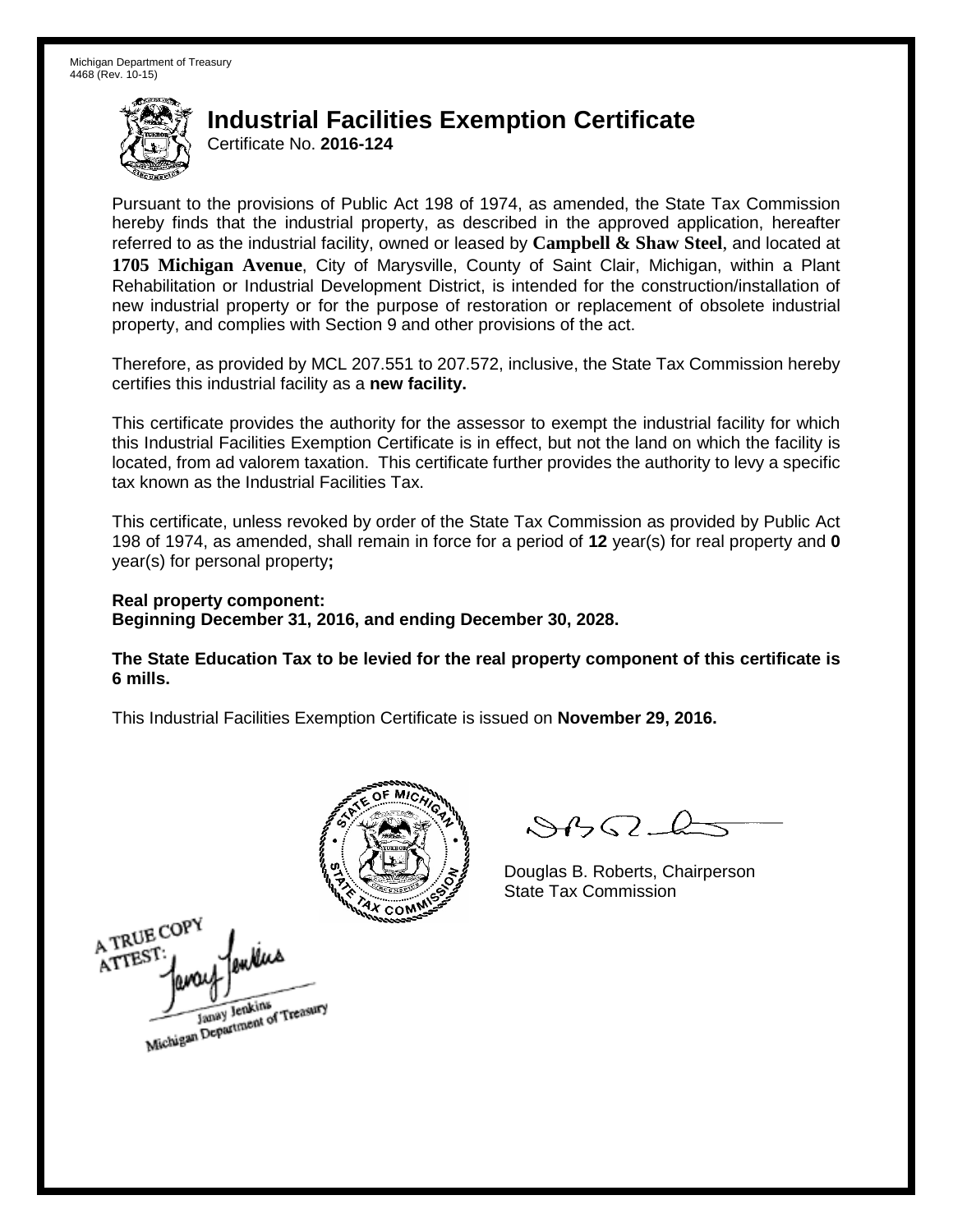

NICK A. KHOURI STATE TREASURER

December 19, 2016

David Mueller Valiant International, Inc. 2469 Executive Hills Blvd. Auburn Hills, MI 48326-2981

RICK SNYDER GOVERNOR

Dear Sir/Madam:

Pursuant to the requirements of Public Act 198 of 1974, as amended, the State Tax Commission (Commission) has issued an Industrial Facility Exemption Certificate numbered 2016-125, to Valiant International, Inc., located in the City of Auburn Hills, Oakland County. This certificate was issued at the November 29, 2016 meeting of the Commission and the investment amounts approved are as follows:

Real Property: \$1,195,222

Personal Property: \$625,300

The State Education Tax to be levied for this certificate is 6 mills.

In accordance with MCL 24.304, the local unit of government or applicant has sixty days from the date of this letter to request a hearing to correct an error contained in the enclosed certificate.

Notification of completion of this project shall be filed with the Commission within 30 days of project completion. Within 90 days of project completion, a report of final costs shall be filed with the assessing officer of the local unit and the Commission.

If you have further questions regarding the issuance of this industrial facility exemption certificate, please call 517-373-3302.

Sincerely,

teather S. Ful

Heather S. Frick, Executive Director State Tax Commission

Enclosure cc: William D. Griffin, Assessor, City of Auburn Hills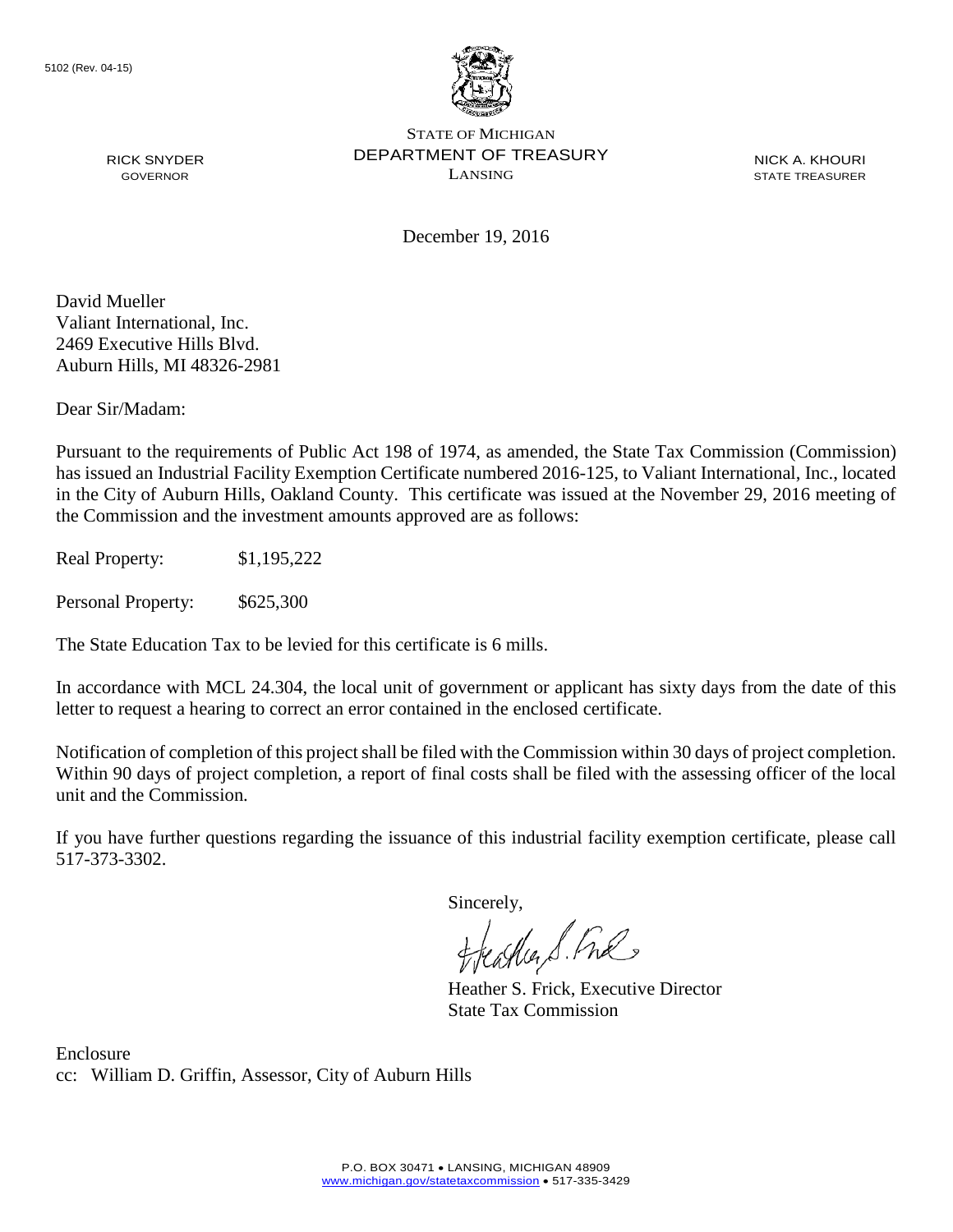Certificate No. **2016-125**

Pursuant to the provisions of Public Act 198 of 1974, as amended, the State Tax Commission hereby finds that the industrial property, as described in the approved application, hereafter referred to as the industrial facility, owned or leased by **Valiant International, Inc.**, and located at **2469 Executive Hills Blvd.**, City of Auburn Hills, County of Oakland, Michigan, within a Plant Rehabilitation or Industrial Development District, is intended for the construction/installation of new industrial property or for the purpose of restoration or replacement of obsolete industrial property, and complies with Section 9 and other provisions of the act.

Therefore, as provided by MCL 207.551 to 207.572, inclusive, the State Tax Commission hereby certifies this industrial facility as a **new facility.** 

This certificate provides the authority for the assessor to exempt the industrial facility for which this Industrial Facilities Exemption Certificate is in effect, but not the land on which the facility is located, from ad valorem taxation. This certificate further provides the authority to levy a specific tax known as the Industrial Facilities Tax.

This certificate, unless revoked by order of the State Tax Commission as provided by Public Act 198 of 1974, as amended, shall remain in force for a period of **8** year(s) for real property and **8** year(s) for personal property**;**

**Real property component: Beginning December 31, 2016, and ending December 30, 2024.**

**The State Education Tax to be levied for the real property component of this certificate is 6 mills.**

**Personal property component:**

**Beginning December 31, 2016, and ending December 30, 2024.**

**The State Education Tax to be levied for the personal property component of this certificate is 6 mills, unless exempted by MCL 207.564(4) which was enacted with the creation of the Michigan Business Tax.\***

This Industrial Facilities Exemption Certificate is issued on **November 29, 2016.**

A TRUE COP ATTEST Janay Jenkins<br>Michigan Department of Treasury



 $\mathcal{A} \cap \mathcal{A}$ 

Douglas B. Roberts, Chairperson State Tax Commission

\*Contact the local assessor for further clarification regarding the classification and tax applied to the personal property component of this certificate.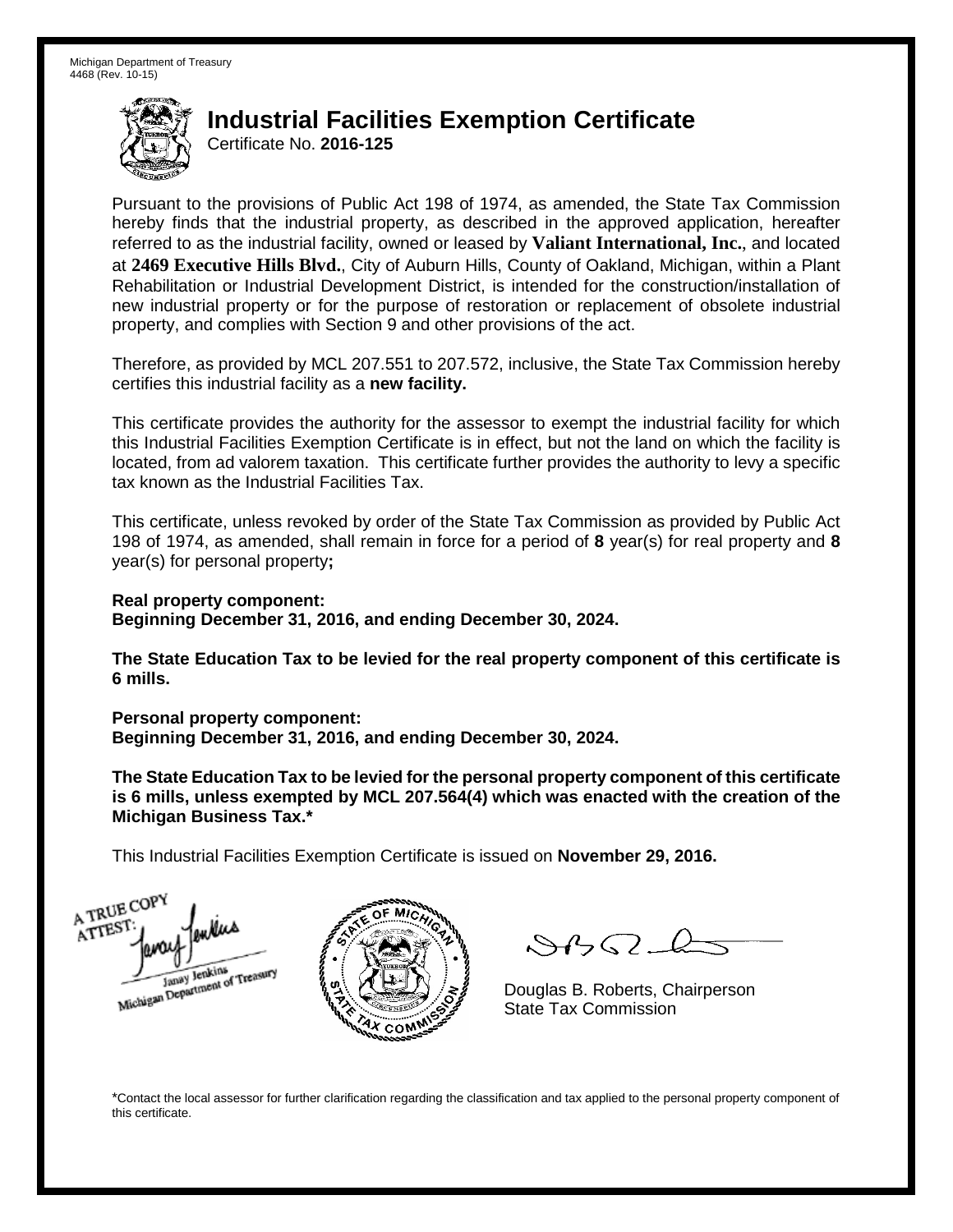

NICK A. KHOURI STATE TREASURER

RICK SNYDER GOVERNOR

December 19, 2016

Scott D. Gallett BorgWarner Inc. 3850 Hamlin Road Auburn Hills, MI 48326

Dear Sir/Madam:

Pursuant to the requirements of Public Act 198 of 1974, as amended, the State Tax Commission (Commission) has issued an Industrial Facility Exemption Certificate numbered 2016-126, to BorgWarner Inc., located in the City of Auburn Hills, Oakland County. This certificate was issued at the November 29, 2016 meeting of the Commission and the investment amounts approved are as follows:

Real Property: \$1,269,000

Personal Property: \$

The State Education Tax to be levied for this certificate is 6 mills.

In accordance with MCL 24.304, the local unit of government or applicant has sixty days from the date of this letter to request a hearing to correct an error contained in the enclosed certificate.

Notification of completion of this project shall be filed with the Commission within 30 days of project completion. Within 90 days of project completion, a report of final costs shall be filed with the assessing officer of the local unit and the Commission.

If you have further questions regarding the issuance of this industrial facility exemption certificate, please call 517-373-3302.

Sincerely,

teaglier S. Ful

Heather S. Frick, Executive Director State Tax Commission

Enclosure cc: William D. Griffin, Assessor, City of Auburn Hills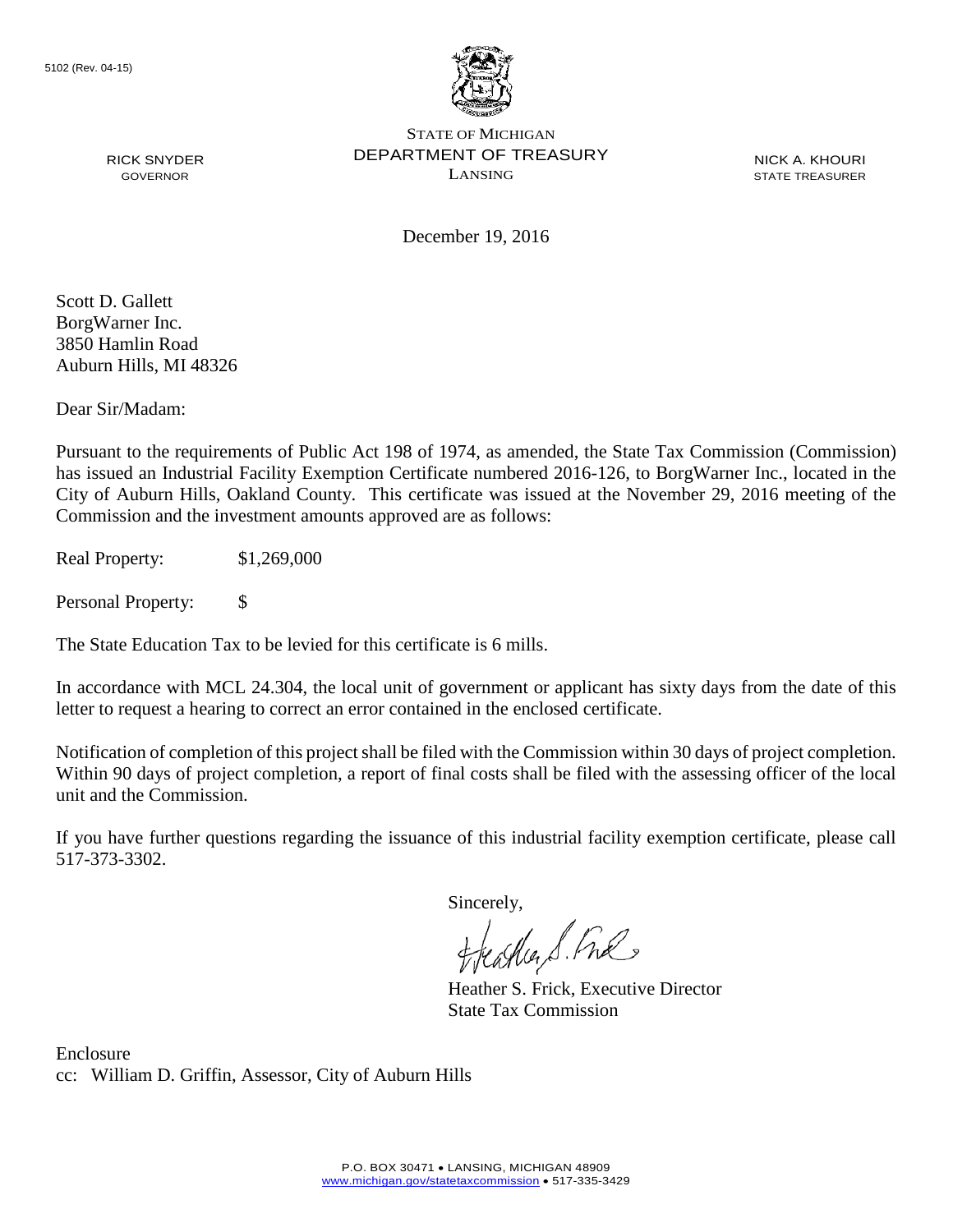Certificate No. **2016-126**

Pursuant to the provisions of Public Act 198 of 1974, as amended, the State Tax Commission hereby finds that the industrial property, as described in the approved application, hereafter referred to as the industrial facility, owned or leased by **BorgWarner Inc.**, and located at **3850 Hamlin Road**, City of Auburn Hills, County of Oakland, Michigan, within a Plant Rehabilitation or Industrial Development District, is intended for the construction/installation of new industrial property or for the purpose of restoration or replacement of obsolete industrial property, and complies with Section 9 and other provisions of the act.

Therefore, as provided by MCL 207.551 to 207.572, inclusive, the State Tax Commission hereby certifies this industrial facility as a **new facility.** 

This certificate provides the authority for the assessor to exempt the industrial facility for which this Industrial Facilities Exemption Certificate is in effect, but not the land on which the facility is located, from ad valorem taxation. This certificate further provides the authority to levy a specific tax known as the Industrial Facilities Tax.

This certificate, unless revoked by order of the State Tax Commission as provided by Public Act 198 of 1974, as amended, shall remain in force for a period of **8** year(s) for real property and **0** year(s) for personal property**;**

**Real property component: Beginning December 31, 2016, and ending December 30, 2024.**

**The State Education Tax to be levied for the real property component of this certificate is 6 mills.**



 $\mathcal{A}$ 

Douglas B. Roberts, Chairperson State Tax Commission

A TRUE COPY ATTEST Janay Jenkins<br>Michigan Department of Treasury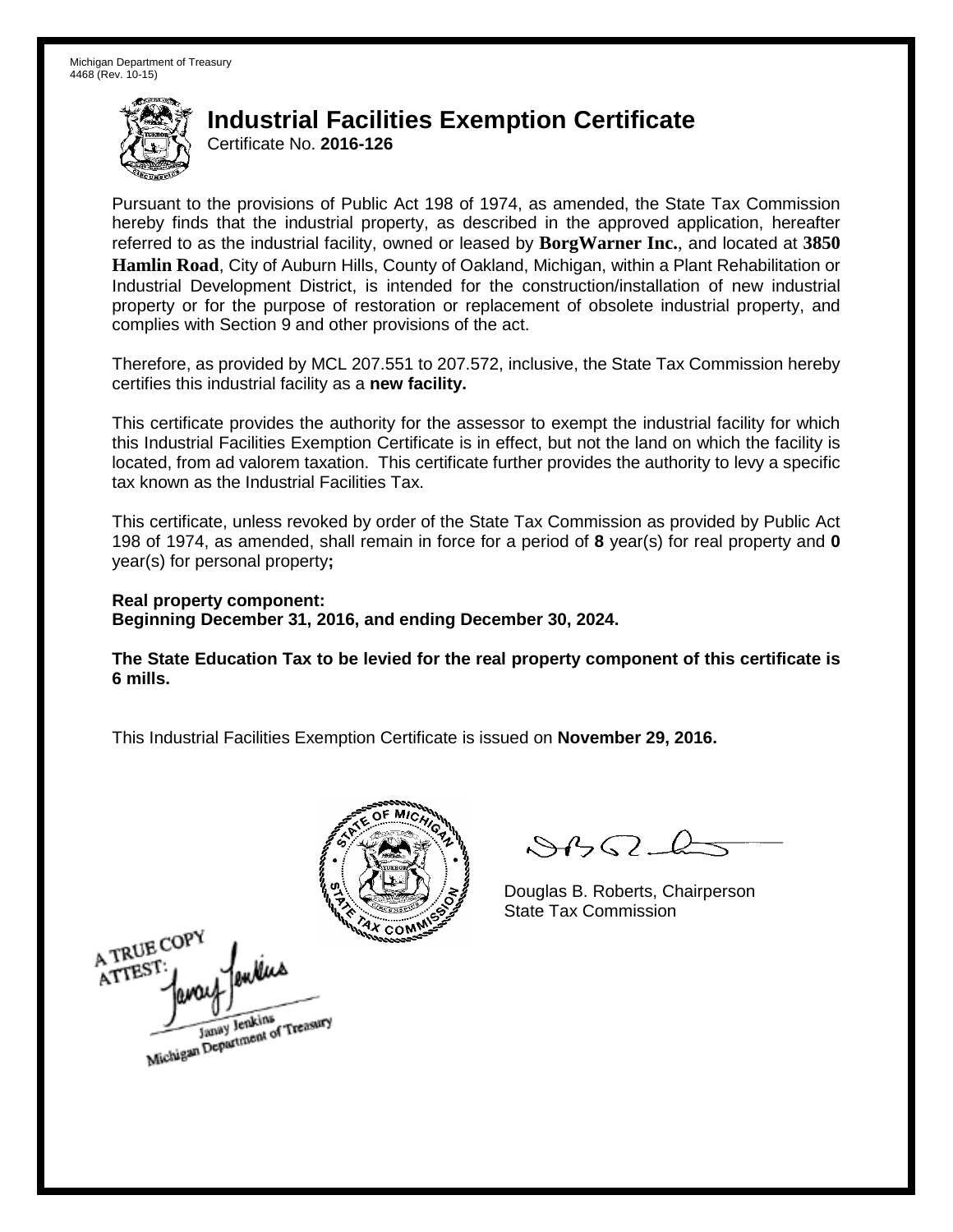

NICK A. KHOURI STATE TREASURER

December 19, 2016

Terry Wanstead LeRoy Tool & Die, Inc. 17951 80th Avenue Leroy, MI 49655

RICK SNYDER GOVERNOR

Dear Sir/Madam:

Pursuant to the requirements of Public Act 198 of 1974, as amended, the State Tax Commission (Commission) has issued an Industrial Facility Exemption Certificate numbered 2016-127, to LeRoy Tool & Die, Inc., located in Leroy Township, Osceola County. This certificate was issued at the November 29, 2016 meeting of the Commission and the investment amounts approved are as follows:

Real Property: \$300,000

Personal Property: \$100,000

The State Education Tax to be levied for this certificate is 6 mills.

In accordance with MCL 24.304, the local unit of government or applicant has sixty days from the date of this letter to request a hearing to correct an error contained in the enclosed certificate.

Notification of completion of this project shall be filed with the Commission within 30 days of project completion. Within 90 days of project completion, a report of final costs shall be filed with the assessing officer of the local unit and the Commission.

If you have further questions regarding the issuance of this industrial facility exemption certificate, please call 517-373-3302.

Sincerely,

teacher S. Ful

Heather S. Frick, Executive Director State Tax Commission

Enclosure cc: Arthur W. Moyses, Assessor, Leroy Township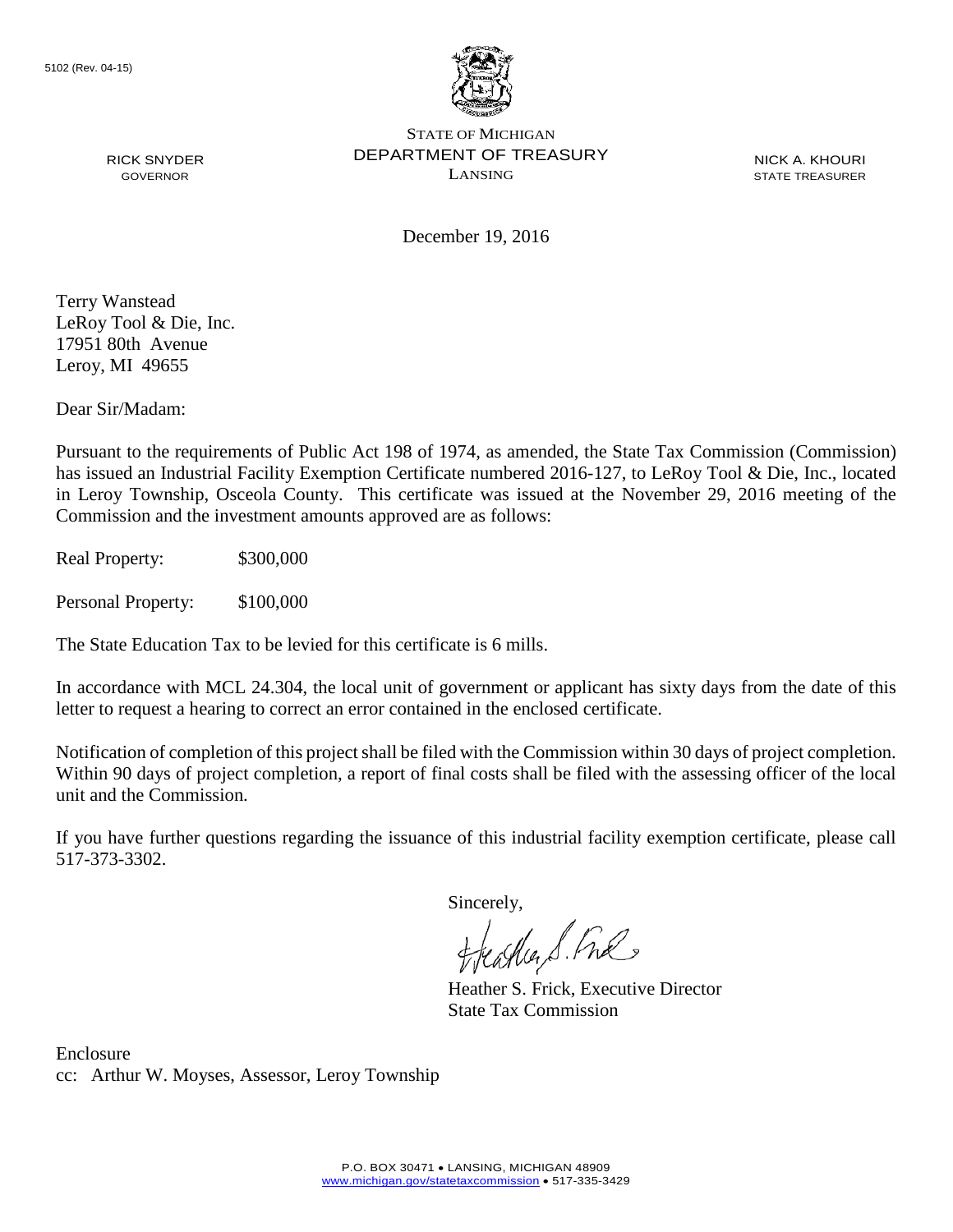Certificate No. **2016-127**

Pursuant to the provisions of Public Act 198 of 1974, as amended, the State Tax Commission hereby finds that the industrial property, as described in the approved application, hereafter referred to as the industrial facility, owned or leased by **LeRoy Tool & Die, Inc.**, and located at **17951 80th Avenue**, Leroy Township, County of Osceola, Michigan, within a Plant Rehabilitation or Industrial Development District, is intended for the construction/installation of new industrial property or for the purpose of restoration or replacement of obsolete industrial property, and complies with Section 9 and other provisions of the act.

Therefore, as provided by MCL 207.551 to 207.572, inclusive, the State Tax Commission hereby certifies this industrial facility as a **new facility.** 

This certificate provides the authority for the assessor to exempt the industrial facility for which this Industrial Facilities Exemption Certificate is in effect, but not the land on which the facility is located, from ad valorem taxation. This certificate further provides the authority to levy a specific tax known as the Industrial Facilities Tax.

This certificate, unless revoked by order of the State Tax Commission as provided by Public Act 198 of 1974, as amended, shall remain in force for a period of **12** year(s) for real property and **12** year(s) for personal property**;**

**Real property component: Beginning December 31, 2016, and ending December 30, 2028.**

**The State Education Tax to be levied for the real property component of this certificate is 6 mills.**

**Personal property component:**

**Beginning December 31, 2016, and ending December 30, 2028.**

**The State Education Tax to be levied for the personal property component of this certificate is 6 mills, unless exempted by MCL 207.564(4) which was enacted with the creation of the Michigan Business Tax.\***

This Industrial Facilities Exemption Certificate is issued on **November 29, 2016.**

A TRUE COP ATTEST Janay Jenkins<br>Michigan Department of Treasury



 $\mathcal{S}$ 

Douglas B. Roberts, Chairperson State Tax Commission

\*Contact the local assessor for further clarification regarding the classification and tax applied to the personal property component of this certificate.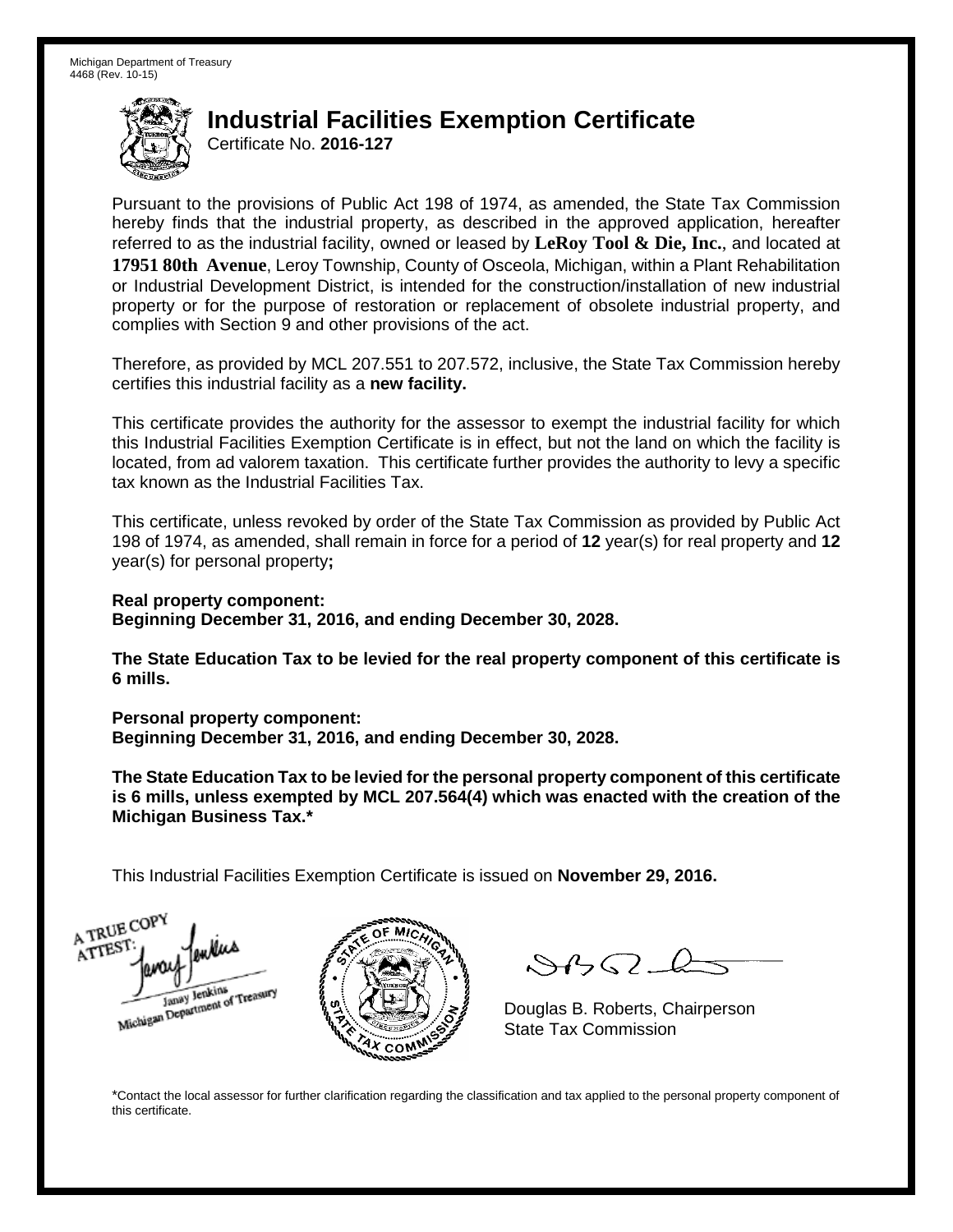

NICK A. KHOURI STATE TREASURER

December 19, 2016

Brian S. Terborg Zeeland Farm Services, Inc.  $2468$   $84$ <sup>th</sup> Avenue Zeeland, MI 49464

RICK SNYDER GOVERNOR

Dear Sir/Madam:

Pursuant to the requirements of Public Act 198 of 1974, as amended, the State Tax Commission (Commission) has issued an Industrial Facility Exemption Certificate numbered 2016-131, to Zeeland Farm Services, Inc., located in Zeeland Charter Township, Ottawa County. This certificate was issued at the November 29, 2016 meeting of the Commission and the investment amounts approved are as follows:

Real Property: \$485,000

Personal Property: \$

The State Education Tax to be levied for this certificate is 6 mills.

In accordance with MCL 24.304, the local unit of government or applicant has sixty days from the date of this letter to request a hearing to correct an error contained in the enclosed certificate.

Notification of completion of this project shall be filed with the Commission within 30 days of project completion. Within 90 days of project completion, a report of final costs shall be filed with the assessing officer of the local unit and the Commission.

If you have further questions regarding the issuance of this industrial facility exemption certificate, please call 517-373-3302.

Sincerely,

teacher S. Ful

Heather S. Frick, Executive Director State Tax Commission

Enclosure cc: Steven C. Hansen, Assessor, Zeeland Charter Township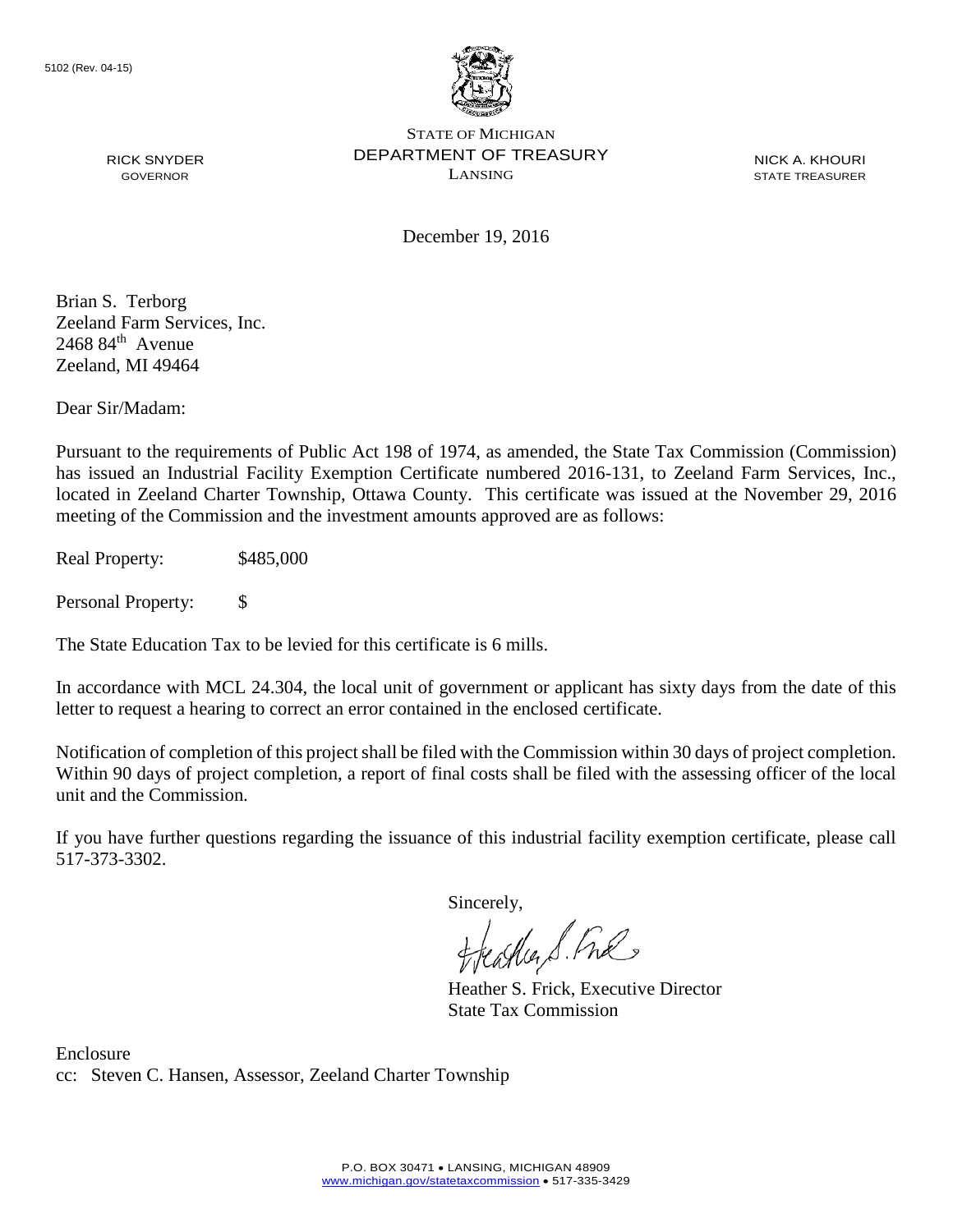Certificate No. **2016-131**

Pursuant to the provisions of Public Act 198 of 1974, as amended, the State Tax Commission hereby finds that the industrial property, as described in the approved application, hereafter referred to as the industrial facility, owned or leased by **Zeeland Farm Services, Inc.**, and located at **2468 84th Avenue**, Zeeland Charter Township, County of Ottawa, Michigan, within a Plant Rehabilitation or Industrial Development District, is intended for the construction/installation of new industrial property or for the purpose of restoration or replacement of obsolete industrial property, and complies with Section 9 and other provisions of the act.

Therefore, as provided by MCL 207.551 to 207.572, inclusive, the State Tax Commission hereby certifies this industrial facility as a **new facility.** 

This certificate provides the authority for the assessor to exempt the industrial facility for which this Industrial Facilities Exemption Certificate is in effect, but not the land on which the facility is located, from ad valorem taxation. This certificate further provides the authority to levy a specific tax known as the Industrial Facilities Tax.

This certificate, unless revoked by order of the State Tax Commission as provided by Public Act 198 of 1974, as amended, shall remain in force for a period of **12** year(s) for real property and **0** year(s) for personal property**;**

**Real property component: Beginning December 31, 2016, and ending December 30, 2030.**

**The State Education Tax to be levied for the real property component of this certificate is 6 mills.**



 $\mathcal{S}$ 

Douglas B. Roberts, Chairperson State Tax Commission

A TRUE COP ATTEST Janay Jenkins<br>Michigan Department of Treasury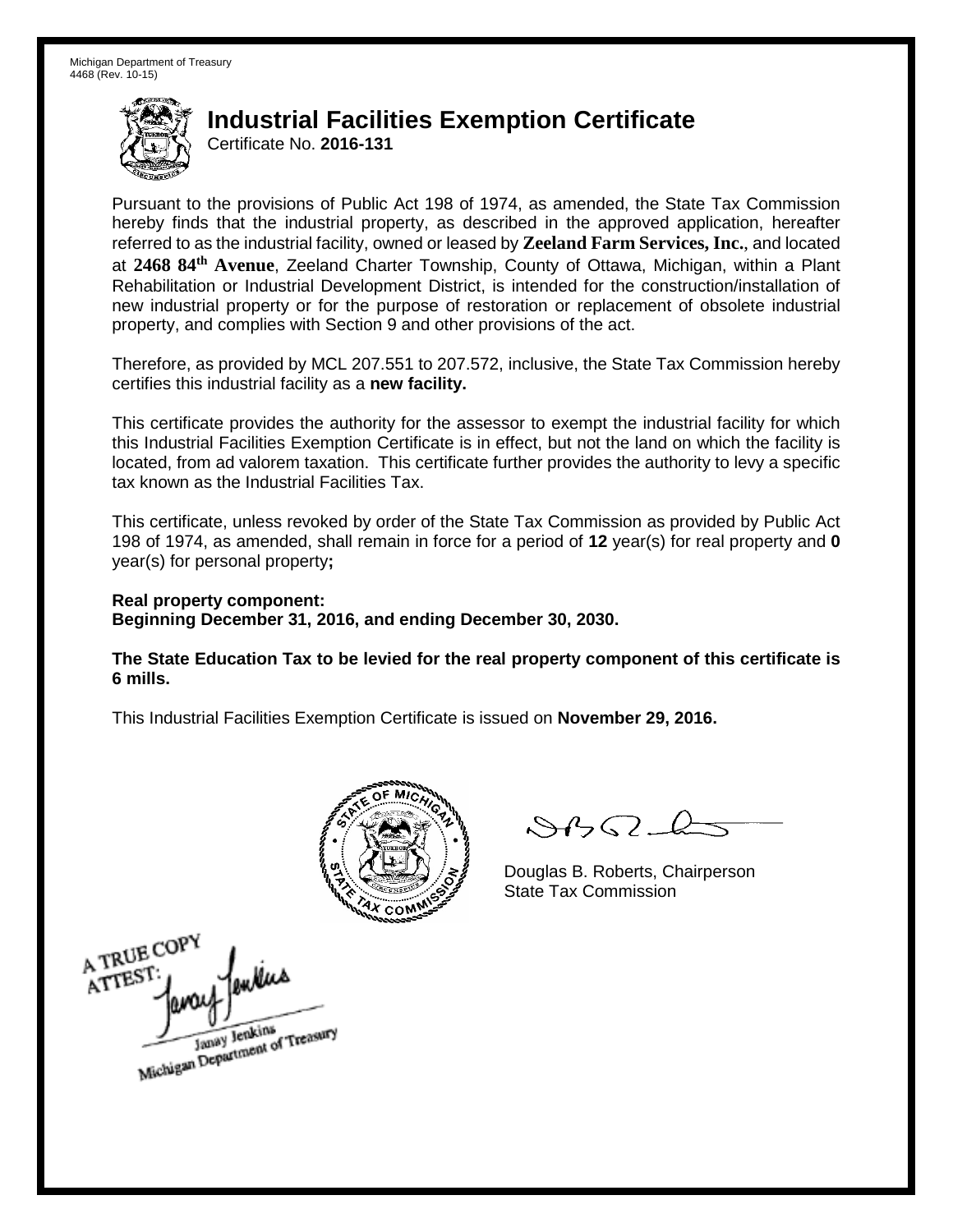

NICK A. KHOURI STATE TREASURER

December 19, 2016

Dan Boucher Advance Packaging Corporation  $4459$   $40^{\text{th}}$  Street SE Kentwood, MI 49512

RICK SNYDER GOVERNOR

Dear Sir/Madam:

Pursuant to the requirements of Public Act 198 of 1974, as amended, the State Tax Commission (Commission) has issued an Industrial Facility Exemption Certificate numbered 2016-132, to Advance Packaging Corporation, located in the City of Kentwood, Kent County. This certificate was issued at the November 29, 2016 meeting of the Commission and the investment amounts approved are as follows:

Real Property: \$2,913,000

Personal Property: \$

The State Education Tax to be levied for this certificate is 6 mills.

In accordance with MCL 24.304, the local unit of government or applicant has sixty days from the date of this letter to request a hearing to correct an error contained in the enclosed certificate.

Notification of completion of this project shall be filed with the Commission within 30 days of project completion. Within 90 days of project completion, a report of final costs shall be filed with the assessing officer of the local unit and the Commission.

If you have further questions regarding the issuance of this industrial facility exemption certificate, please call 517-373-3302.

Sincerely,

teacher S. Ful

Heather S. Frick, Executive Director State Tax Commission

Enclosure cc: Evan A. Johnson, Assessor, City of Kentwood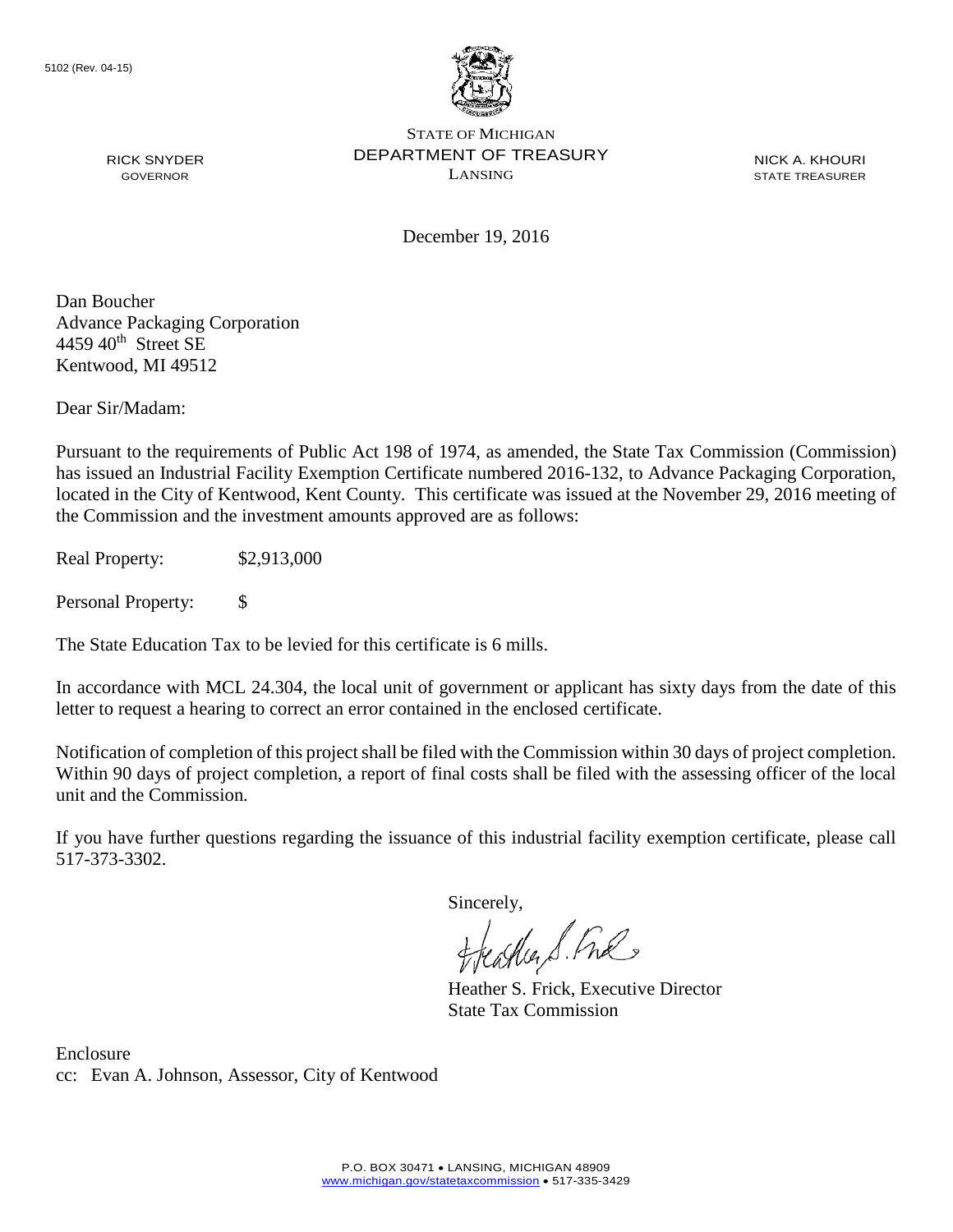Certificate No. **2016-132**

Pursuant to the provisions of Public Act 198 of 1974, as amended, the State Tax Commission hereby finds that the industrial property, as described in the approved application, hereafter referred to as the industrial facility, owned or leased by **Advance Packaging Corporation**, and located at **4459 40th Street SE**, City of Kentwood, County of Kent, Michigan, within a Plant Rehabilitation or Industrial Development District, is intended for the construction/installation of new industrial property or for the purpose of restoration or replacement of obsolete industrial property, and complies with Section 9 and other provisions of the act.

Therefore, as provided by MCL 207.551 to 207.572, inclusive, the State Tax Commission hereby certifies this industrial facility as a **new facility.** 

This certificate provides the authority for the assessor to exempt the industrial facility for which this Industrial Facilities Exemption Certificate is in effect, but not the land on which the facility is located, from ad valorem taxation. This certificate further provides the authority to levy a specific tax known as the Industrial Facilities Tax.

This certificate, unless revoked by order of the State Tax Commission as provided by Public Act 198 of 1974, as amended, shall remain in force for a period of **12** year(s) for real property and **0** year(s) for personal property**;**

**Real property component: Beginning December 31, 2016, and ending December 30, 2028.**

**The State Education Tax to be levied for the real property component of this certificate is 6 mills.**



 $\mathcal{A}_{1} \cap \mathcal{C}$ 

Douglas B. Roberts, Chairperson State Tax Commission

A TRUE COPY mins ATTEST Janay Jenkins<br>Michigan Department of Treasury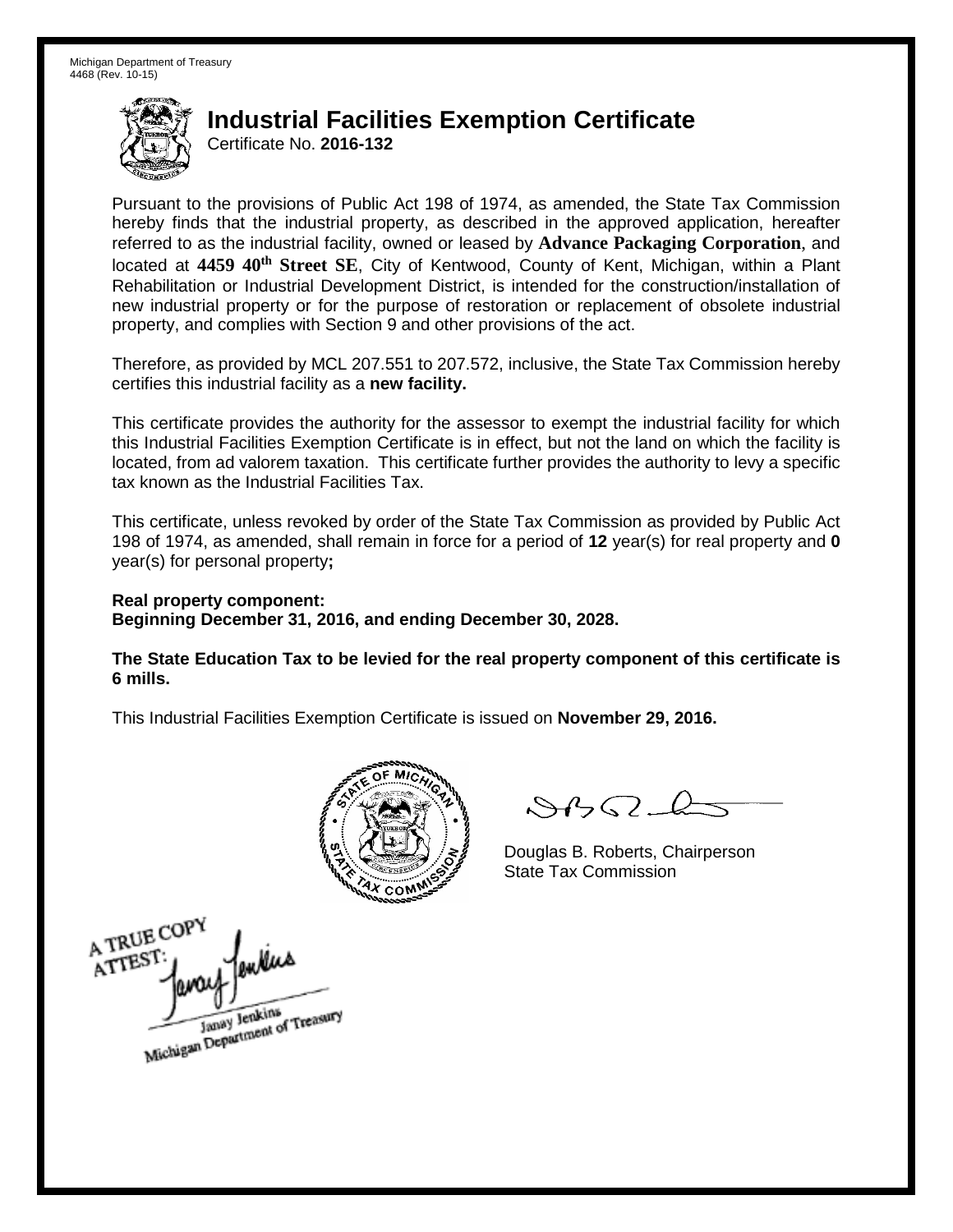

NICK A. KHOURI STATE TREASURER

December 19, 2016

L. Perrigo Company 13295 Reflections Drive Holland, MI 49424

RICK SNYDER GOVERNOR

Dear Sir/Madam:

Pursuant to the requirements of Public Act 198 of 1974, as amended, the State Tax Commission (Commission) has issued an Industrial Facility Exemption Certificate numbered 2016-133, to L. Perrigo Company, located in Holland Charter Township, Ottawa County. This certificate was issued at the November 29, 2016 meeting of the Commission and the investment amounts approved are as follows:

Real Property: \$5,700,000

Personal Property: \$

The State Education Tax to be levied for this certificate is 3 mills.

In accordance with MCL 24.304, the local unit of government or applicant has sixty days from the date of this letter to request a hearing to correct an error contained in the enclosed certificate.

Notification of completion of this project shall be filed with the Commission within 30 days of project completion. Within 90 days of project completion, a report of final costs shall be filed with the assessing officer of the local unit and the Commission.

If you have further questions regarding the issuance of this industrial facility exemption certificate, please call 517-373-3302.

Sincerely,<br>Freashier S. Free

Heather S. Frick, Executive Director State Tax Commission

Enclosure cc: Howard J. Feyen, Assessor, Holland Charter Township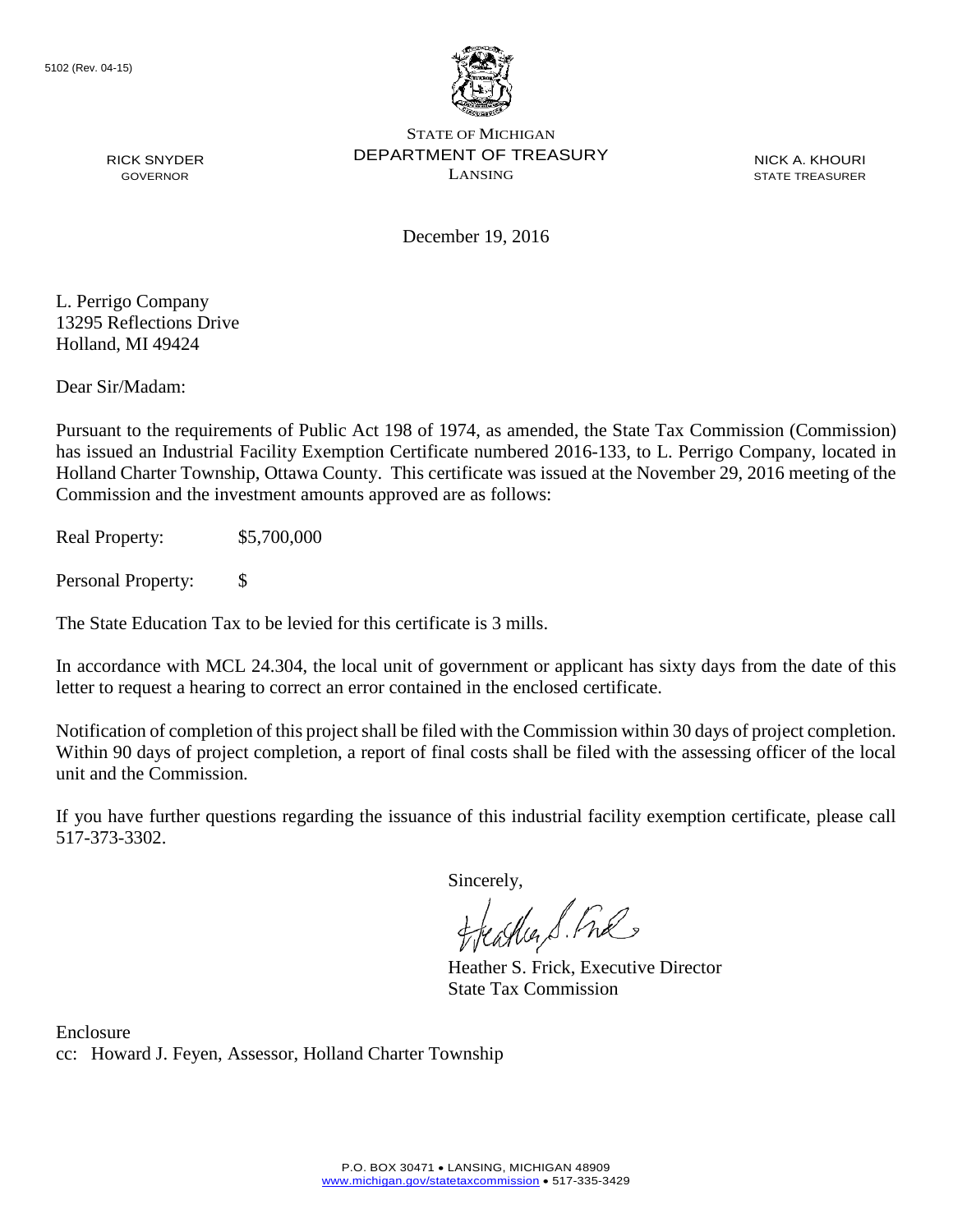Certificate No. **2016-133**

Pursuant to the provisions of Public Act 198 of 1974, as amended, the State Tax Commission hereby finds that the industrial property, as described in the approved application, hereafter referred to as the industrial facility, owned or leased by **L. Perrigo Company**, and located at **13295 Reflections Drive**, Holland Charter Township, County of Ottawa, Michigan, within a Plant Rehabilitation or Industrial Development District, is intended for the construction/installation of new industrial property or for the purpose of restoration or replacement of obsolete industrial property, and complies with Section 9 and other provisions of the act.

Therefore, as provided by MCL 207.551 to 207.572, inclusive, the State Tax Commission hereby certifies this industrial facility as a **new facility.** 

This certificate provides the authority for the assessor to exempt the industrial facility for which this Industrial Facilities Exemption Certificate is in effect, but not the land on which the facility is located, from ad valorem taxation. This certificate further provides the authority to levy a specific tax known as the Industrial Facilities Tax.

This certificate, unless revoked by order of the State Tax Commission as provided by Public Act 198 of 1974, as amended, shall remain in force for a period of **12** year(s) for real property and **0** year(s) for personal property**;**

**Real property component: Beginning December 31, 2016, and ending December 30, 2028.**

**The State Education Tax to be levied for the real property component of this certificate is 3 mills.**



 $\mathcal{A}_{1} \cap \mathcal{C}$ 

Douglas B. Roberts, Chairperson State Tax Commission

A TRUE COPY ATTEST Janay Jenkins<br>Michigan Department of Treasury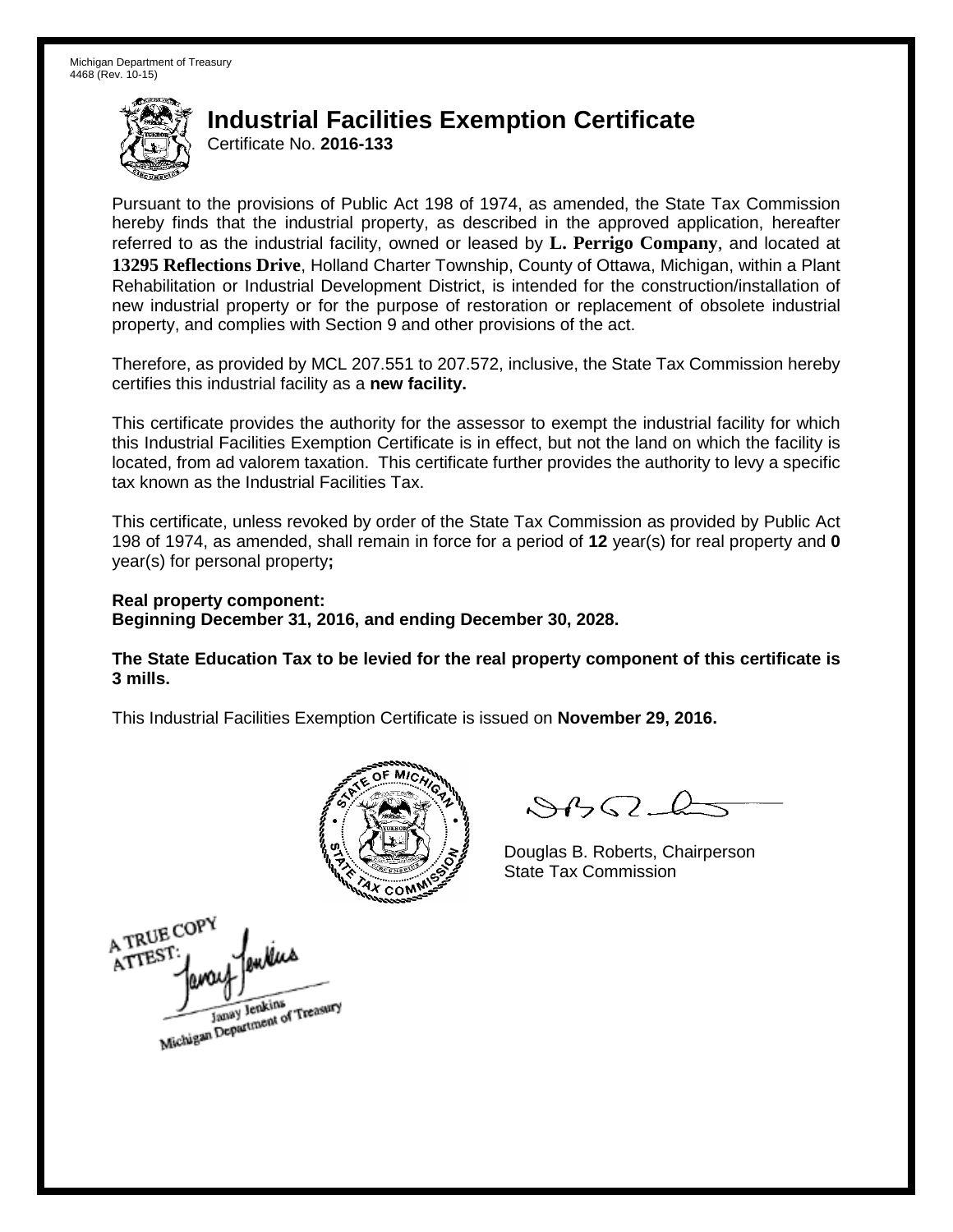

RICK SNYDER GOVERNOR

STATE OF MICHIGAN DEPARTMENT OF TREASURY LANSING

NICK A. KHOURI STATE TREASURER

December 19, 2016

Erik Grant Yapp USA Automotive Systems, Inc. 36320 Eureka Road Romulus, MI 48174

Dear Sir/Madam:

Pursuant to the requirements of Public Act 198 of 1974, as amended, the State Tax Commission (Commission) has issued an Industrial Facility Exemption Certificate numbered 2016-134, to Yapp USA Automotive Systems, Inc., located in the City of Romulus, Wayne County. This certificate was issued at the November 29, 2016 meeting of the Commission and the investment amounts approved are as follows:

Real Property: \$4,708,009

Personal Property: \$15,049,680

The State Education Tax to be levied for this certificate is 6 mills.

In accordance with MCL 24.304, the local unit of government or applicant has sixty days from the date of this letter to request a hearing to correct an error contained in the enclosed certificate.

Notification of completion of this project shall be filed with the Commission within 30 days of project completion. Within 90 days of project completion, a report of final costs shall be filed with the assessing officer of the local unit and the Commission.

If you have further questions regarding the issuance of this industrial facility exemption certificate, please call 517-373-3302.

Sincerely,

feastles S. Ful

Heather S. Frick, Executive Director State Tax Commission

Enclosure cc: Julie Albert, Assessor, City of Romulus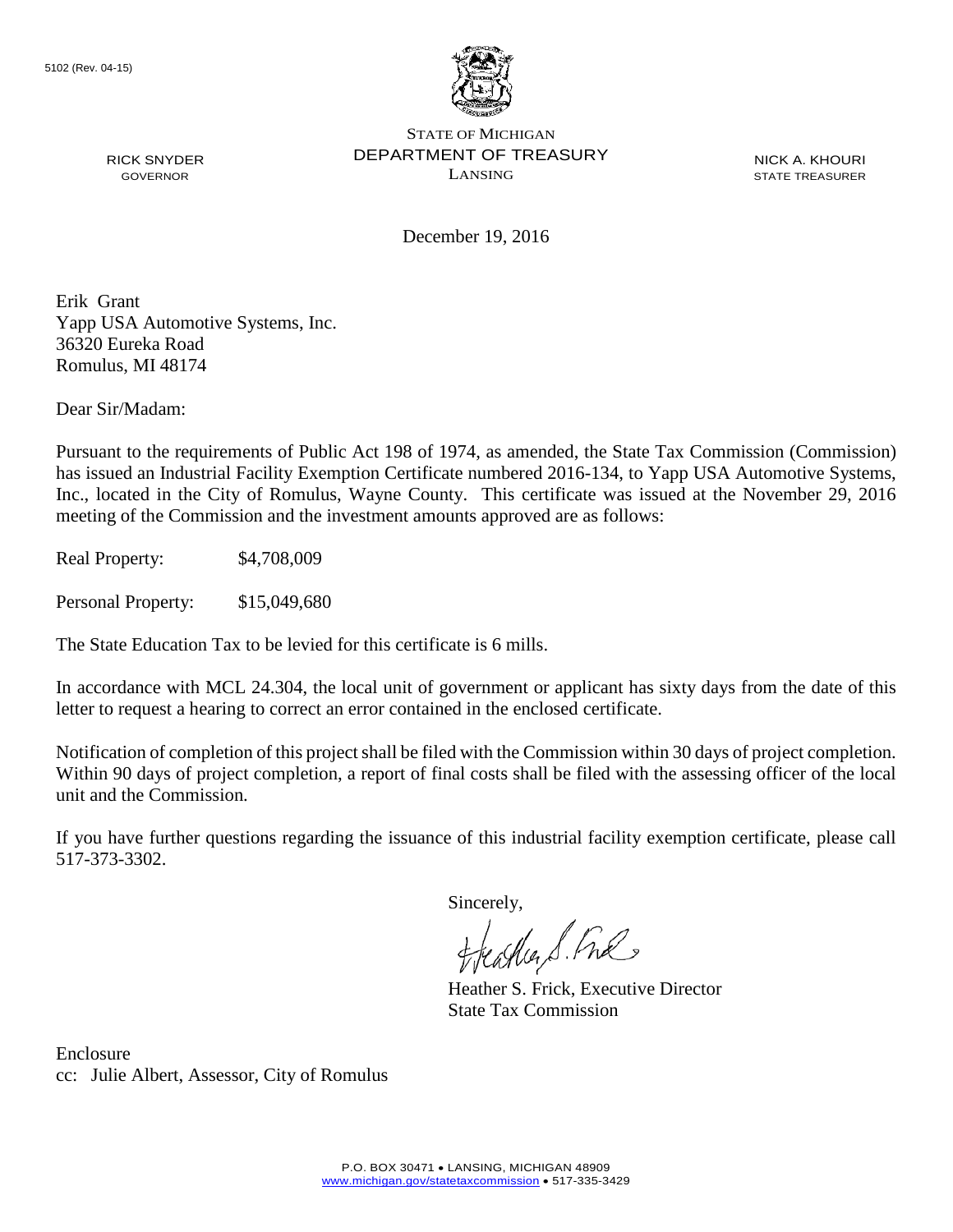Certificate No. **2016-134**

Pursuant to the provisions of Public Act 198 of 1974, as amended, the State Tax Commission hereby finds that the industrial property, as described in the approved application, hereafter referred to as the industrial facility, owned or leased by **Yapp USA Automotive Systems, Inc.**, and located at **36320 Eureka Road**, City of Romulus, County of Wayne, Michigan, within a Plant Rehabilitation or Industrial Development District, is intended for the construction/installation of new industrial property or for the purpose of restoration or replacement of obsolete industrial property, and complies with Section 9 and other provisions of the act.

Therefore, as provided by MCL 207.551 to 207.572, inclusive, the State Tax Commission hereby certifies this industrial facility as a **new facility.** 

This certificate provides the authority for the assessor to exempt the industrial facility for which this Industrial Facilities Exemption Certificate is in effect, but not the land on which the facility is located, from ad valorem taxation. This certificate further provides the authority to levy a specific tax known as the Industrial Facilities Tax.

This certificate, unless revoked by order of the State Tax Commission as provided by Public Act 198 of 1974, as amended, shall remain in force for a period of **8** year(s) for real property and **8** year(s) for personal property**;**

**Real property component: Beginning December 31, 2016, and ending December 30, 2024.**

**The State Education Tax to be levied for the real property component of this certificate is 6 mills.**

**Personal property component:**

**Beginning December 31, 2016, and ending December 30, 2024.**

**The State Education Tax to be levied for the personal property component of this certificate is 6 mills, unless exempted by MCL 207.564(4) which was enacted with the creation of the Michigan Business Tax.\***

This Industrial Facilities Exemption Certificate is issued on **November 29, 2016.**

A TRUE COP ATTEST Janay Jenkins<br>Michigan Department of Treasury



 $\mathcal{S}$ 

Douglas B. Roberts, Chairperson State Tax Commission

\*Contact the local assessor for further clarification regarding the classification and tax applied to the personal property component of this certificate.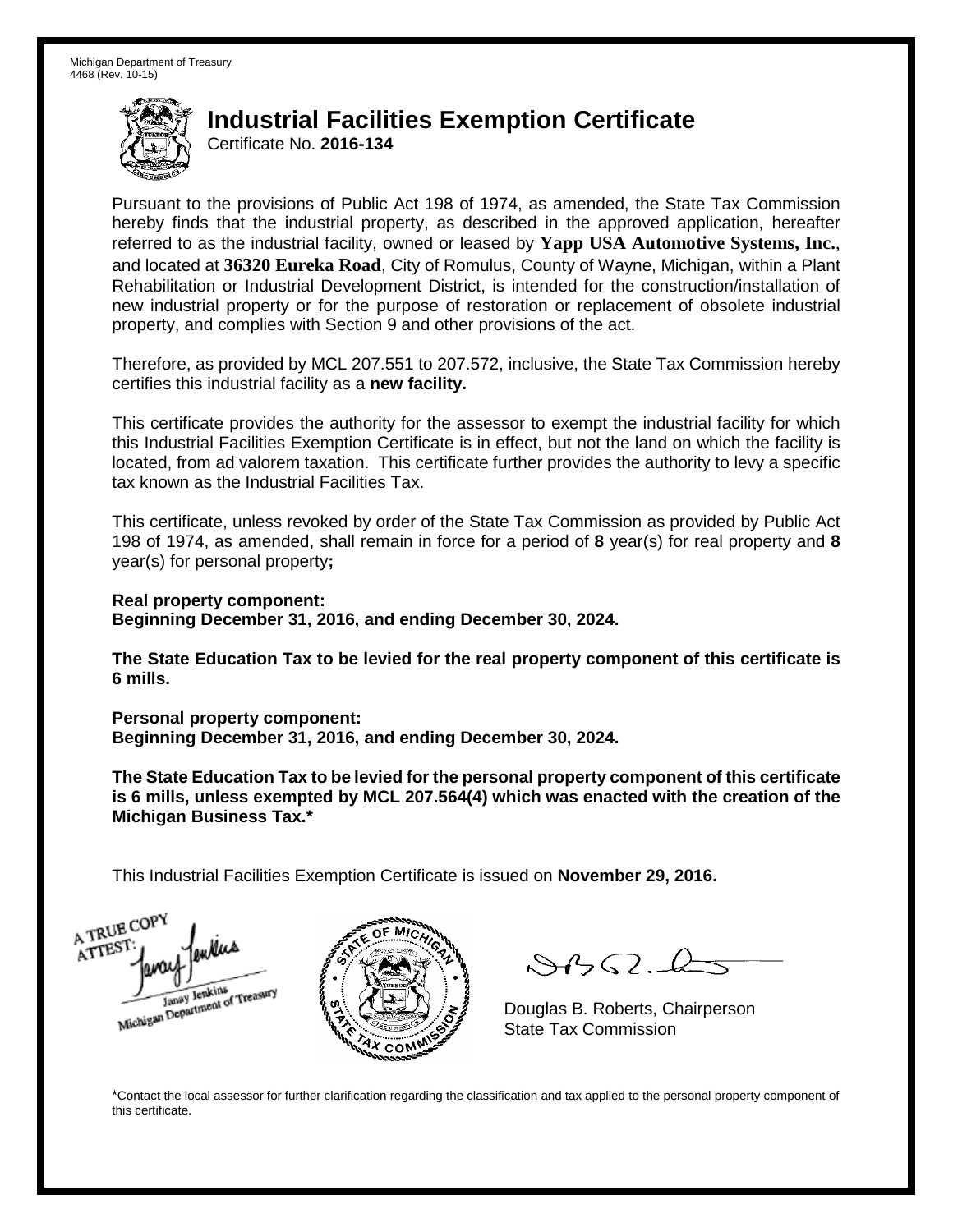

NICK A. KHOURI STATE TREASURER

December 19, 2016

Daniel W. Devine FCA US, LLC 16950 Pine Romulus, MI 48174

RICK SNYDER GOVERNOR

Dear Sir/Madam:

Pursuant to the requirements of Public Act 198 of 1974, as amended, the State Tax Commission (Commission) has issued an Industrial Facility Exemption Certificate numbered 2016-135, to FCA US, LLC, located in the City of Romulus, Wayne County. This certificate was issued at the November 29, 2016 meeting of the Commission and the investment amounts approved are as follows:

Real Property: \$26,650,000

Personal Property: \$

The State Education Tax to be levied for this certificate is 0 mills.

In accordance with MCL 24.304, the local unit of government or applicant has sixty days from the date of this letter to request a hearing to correct an error contained in the enclosed certificate.

Notification of completion of this project shall be filed with the Commission within 30 days of project completion. Within 90 days of project completion, a report of final costs shall be filed with the assessing officer of the local unit and the Commission.

If you have further questions regarding the issuance of this industrial facility exemption certificate, please call 517-373-3302.

Sincerely,

teacher S. Ful

Heather S. Frick, Executive Director State Tax Commission

Enclosure cc: Julie Albert, Assessor, City of Romulus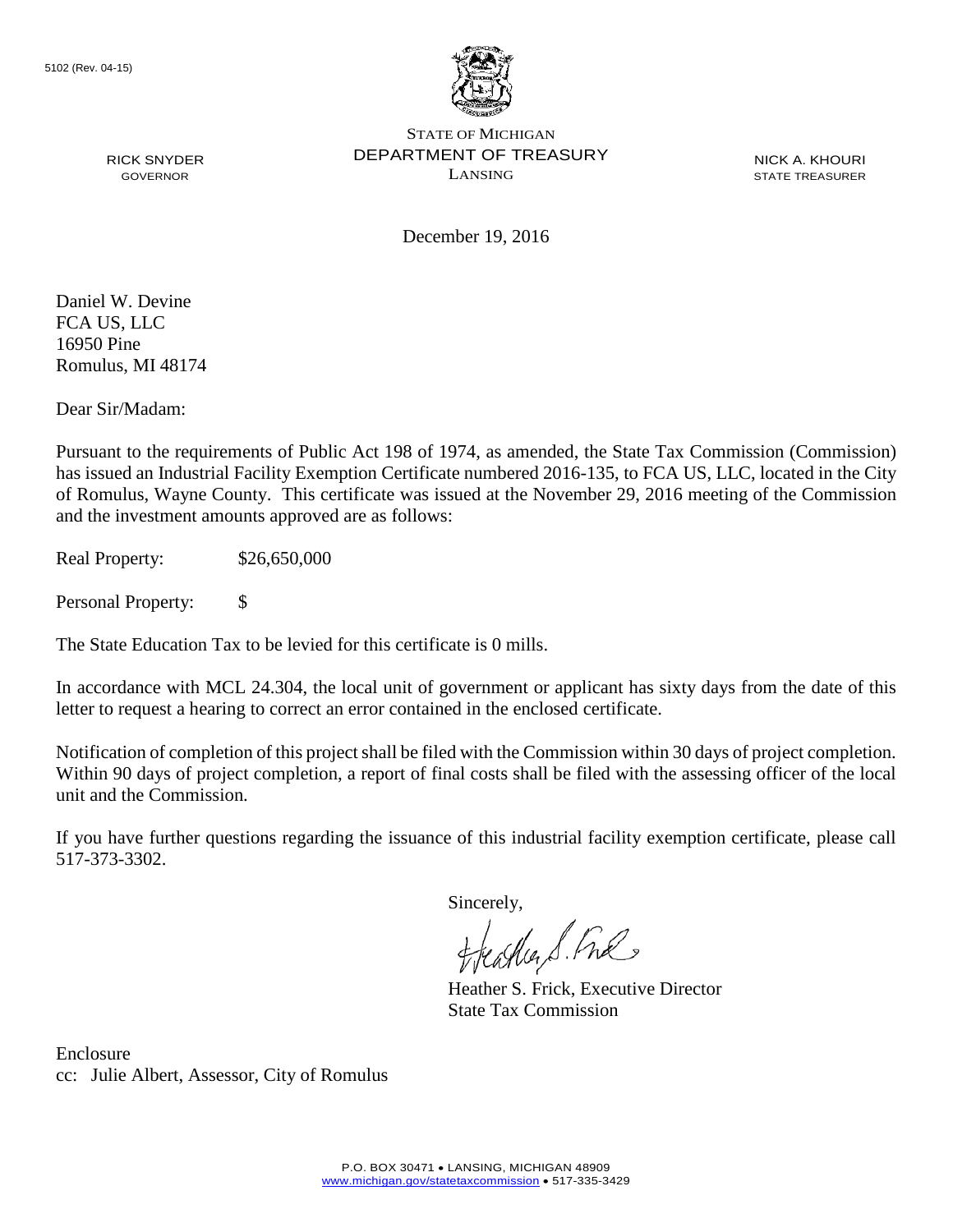Certificate No. **2016-135**

Pursuant to the provisions of Public Act 198 of 1974, as amended, the State Tax Commission hereby finds that the industrial property, as described in the approved application, hereafter referred to as the industrial facility, owned or leased by **FCA US, LLC**, and located at **16950 Pine**, City of Romulus, County of Wayne, Michigan, within a Plant Rehabilitation or Industrial Development District, is intended for the construction/installation of new industrial property or for the purpose of restoration or replacement of obsolete industrial property, and complies with Section 9 and other provisions of the act.

Therefore, as provided by MCL 207.551 to 207.572, inclusive, the State Tax Commission hereby certifies this industrial facility as a **new facility.** 

This certificate provides the authority for the assessor to exempt the industrial facility for which this Industrial Facilities Exemption Certificate is in effect, but not the land on which the facility is located, from ad valorem taxation. This certificate further provides the authority to levy a specific tax known as the Industrial Facilities Tax.

This certificate, unless revoked by order of the State Tax Commission as provided by Public Act 198 of 1974, as amended, shall remain in force for a period of **7** year(s) for real property and **0** year(s) for personal property**;**

**Real property component: Beginning December 31, 2016, and ending December 30, 2023.**

**The State Education Tax to be levied for the real property component of this certificate is 0 mills.**



 $\mathcal{S}$ 

Douglas B. Roberts, Chairperson State Tax Commission

A TRUE COPY ATTEST Janay Jenkins<br>Michigan Department of Treasury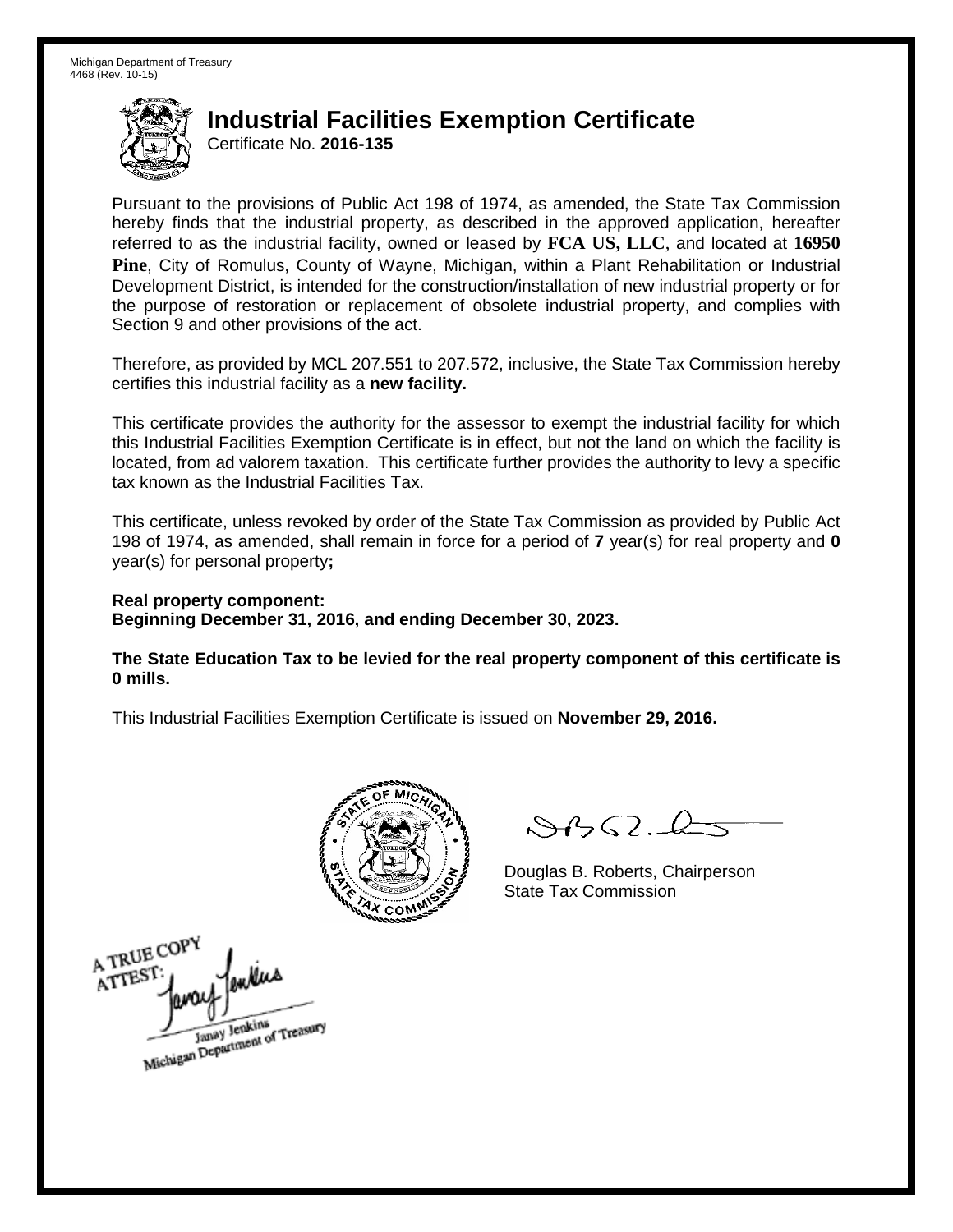

NICK A. KHOURI STATE TREASURER

December 19, 2016

William Beistline Flex-N-Gate Battle Creek LLC 10250 F Drive N Battle Creek, MI 49014

RICK SNYDER GOVERNOR

Dear Sir/Madam:

Pursuant to the requirements of Public Act 198 of 1974, as amended, the State Tax Commission (Commission) has issued an Industrial Facility Exemption Certificate numbered 2016-137, to Flex-N-Gate Battle Creek LLC, located in Emmett Charter Township, Calhoun County. This certificate was issued at the November 29, 2016 meeting of the Commission and the investment amounts approved are as follows:

Real Property: \$2,300,000

Personal Property: \$

The State Education Tax to be levied for this certificate is 6 mills.

In accordance with MCL 24.304, the local unit of government or applicant has sixty days from the date of this letter to request a hearing to correct an error contained in the enclosed certificate.

Notification of completion of this project shall be filed with the Commission within 30 days of project completion. Within 90 days of project completion, a report of final costs shall be filed with the assessing officer of the local unit and the Commission.

If you have further questions regarding the issuance of this industrial facility exemption certificate, please call 517-373-3302.

Sincerely,

feather S. Ful

Heather S. Frick, Executive Director State Tax Commission

Enclosure cc: Michael W. Leslie, Assessor, Emmett Charter Township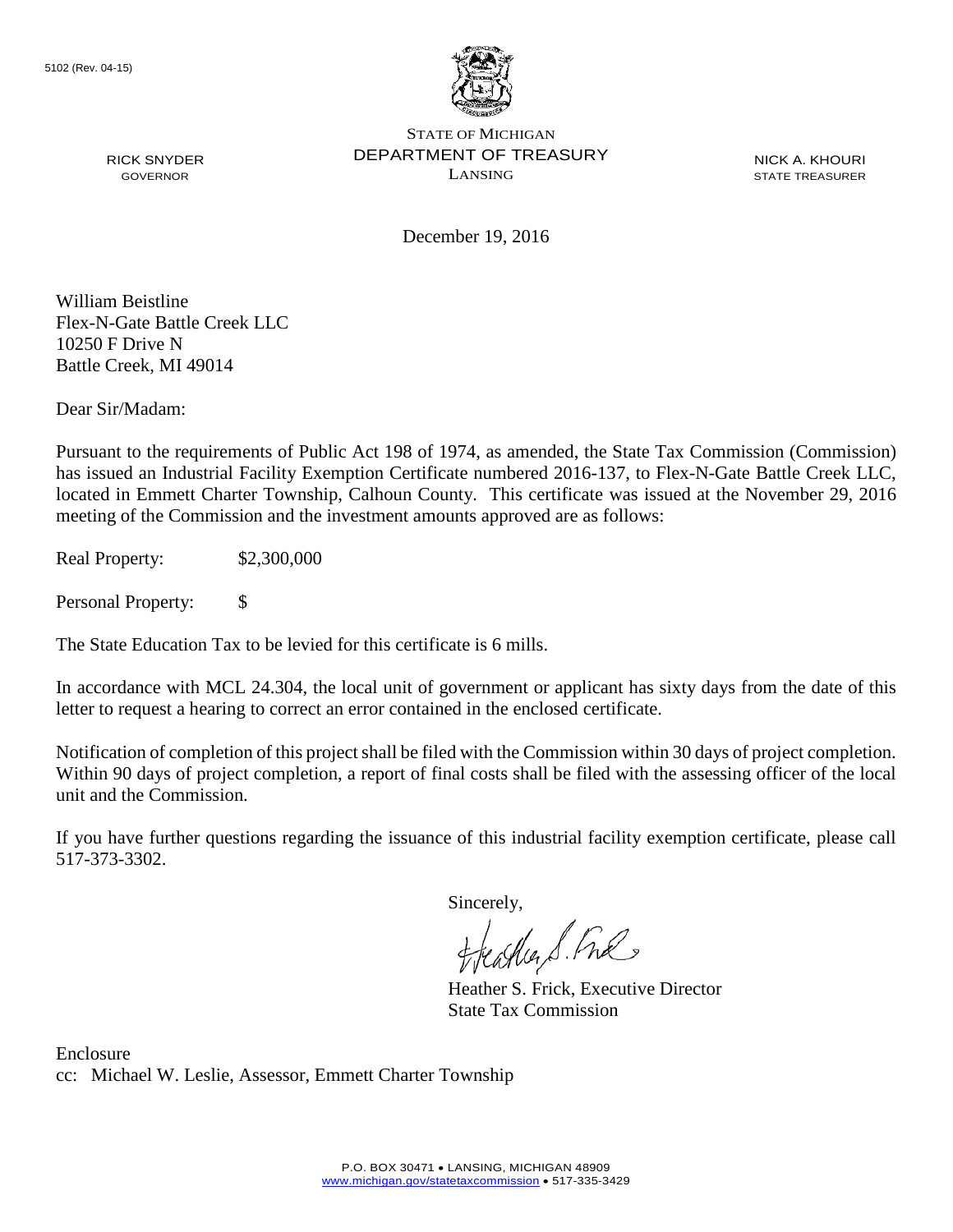Certificate No. **2016-137**

Pursuant to the provisions of Public Act 198 of 1974, as amended, the State Tax Commission hereby finds that the industrial property, as described in the approved application, hereafter referred to as the industrial facility, owned or leased by **Flex-N-Gate Battle Creek LLC**, and located at **10250 F Drive N**, Emmett Charter Township, County of Calhoun, Michigan, within a Plant Rehabilitation or Industrial Development District, is intended for the construction/installation of new industrial property or for the purpose of restoration or replacement of obsolete industrial property, and complies with Section 9 and other provisions of the act.

Therefore, as provided by MCL 207.551 to 207.572, inclusive, the State Tax Commission hereby certifies this industrial facility as a **new facility.** 

This certificate provides the authority for the assessor to exempt the industrial facility for which this Industrial Facilities Exemption Certificate is in effect, but not the land on which the facility is located, from ad valorem taxation. This certificate further provides the authority to levy a specific tax known as the Industrial Facilities Tax.

This certificate, unless revoked by order of the State Tax Commission as provided by Public Act 198 of 1974, as amended, shall remain in force for a period of **12** year(s) for real property and **0** year(s) for personal property**;**

**Real property component: Beginning December 31, 2016, and ending December 30, 2028.**

**The State Education Tax to be levied for the real property component of this certificate is 6 mills.**



 $\mathcal{S}$ 

Douglas B. Roberts, Chairperson State Tax Commission

A TRUE COPY ATTEST Janay Jenkins<br>Michigan Department of Treasury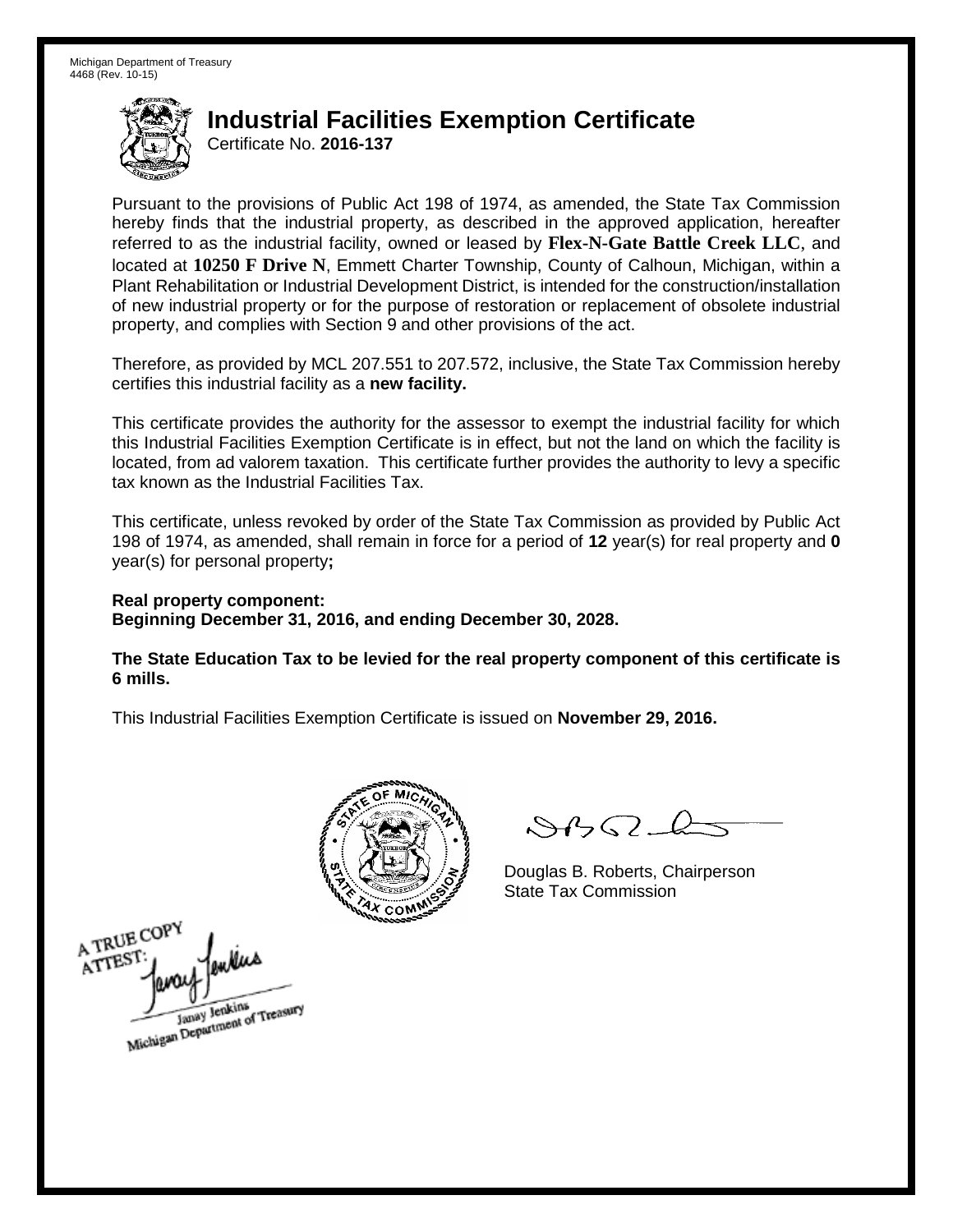

NICK A. KHOURI STATE TREASURER

December 19, 2016

Steve Brown Receptec Inc., Dba Laird Technologies, Inc. 8100 Industrial Park Drive Grand Blanc, MI 48439

Dear Sir/Madam:

RICK SNYDER GOVERNOR

Pursuant to the requirements of Public Act 198 of 1974, as amended, the State Tax Commission (Commission) has issued an Industrial Facility Exemption Certificate numbered 2016-138, to Receptec Inc., Dba Laird Technologies, Inc., located in Grand Blanc Charter Township, Genesee County. This certificate was issued at the November 29, 2016 meeting of the Commission and the investment amounts approved are as follows:

Real Property: \$6,968,000

Personal Property: \$

The State Education Tax to be levied for this certificate is 0 mills.

In accordance with MCL 24.304, the local unit of government or applicant has sixty days from the date of this letter to request a hearing to correct an error contained in the enclosed certificate.

Notification of completion of this project shall be filed with the Commission within 30 days of project completion. Within 90 days of project completion, a report of final costs shall be filed with the assessing officer of the local unit and the Commission.

If you have further questions regarding the issuance of this industrial facility exemption certificate, please call 517-373-3302.

Sincerely,

feather S. Ful

Heather S. Frick, Executive Director State Tax Commission

Enclosure cc: Rebecca L. Salvati, Assessor, Grand Blanc Charter Township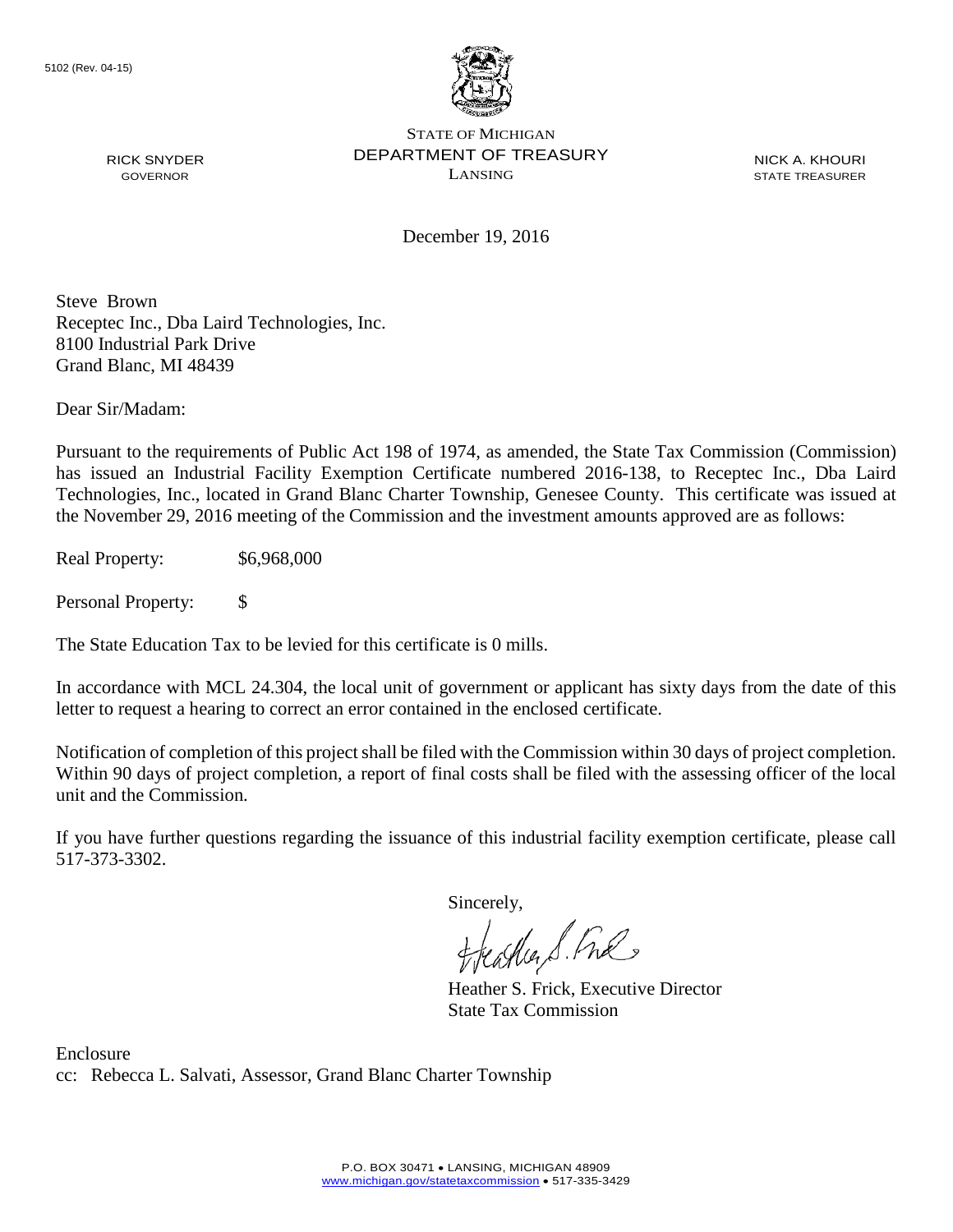Certificate No. **2016-138**

Pursuant to the provisions of Public Act 198 of 1974, as amended, the State Tax Commission hereby finds that the industrial property, as described in the approved application, hereafter referred to as the industrial facility, owned or leased by **Receptec Inc., Dba Laird Technologies, Inc.**, and located at **8100 Industrial Park Drive**, Grand Blanc Charter Township, County of Genesee, Michigan, within a Plant Rehabilitation or Industrial Development District, is intended for the construction/installation of new industrial property or for the purpose of restoration or replacement of obsolete industrial property, and complies with Section 9 and other provisions of the act.

Therefore, as provided by MCL 207.551 to 207.572, inclusive, the State Tax Commission hereby certifies this industrial facility as a **new facility.** 

This certificate provides the authority for the assessor to exempt the industrial facility for which this Industrial Facilities Exemption Certificate is in effect, but not the land on which the facility is located, from ad valorem taxation. This certificate further provides the authority to levy a specific tax known as the Industrial Facilities Tax.

This certificate, unless revoked by order of the State Tax Commission as provided by Public Act 198 of 1974, as amended, shall remain in force for a period of **12** year(s) for real property and **0** year(s) for personal property**;**

**Real property component:**

**Beginning December 31, 2016, and ending December 30, 2028.**

**The State Education Tax to be levied for the real property component of this certificate is 0 mills.**



 $\mathcal{S}$ BO-6

Douglas B. Roberts, Chairperson State Tax Commission

A TRUE COPY ATTEST enkin Janay Jenkins<br>Michigan Department of Treasury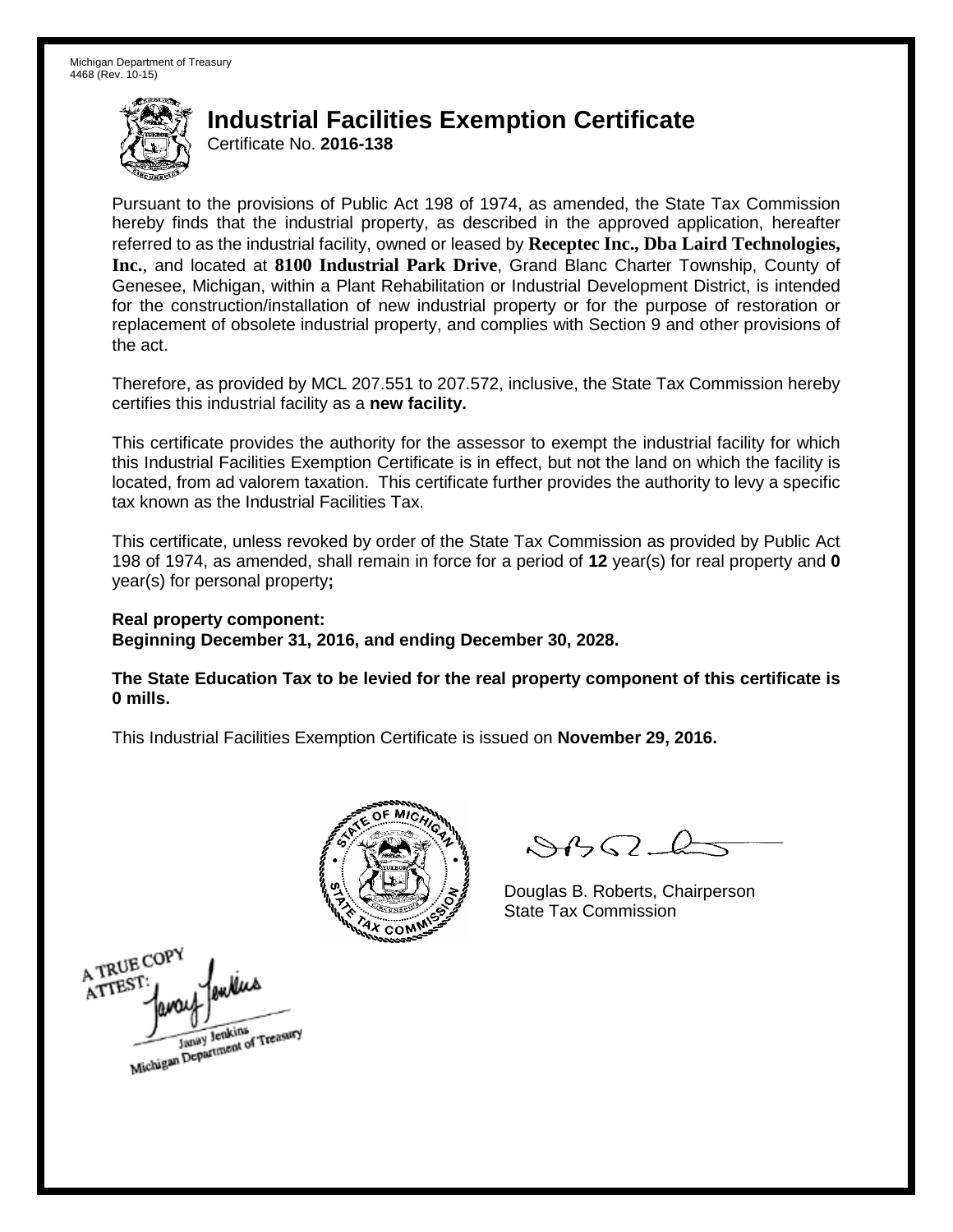

NICK A. KHOURI STATE TREASURER

December 19, 2016

Robert J. Betzig Pharmacia & Upjohn Company, LLC 7171 Portage Road Kalamazoo, MI 49001

RICK SNYDER GOVERNOR

Dear Sir/Madam:

Pursuant to the requirements of Public Act 198 of 1974, as amended, the State Tax Commission (Commission) has issued an Industrial Facility Exemption Certificate numbered 2016-139, to Pharmacia & Upjohn Company, LLC, located in the City of Portage, Kalamazoo County. This certificate was issued at the November 29, 2016 meeting of the Commission and the investment amounts approved are as follows:

Real Property: \$38,929,000

Personal Property: \$

The State Education Tax to be levied for this certificate is 6 mills.

In accordance with MCL 24.304, the local unit of government or applicant has sixty days from the date of this letter to request a hearing to correct an error contained in the enclosed certificate.

Notification of completion of this project shall be filed with the Commission within 30 days of project completion. Within 90 days of project completion, a report of final costs shall be filed with the assessing officer of the local unit and the Commission.

If you have further questions regarding the issuance of this industrial facility exemption certificate, please call 517-373-3302.

Sincerely,

teaglier S. Ful

Heather S. Frick, Executive Director State Tax Commission

Enclosure cc: Edward K. Vandervries, Assessor, City of Portage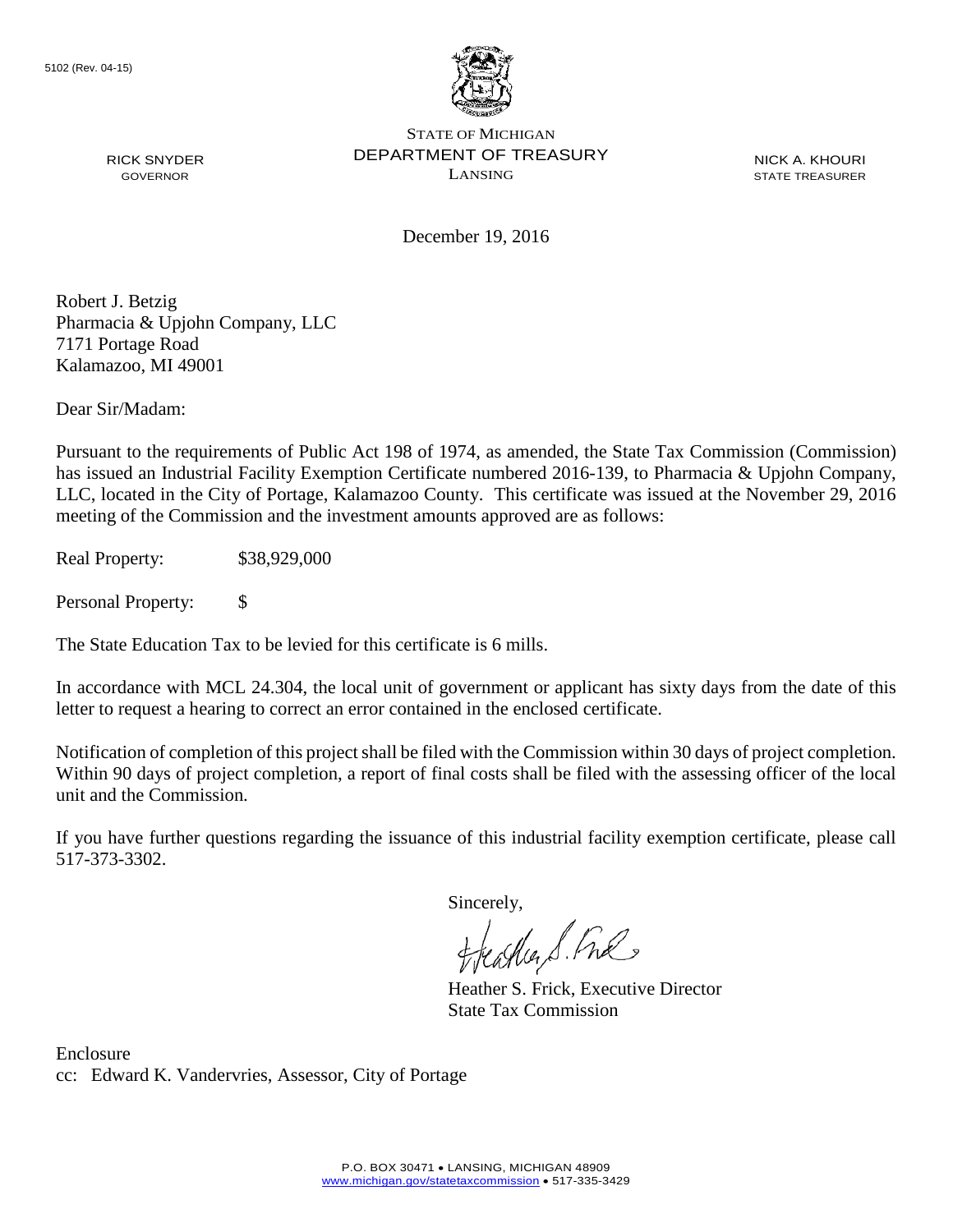Certificate No. **2016-139**

Pursuant to the provisions of Public Act 198 of 1974, as amended, the State Tax Commission hereby finds that the industrial property, as described in the approved application, hereafter referred to as the industrial facility, owned or leased by **Pharmacia & Upjohn Company, LLC**, and located at **7171 Portage Road**, City of Portage, County of Kalamazoo, Michigan, within a Plant Rehabilitation or Industrial Development District, is intended for the construction/installation of new industrial property or for the purpose of restoration or replacement of obsolete industrial property, and complies with Section 9 and other provisions of the act.

Therefore, as provided by MCL 207.551 to 207.572, inclusive, the State Tax Commission hereby certifies this industrial facility as a **new facility.** 

This certificate provides the authority for the assessor to exempt the industrial facility for which this Industrial Facilities Exemption Certificate is in effect, but not the land on which the facility is located, from ad valorem taxation. This certificate further provides the authority to levy a specific tax known as the Industrial Facilities Tax.

This certificate, unless revoked by order of the State Tax Commission as provided by Public Act 198 of 1974, as amended, shall remain in force for a period of **12** year(s) for real property and **0** year(s) for personal property**;**

**Real property component: Beginning December 31, 2016, and ending December 30, 2028.**

**The State Education Tax to be levied for the real property component of this certificate is 6 mills.**



 $\mathcal{S}$ 

Douglas B. Roberts, Chairperson State Tax Commission

A TRUE COP ATTES! Janay Jenkins<br>Michigan Department of Treasury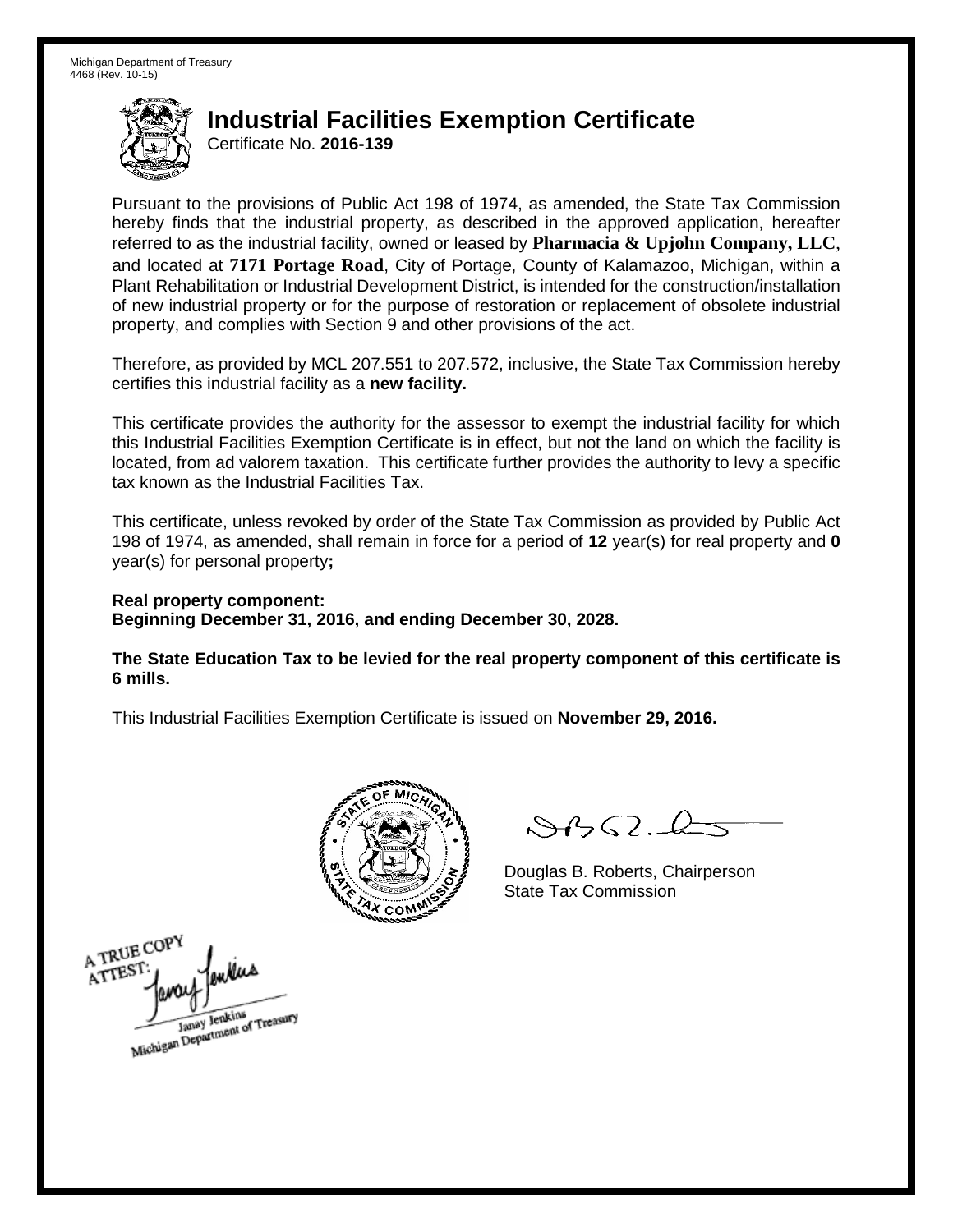

NICK A. KHOURI STATE TREASURER

December 19, 2016

James Maile Harbison Walker International 1301 East  $8<sup>th</sup>$  Street White Cloud, MI 49349

RICK SNYDER GOVERNOR

Dear Sir/Madam:

Pursuant to the requirements of Public Act 198 of 1974, as amended, the State Tax Commission (Commission) has issued an Industrial Facility Exemption Certificate numbered 2016-141, to Harbison Walker International, located in Everett Township, Newaygo County. This certificate was issued at the November 29, 2016 meeting of the Commission and the investment amounts approved are as follows:

Real Property: \$1,020,000

Personal Property: \$

The State Education Tax to be levied for this certificate is 6 mills.

In accordance with MCL 24.304, the local unit of government or applicant has sixty days from the date of this letter to request a hearing to correct an error contained in the enclosed certificate.

Notification of completion of this project shall be filed with the Commission within 30 days of project completion. Within 90 days of project completion, a report of final costs shall be filed with the assessing officer of the local unit and the Commission.

If you have further questions regarding the issuance of this industrial facility exemption certificate, please call 517-373-3302.

Sincerely,

teacher S. Ful

Heather S. Frick, Executive Director State Tax Commission

Enclosure cc: Matthew S. Frain, Assessor, Everett Township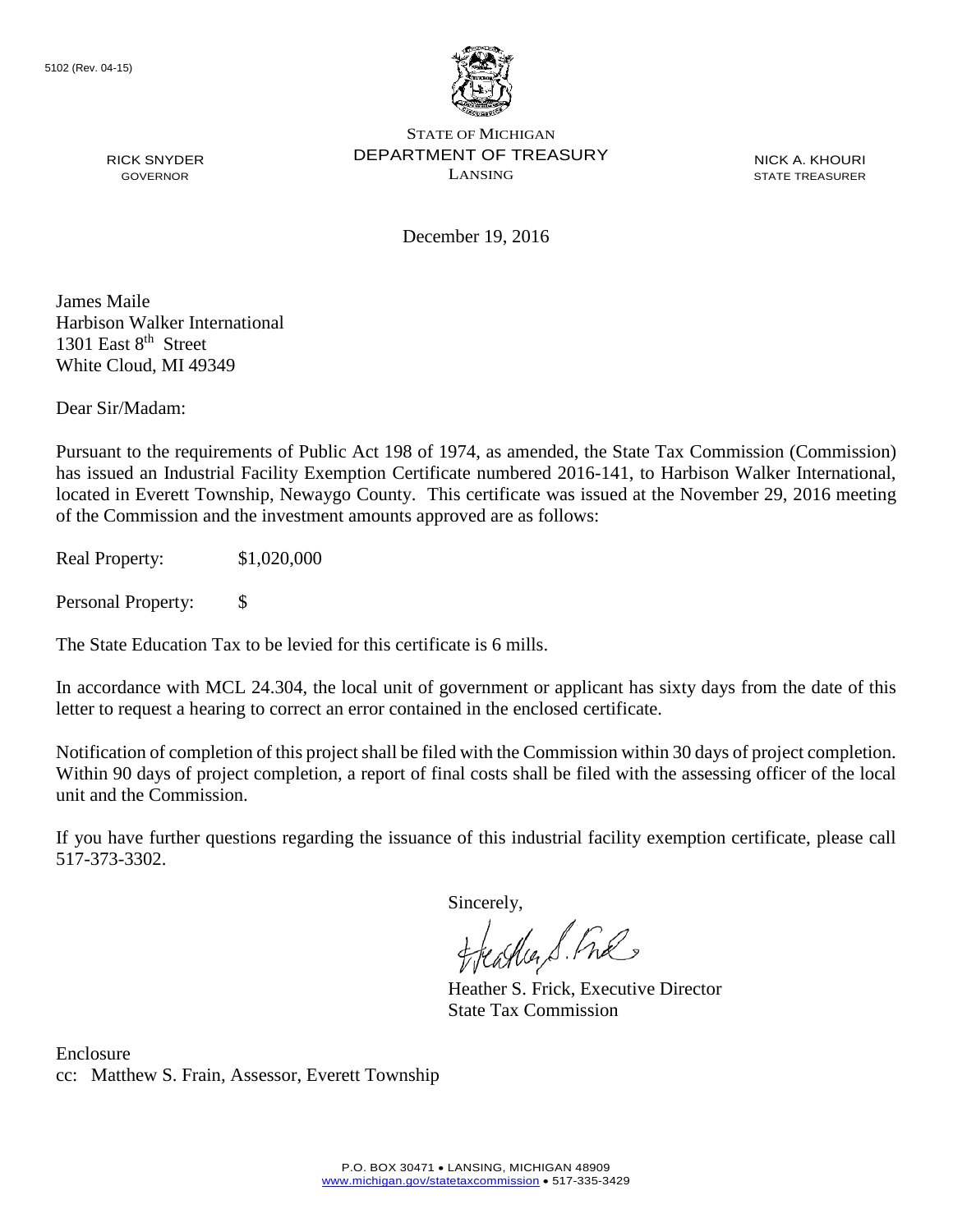Certificate No. **2016-141**

Pursuant to the provisions of Public Act 198 of 1974, as amended, the State Tax Commission hereby finds that the industrial property, as described in the approved application, hereafter referred to as the industrial facility, owned or leased by **Harbison Walker International**, and located at **1301 East 8th Street**, Everett Township, County of Newaygo, Michigan, within a Plant Rehabilitation or Industrial Development District, is intended for the construction/installation of new industrial property or for the purpose of restoration or replacement of obsolete industrial property, and complies with Section 9 and other provisions of the act.

Therefore, as provided by MCL 207.551 to 207.572, inclusive, the State Tax Commission hereby certifies this industrial facility as a **new facility.** 

This certificate provides the authority for the assessor to exempt the industrial facility for which this Industrial Facilities Exemption Certificate is in effect, but not the land on which the facility is located, from ad valorem taxation. This certificate further provides the authority to levy a specific tax known as the Industrial Facilities Tax.

This certificate, unless revoked by order of the State Tax Commission as provided by Public Act 198 of 1974, as amended, shall remain in force for a period of **12** year(s) for real property and **0** year(s) for personal property**;**

**Real property component: Beginning December 31, 2016, and ending December 30, 2028.**

**The State Education Tax to be levied for the real property component of this certificate is 6 mills.**



 $\mathcal{S}$ 

Douglas B. Roberts, Chairperson State Tax Commission

A TRUE COPY ATTEST Janay Jenkins<br>Michigan Department of Treasury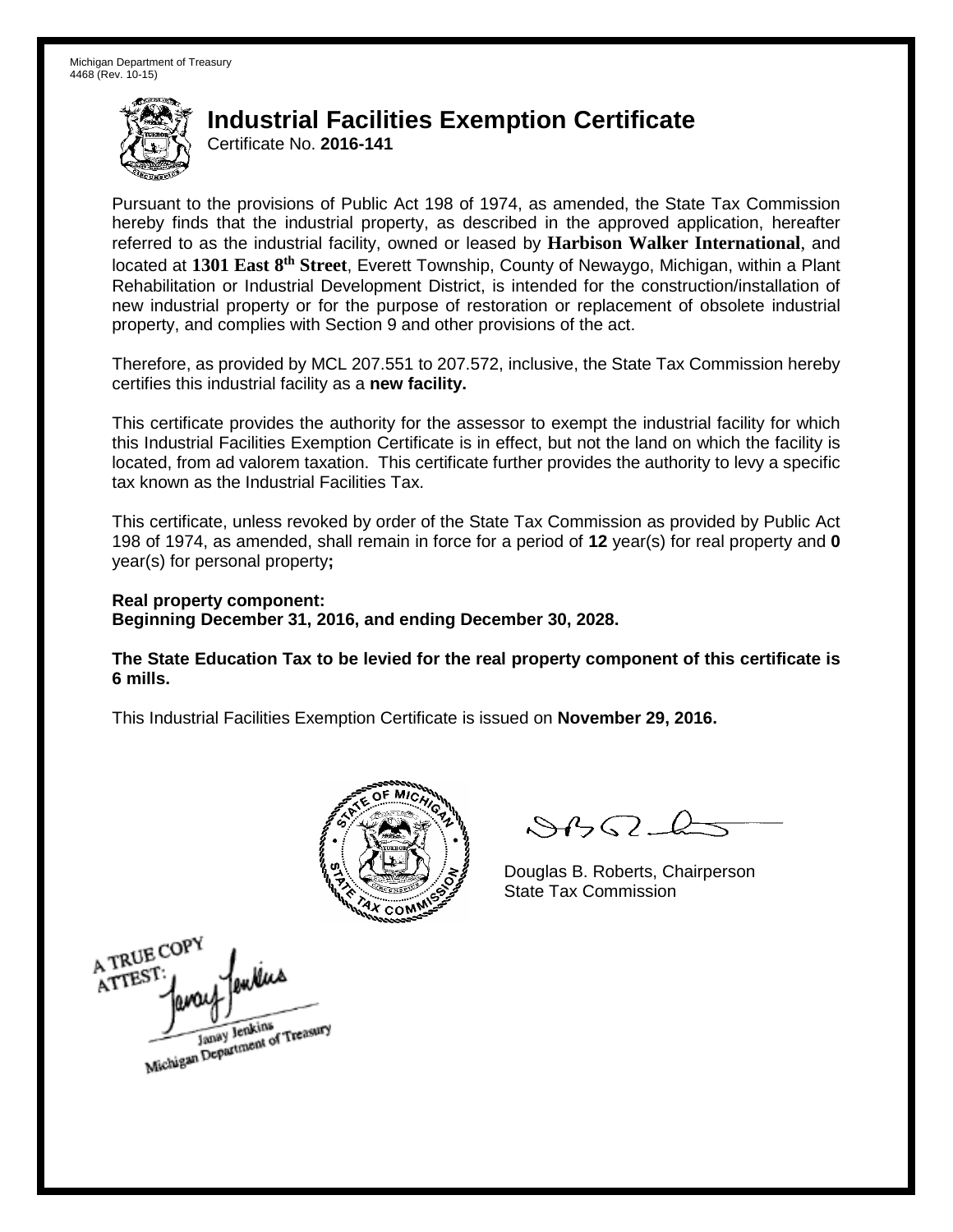

NICK A. KHOURI STATE TREASURER

December 19, 2016

Jeff Sukupchak Tigmaster Company 9283 First Street Baroda, MI 49101

RICK SNYDER GOVERNOR

Dear Sir/Madam:

Pursuant to the requirements of Public Act 198 of 1974, as amended, the State Tax Commission (Commission) has issued an Industrial Facility Exemption Certificate numbered 2016-142, to Tigmaster Company, located in the Village of Baroda, Berrien County. This certificate was issued at the November 29, 2016 meeting of the Commission and the investment amounts approved are as follows:

Real Property: \$195,500

Personal Property: \$

The State Education Tax to be levied for this certificate is 6 mills.

In accordance with MCL 24.304, the local unit of government or applicant has sixty days from the date of this letter to request a hearing to correct an error contained in the enclosed certificate.

Notification of completion of this project shall be filed with the Commission within 30 days of project completion. Within 90 days of project completion, a report of final costs shall be filed with the assessing officer of the local unit and the Commission.

If you have further questions regarding the issuance of this industrial facility exemption certificate, please call 517-373-3302.

Sincerely,

teather S. Ful

Heather S. Frick, Executive Director State Tax Commission

Enclosure cc: Angela Kirby, Assessor, Village of Baroda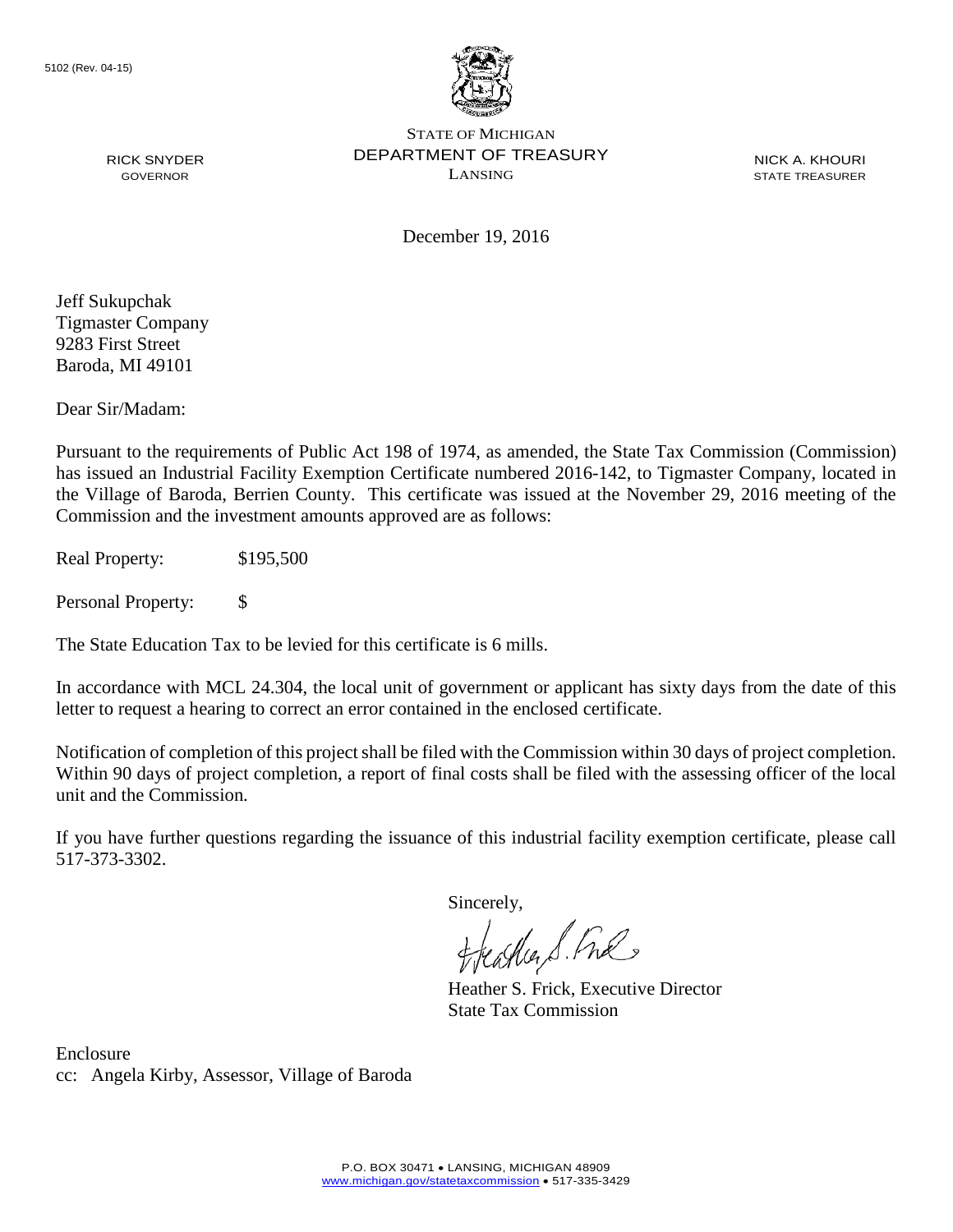Certificate No. **2016-142**

Pursuant to the provisions of Public Act 198 of 1974, as amended, the State Tax Commission hereby finds that the industrial property, as described in the approved application, hereafter referred to as the industrial facility, owned or leased by **Tigmaster Company**, and located at **9283 First Street**, Village of Baroda, County of Berrien, Michigan, within a Plant Rehabilitation or Industrial Development District, is intended for the construction/installation of new industrial property or for the purpose of restoration or replacement of obsolete industrial property, and complies with Section 9 and other provisions of the act.

Therefore, as provided by MCL 207.551 to 207.572, inclusive, the State Tax Commission hereby certifies this industrial facility as a **new facility.** 

This certificate provides the authority for the assessor to exempt the industrial facility for which this Industrial Facilities Exemption Certificate is in effect, but not the land on which the facility is located, from ad valorem taxation. This certificate further provides the authority to levy a specific tax known as the Industrial Facilities Tax.

This certificate, unless revoked by order of the State Tax Commission as provided by Public Act 198 of 1974, as amended, shall remain in force for a period of **12** year(s) for real property and **0** year(s) for personal property**;**

**Real property component: Beginning December 31, 2016, and ending December 30, 2029.**

**The State Education Tax to be levied for the real property component of this certificate is 6 mills.**



 $\mathcal{S}$ 

Douglas B. Roberts, Chairperson State Tax Commission

A TRUE COPY ATTEST Michigan Department of Treasury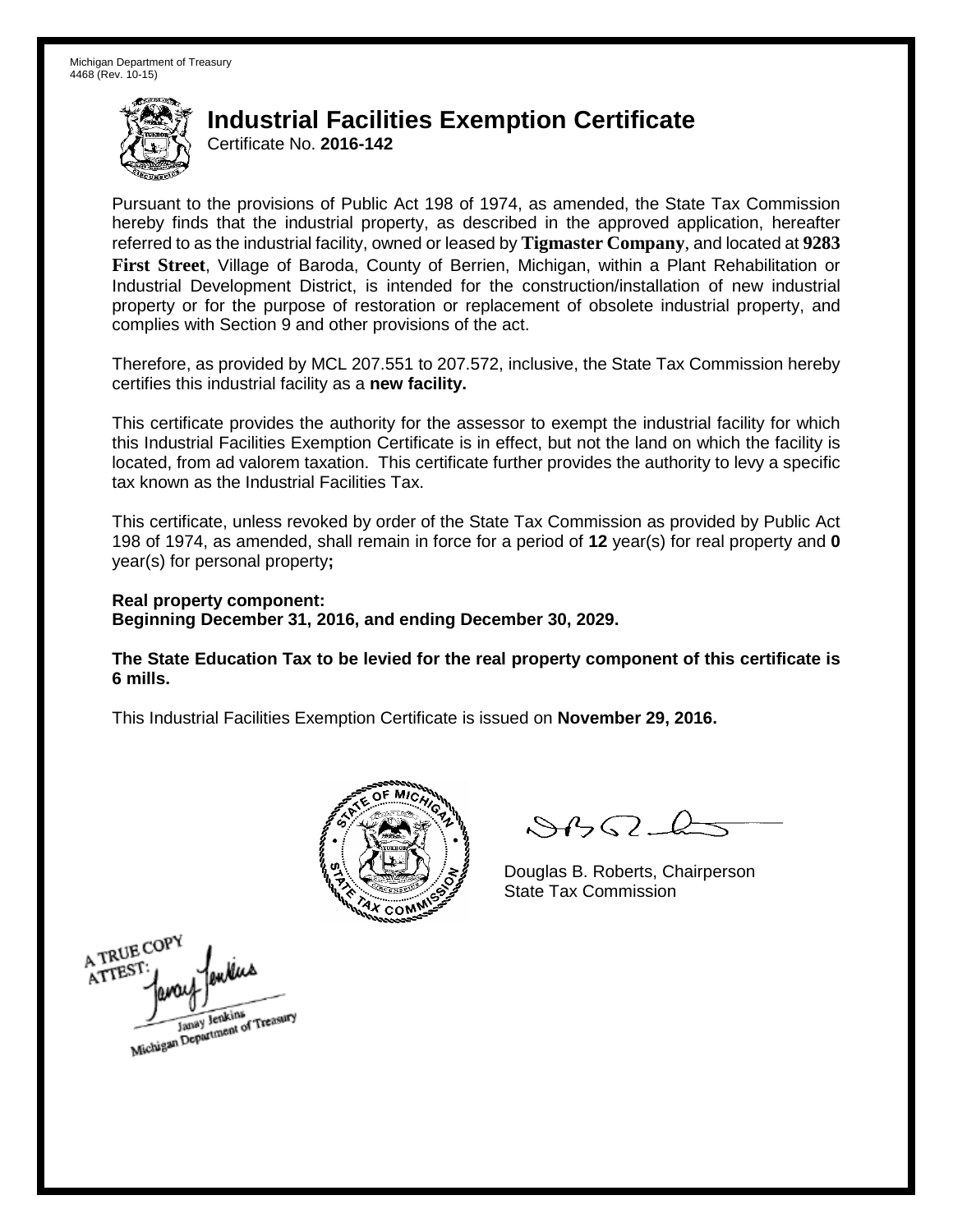

NICK A. KHOURI STATE TREASURER

RICK SNYDER GOVERNOR

December 19, 2016

David A. Leighton Leightronix, Inc. 1125 N Cedar Street Mason, MI 48854

Dear Sir/Madam:

Pursuant to the requirements of Public Act 198 of 1974, as amended, the State Tax Commission (Commission) has issued an Industrial Facility Exemption Certificate numbered 2016-143, to Leightronix, Inc., located in Delhi Charter Township, Ingham County. This certificate was issued at the November 29, 2016 meeting of the Commission and the investment amounts approved are as follows:

Real Property: \$

Personal Property: \$8,045

The State Education Tax to be levied for this certificate is 6 mills.

In accordance with MCL 24.304, the local unit of government or applicant has sixty days from the date of this letter to request a hearing to correct an error contained in the enclosed certificate.

Notification of completion of this project shall be filed with the Commission within 30 days of project completion. Within 90 days of project completion, a report of final costs shall be filed with the assessing officer of the local unit and the Commission.

If you have further questions regarding the issuance of this industrial facility exemption certificate, please call 517-373-3302.

Sincerely,

teaglier S. Ful

Heather S. Frick, Executive Director State Tax Commission

Enclosure cc: Elizabeth A. Tobias, Assessor, Delhi Charter Township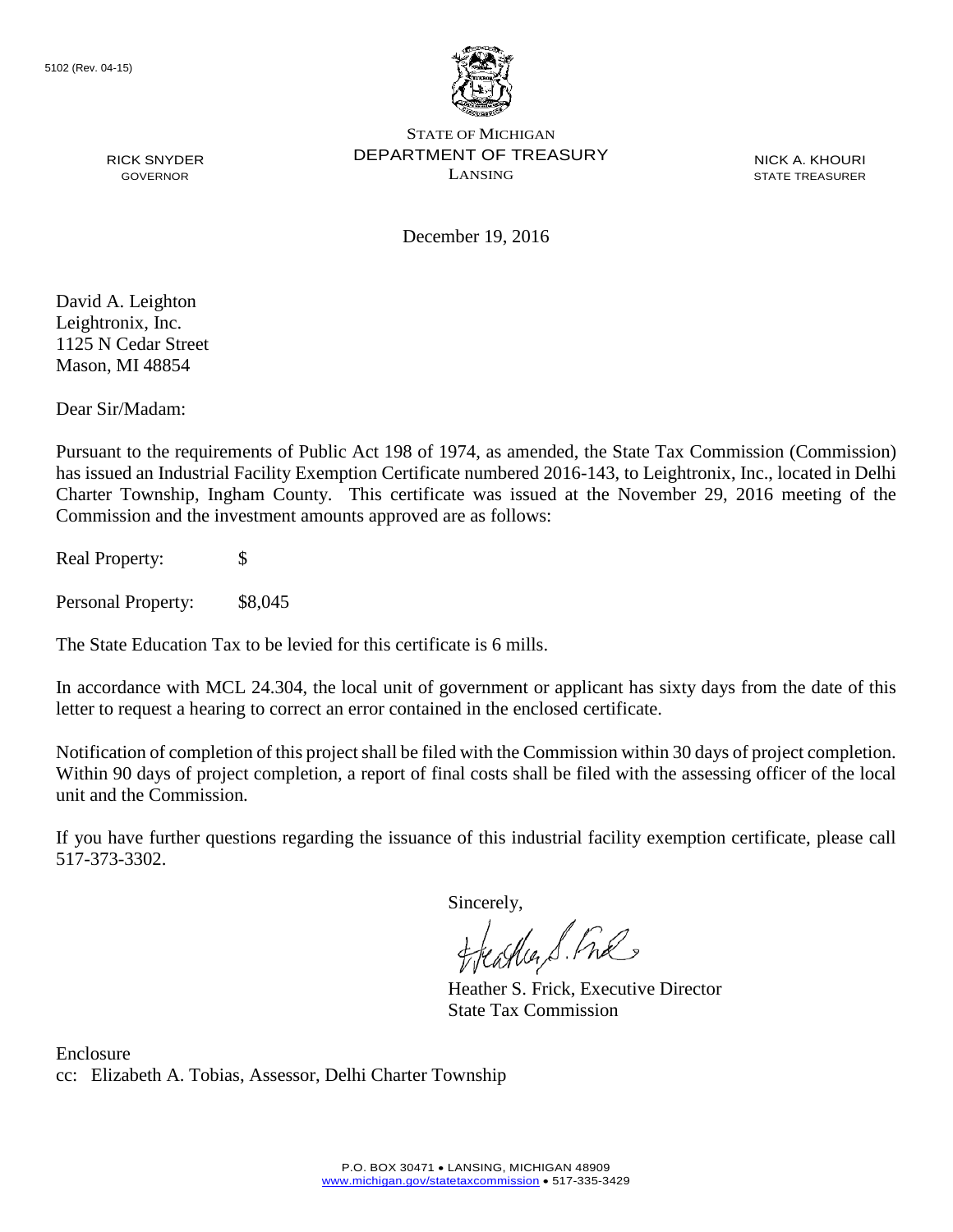Certificate No. **2016-143**

Pursuant to the provisions of Public Act 198 of 1974, as amended, the State Tax Commission hereby finds that the industrial property, as described in the approved application, hereafter referred to as the industrial facility, owned or leased by **Leightronix, Inc.**, and located at **1125 N Cedar Street**, Delhi Charter Township, County of Ingham, Michigan, within a Plant Rehabilitation or Industrial Development District, is intended for the construction/installation of new industrial property or for the purpose of restoration or replacement of obsolete industrial property, and complies with Section 9 and other provisions of the act.

Therefore, as provided by MCL 207.551 to 207.572, inclusive, the State Tax Commission hereby certifies this industrial facility as a **new facility.** 

This certificate provides the authority for the assessor to exempt the industrial facility for which this Industrial Facilities Exemption Certificate is in effect, but not the land on which the facility is located, from ad valorem taxation. This certificate further provides the authority to levy a specific tax known as the Industrial Facilities Tax.

This certificate, unless revoked by order of the State Tax Commission as provided by Public Act 198 of 1974, as amended, shall remain in force for a period of **0** year(s) for real property and **12** year(s) for personal property**;**

**Personal property component: Beginning December 31, 2016, and ending December 30, 2028.**

**The State Education Tax to be levied for the personal property component of this certificate is 6 mills, unless exempted by MCL 207.564(4) which was enacted with the creation of the Michigan Business Tax.\***

This Industrial Facilities Exemption Certificate is issued on **November 29, 2016.**



 $\mathcal{S}4\mathcal{G}$ 

Douglas B. Roberts, Chairperson State Tax Commission

A TRUE COP ATTES Michigan Department of Treasury



\*Contact the local assessor for further clarification regarding the classification and tax applied to the personal property component of this certificate.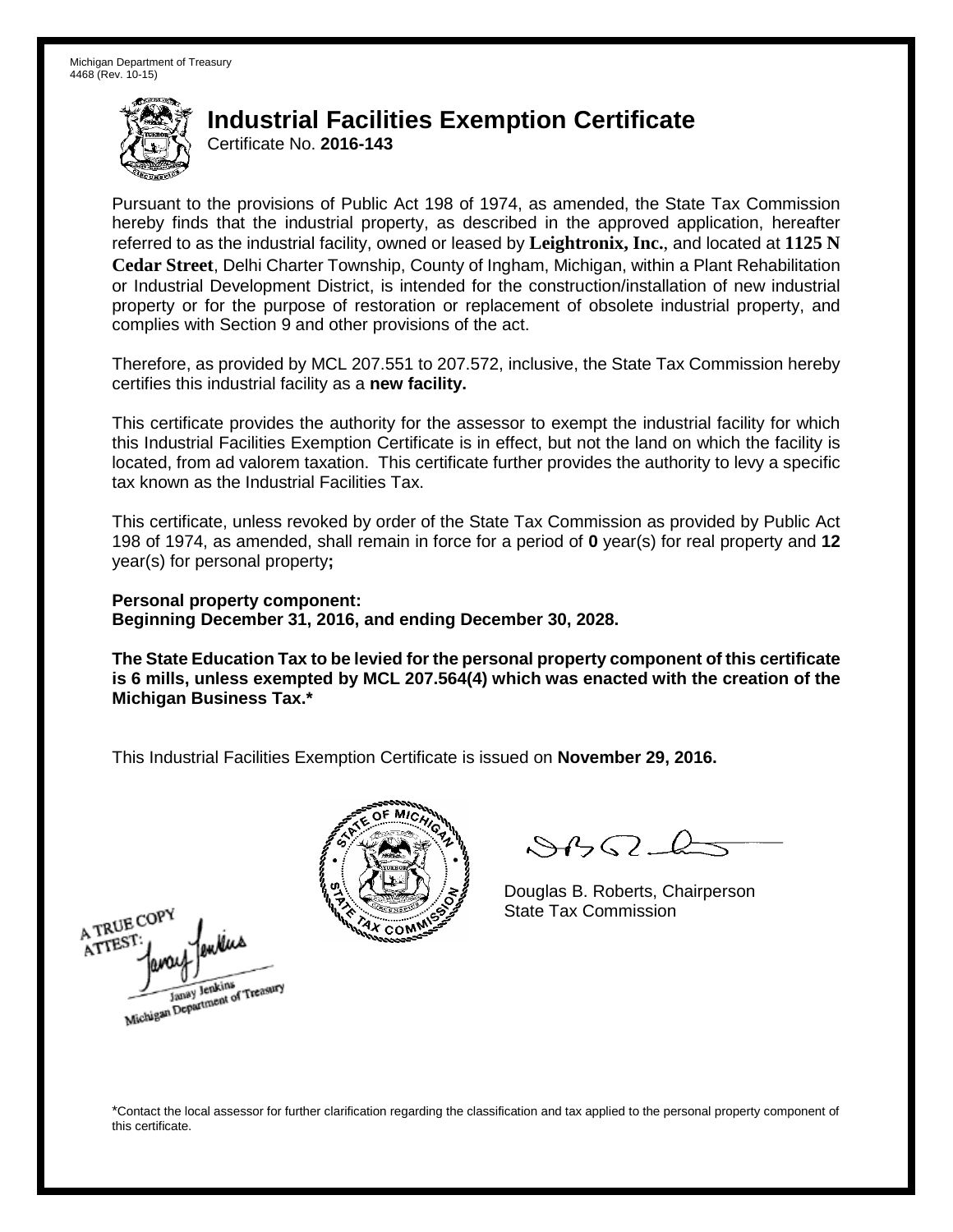

NICK A. KHOURI STATE TREASURER

December 19, 2016

Michael Allen Ventura Manufacturing, Inc. 471 E. Roosevelt Ave. Zeeland, MI 49464

RICK SNYDER GOVERNOR

Dear Sir/Madam:

Pursuant to the requirements of Public Act 198 of 1974, as amended, the State Tax Commission (Commission) has issued an Industrial Facility Exemption Certificate numbered 2016-144, to Ventura Manufacturing, Inc., located in Zeeland Charter Township, Ottawa County. This certificate was issued at the November 29, 2016 meeting of the Commission and the investment amounts approved are as follows:

Real Property: \$3,125,004

Personal Property: \$

The State Education Tax to be levied for this certificate is 6 mills.

In accordance with MCL 24.304, the local unit of government or applicant has sixty days from the date of this letter to request a hearing to correct an error contained in the enclosed certificate.

Notification of completion of this project shall be filed with the Commission within 30 days of project completion. Within 90 days of project completion, a report of final costs shall be filed with the assessing officer of the local unit and the Commission.

If you have further questions regarding the issuance of this industrial facility exemption certificate, please call 517-373-3302.

Sincerely,

teaglier S. Ful

Heather S. Frick, Executive Director State Tax Commission

Enclosure cc: Steven C. Hansen, Assessor, Zeeland Charter Township